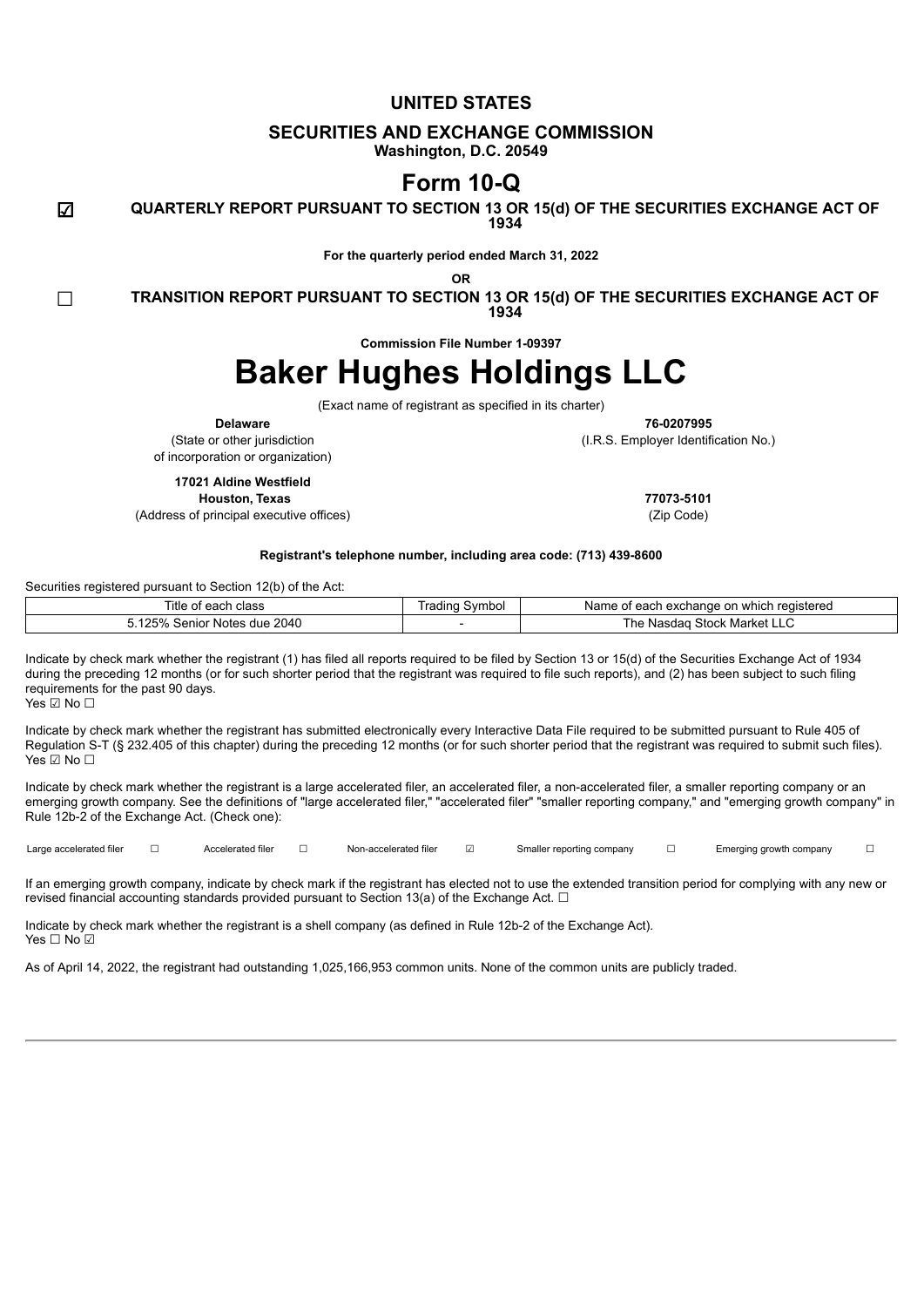## **Baker Hughes Holdings LLC Table of Contents**

# **[PART](#page-1-0) I - FINANCIAL [INFORMATION](#page-1-0)**

<span id="page-1-0"></span>

| Item 1.          | <b>Financial Statements (Unaudited)</b>                                                                                      |                  |
|------------------|------------------------------------------------------------------------------------------------------------------------------|------------------|
|                  | Condensed Consolidated Statements of Income (Loss) (Unaudited) - Three months ended March 31, 2022<br>and 2021               | $\overline{1}$   |
|                  | Condensed Consolidated Statements of Comprehensive Income (Loss) (Unaudited) - Three months ended<br>March 31, 2022 and 2021 | $\overline{2}$   |
|                  | Condensed Consolidated Statements of Financial Position (Unaudited) - March 31, 2022 and December 31,<br>2021                | $\overline{3}$   |
|                  | Condensed Consolidated Statements of Changes in Members' Equity (Unaudited) - Three months ended<br>March 31, 2022 and 2021  | $\overline{4}$   |
|                  | Condensed Consolidated Statements of Cash Flows (Unaudited) - Three months ended March 31, 2022 and<br>2021                  | $\overline{5}$   |
|                  | <b>Notes to Unaudited Condensed Consolidated Financial Statements</b>                                                        | $6 \overline{6}$ |
| Item 2.          | Management's Discussion and Analysis of Financial Condition and Results of Operations                                        | 22               |
| Item $3.$        | <b>Quantitative and Qualitative Disclosures About Market Risk</b>                                                            | 31               |
| Item $4.$        | <b>Controls and Procedures</b>                                                                                               | 31               |
| <b>PART II -</b> | <b>OTHER INFORMATION</b>                                                                                                     |                  |
| Item 1.          | <b>Legal Proceedings</b>                                                                                                     | 32               |
| Item 1A.         | <b>Risk Factors</b>                                                                                                          | 32               |
| Item 2.          | Unregistered Sales of Equity Securities and Use of Proceeds                                                                  | 32               |
| Item 3.          | <b>Defaults Upon Senior Securities</b>                                                                                       | 32               |
| Item 4.          | <b>Mine Safety Disclosures</b>                                                                                               | 32               |
| Item 5.          | Other Information                                                                                                            | 32               |
| Item 6.          | <b>Exhibits</b>                                                                                                              | 33               |
|                  | <b>Signatures</b>                                                                                                            | 34               |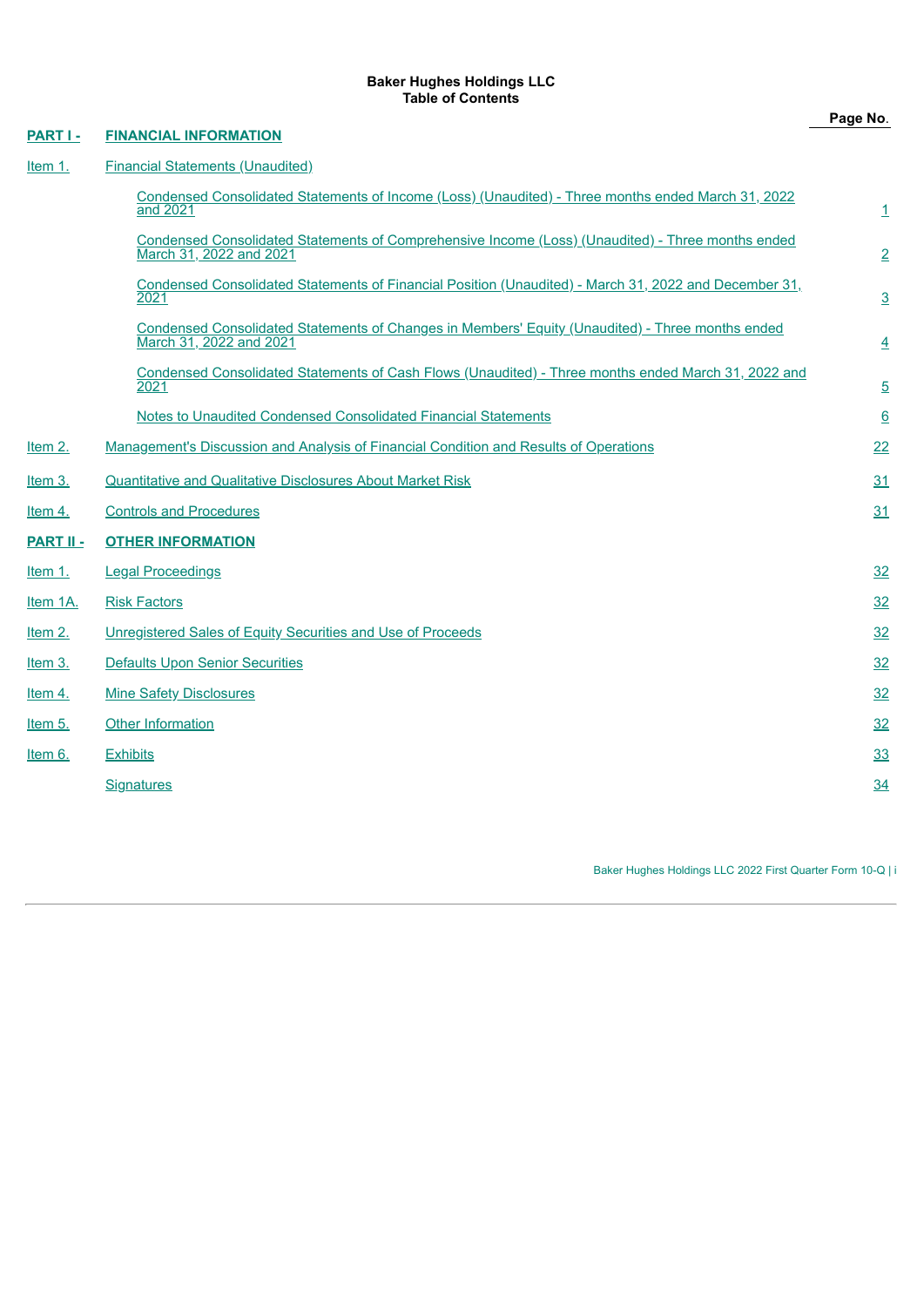# **PART I — FINANCIAL INFORMATION**

## <span id="page-2-1"></span><span id="page-2-0"></span>**ITEM 1. FINANCIAL STATEMENTS (UNAUDITED)**

# **Baker Hughes Holdings LLC Condensed Consolidated Statements of Income (Loss)** *(Unaudited)*

|                                                             | Three Months Ended March 31, |                 |       |  |  |
|-------------------------------------------------------------|------------------------------|-----------------|-------|--|--|
| (In millions, except per unit amounts)                      |                              | 2022            | 2021  |  |  |
| Revenue:                                                    |                              |                 |       |  |  |
| Sales of goods                                              | \$                           | $2,809$ \$      | 2,936 |  |  |
| Sales of services                                           |                              | 2,026           | 1,846 |  |  |
| Total revenue                                               |                              | 4,835           | 4,782 |  |  |
| Costs and expenses:                                         |                              |                 |       |  |  |
| Cost of goods sold                                          |                              | 2,366           | 2,534 |  |  |
| Cost of services sold                                       |                              | 1,499           | 1,390 |  |  |
| Selling, general and administrative                         |                              | 621             | 587   |  |  |
| Restructuring, impairment and other                         |                              | 61              | 80    |  |  |
| Separation related                                          |                              | 9               | 27    |  |  |
| Total costs and expenses                                    |                              | 4,556           | 4,618 |  |  |
| Operating income                                            |                              | 279             | 164   |  |  |
| Other non-operating loss, net                               |                              | (28)            | (626) |  |  |
| Interest expense, net                                       |                              | (64)            | (74)  |  |  |
| Income (loss) before income taxes                           |                              | 187             | (536) |  |  |
| Provision for income taxes                                  |                              | (95)            | (83)  |  |  |
| Net income (loss)                                           |                              | 92              | (619) |  |  |
| Less: Net income attributable to noncontrolling interests   |                              | 5               | 9     |  |  |
| Net income (loss) attributable to Baker Hughes Holdings LLC | \$                           | 87 <sup>°</sup> | (628) |  |  |
| Cash distribution per common unit                           | \$                           | $0.18$ \$       | 0.18  |  |  |

<span id="page-2-2"></span>See accompanying Notes to Unaudited Condensed Consolidated Financial Statements.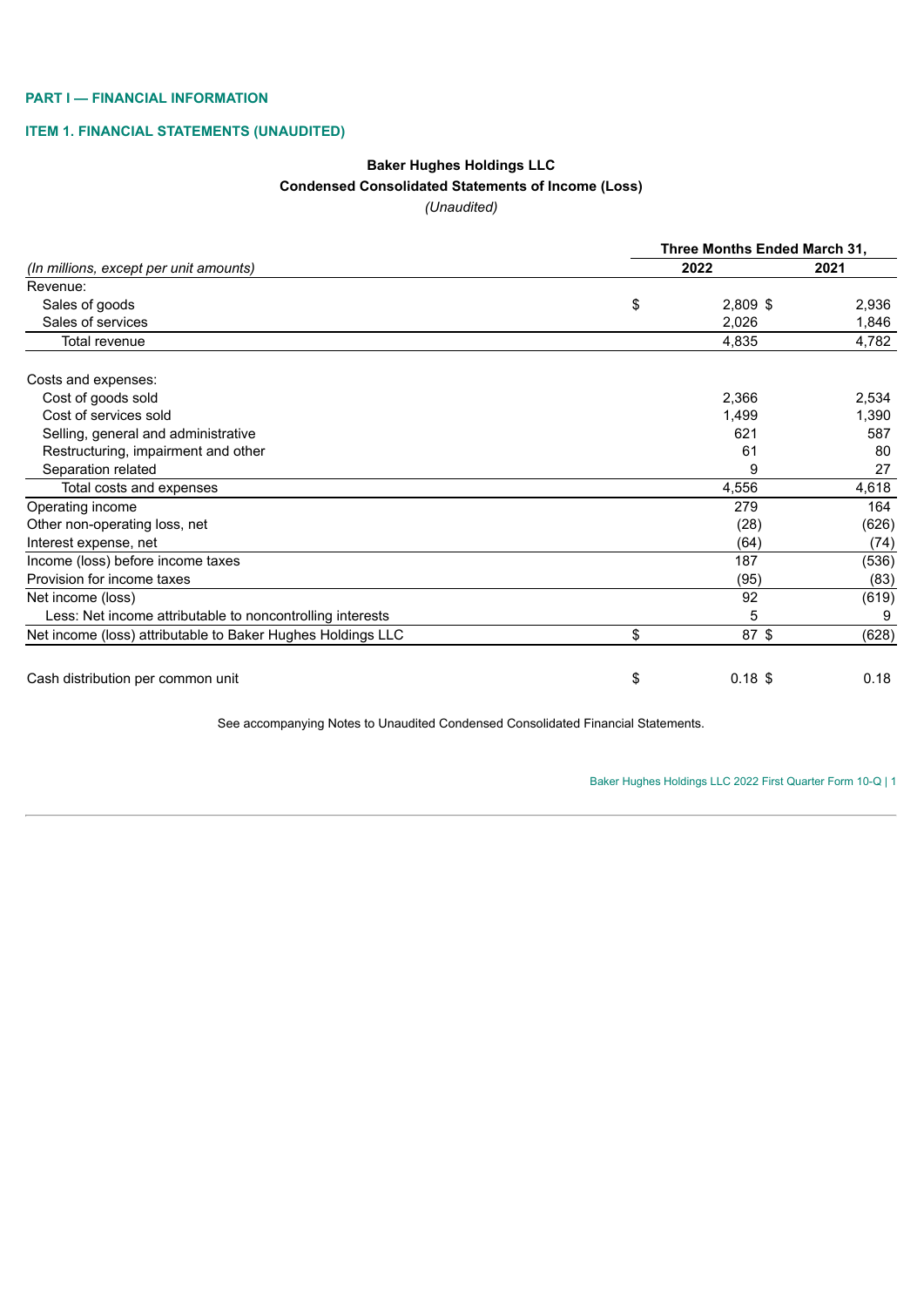# **Baker Hughes Holdings LLC Condensed Consolidated Statements of Comprehensive Income (Loss)**

*(Unaudited)*

|                                                                                  | <b>Three Months Ended March 31.</b> |                 |       |  |  |
|----------------------------------------------------------------------------------|-------------------------------------|-----------------|-------|--|--|
| (In millions)                                                                    |                                     | 2022            | 2021  |  |  |
| Net income (loss)                                                                |                                     | 92 <sub>5</sub> | (619) |  |  |
| Less: Net income attributable to noncontrolling interests                        |                                     | 5               |       |  |  |
| Net income (loss) attributable to Baker Hughes Holdings LLC                      |                                     | 87              | (628) |  |  |
| Other comprehensive income (loss):                                               |                                     |                 |       |  |  |
| Foreign currency translation adjustments                                         |                                     | 17              | (51)  |  |  |
| Cash flow hedges                                                                 |                                     |                 | 6     |  |  |
| Benefit plans                                                                    |                                     |                 |       |  |  |
| Other comprehensive income (loss)                                                |                                     | 26              | (42)  |  |  |
| Less: Other comprehensive income (loss) attributable to noncontrolling interests |                                     |                 |       |  |  |
| Other comprehensive income (loss) attributable to Baker Hughes Holdings LLC      |                                     | 27              | (42)  |  |  |
| Comprehensive income (loss)                                                      |                                     | 118             | (661) |  |  |
| Less: Comprehensive income attributable to noncontrolling interests              |                                     |                 |       |  |  |
| Comprehensive income (loss) attributable to Baker Hughes Holdings LLC            |                                     | 114S            | (670) |  |  |

<span id="page-3-0"></span>See accompanying Notes to Unaudited Condensed Consolidated Financial Statements.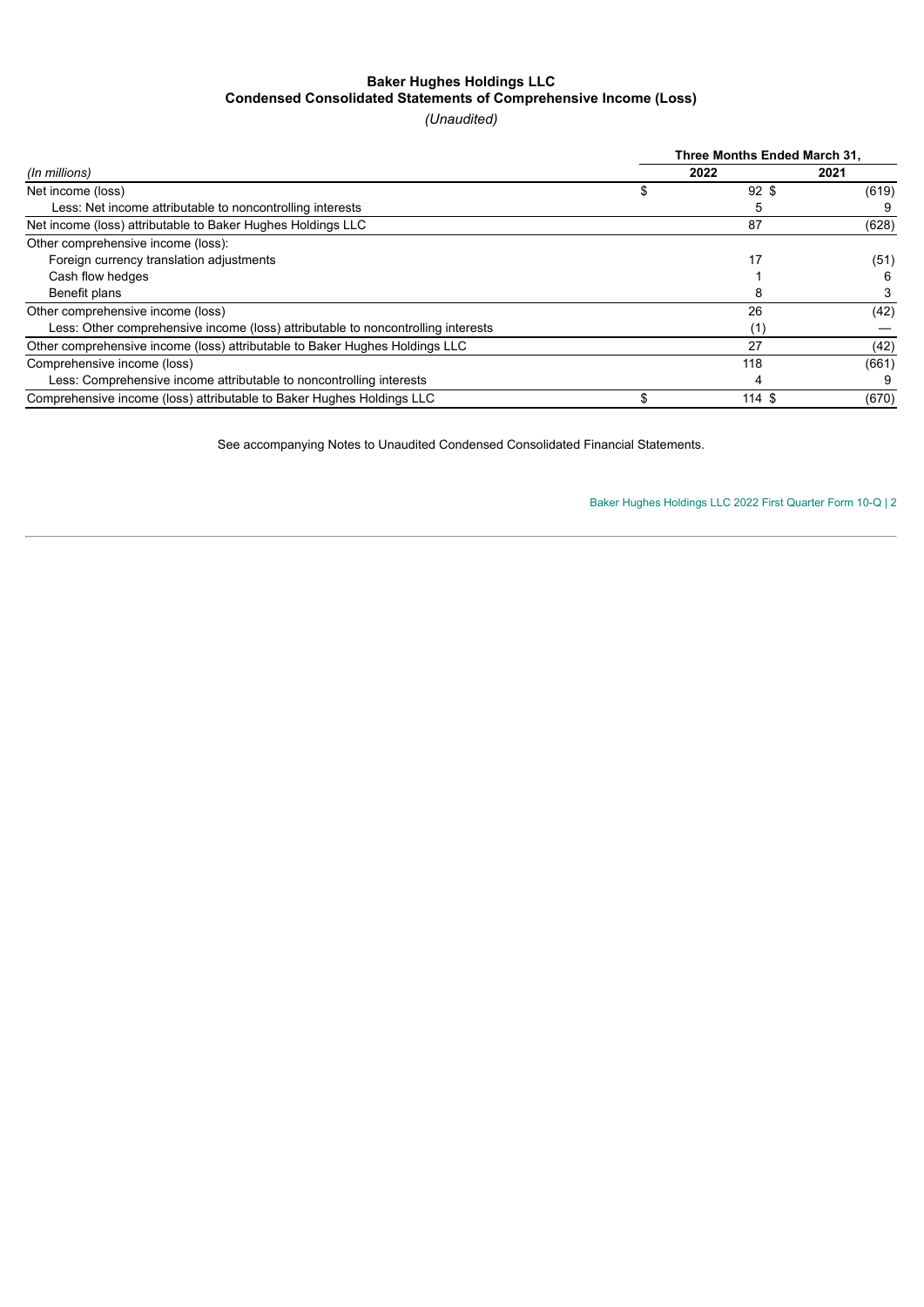# **Baker Hughes Holdings LLC Condensed Consolidated Statements of Financial Position**

*(Unaudited)*

| (In millions)                                                                                                                      | March 31,<br>2022 | December 31,<br>2021 |
|------------------------------------------------------------------------------------------------------------------------------------|-------------------|----------------------|
| <b>ASSETS</b>                                                                                                                      |                   |                      |
| Current assets:                                                                                                                    |                   |                      |
| Cash and cash equivalents                                                                                                          | \$<br>$3,187$ \$  | 3,843                |
| Current receivables, net                                                                                                           | 5,877             | 5,718                |
| Inventories, net                                                                                                                   | 4,151             | 3,979                |
| All other current assets                                                                                                           | 1.627             | 1,582                |
| Total current assets                                                                                                               | 14,842            | 15,122               |
| Property, plant and equipment (net of accumulated depreciation of \$5,116 and \$5,003)                                             | 4.804             | 4,877                |
| Goodwill                                                                                                                           | 5,751             | 5,721                |
| Other intangible assets, net                                                                                                       | 4,118             | 4,131                |
| Contract and other deferred assets                                                                                                 | 1,671             | 1,598                |
| All other assets                                                                                                                   | 3,104             | 3,102                |
| Deferred income taxes                                                                                                              | 761               | 735                  |
| Total assets                                                                                                                       | \$<br>35,051 \$   | 35,286               |
| <b>LIABILITIES AND EQUITY</b>                                                                                                      |                   |                      |
| <b>Current liabilities:</b>                                                                                                        |                   |                      |
| Accounts payable                                                                                                                   | \$<br>$3.755$ \$  | 3.745                |
| Current portion of long-term debt                                                                                                  | 35                | 40                   |
| Progress collections and deferred income                                                                                           | 3,481             | 3,232                |
| All other current liabilities                                                                                                      | 1,927             | 2,163                |
| <b>Total current liabilities</b>                                                                                                   | 9,198             | 9,180                |
| Long-term debt                                                                                                                     | 6,650             | 6,687                |
| Deferred income taxes                                                                                                              | 127               | 73                   |
| Liabilities for pensions and other postretirement benefits                                                                         | 1,063             | 1,110                |
| All other liabilities                                                                                                              | 1,500             | 1,510                |
| Members' Equity:                                                                                                                   |                   |                      |
| Members' capital, common units, 1,025 and 1,026 issued and outstanding as of March 31, 2022 and<br>December 31, 2021, respectively | 35,265            | 35,589               |
| <b>Retained loss</b>                                                                                                               | (16, 224)         | (16, 311)            |
| Accumulated other comprehensive loss                                                                                               | (2,664)           | (2,691)              |
| Baker Hughes Holdings LLC equity                                                                                                   | 16,377            | 16,587               |
| Noncontrolling interests                                                                                                           | 136               | 139                  |
| Total equity                                                                                                                       | 16,513            | 16,726               |
| Total liabilities and equity                                                                                                       | \$<br>35,051 \$   | 35,286               |

<span id="page-4-0"></span>See accompanying Notes to Unaudited Condensed Consolidated Financial Statements.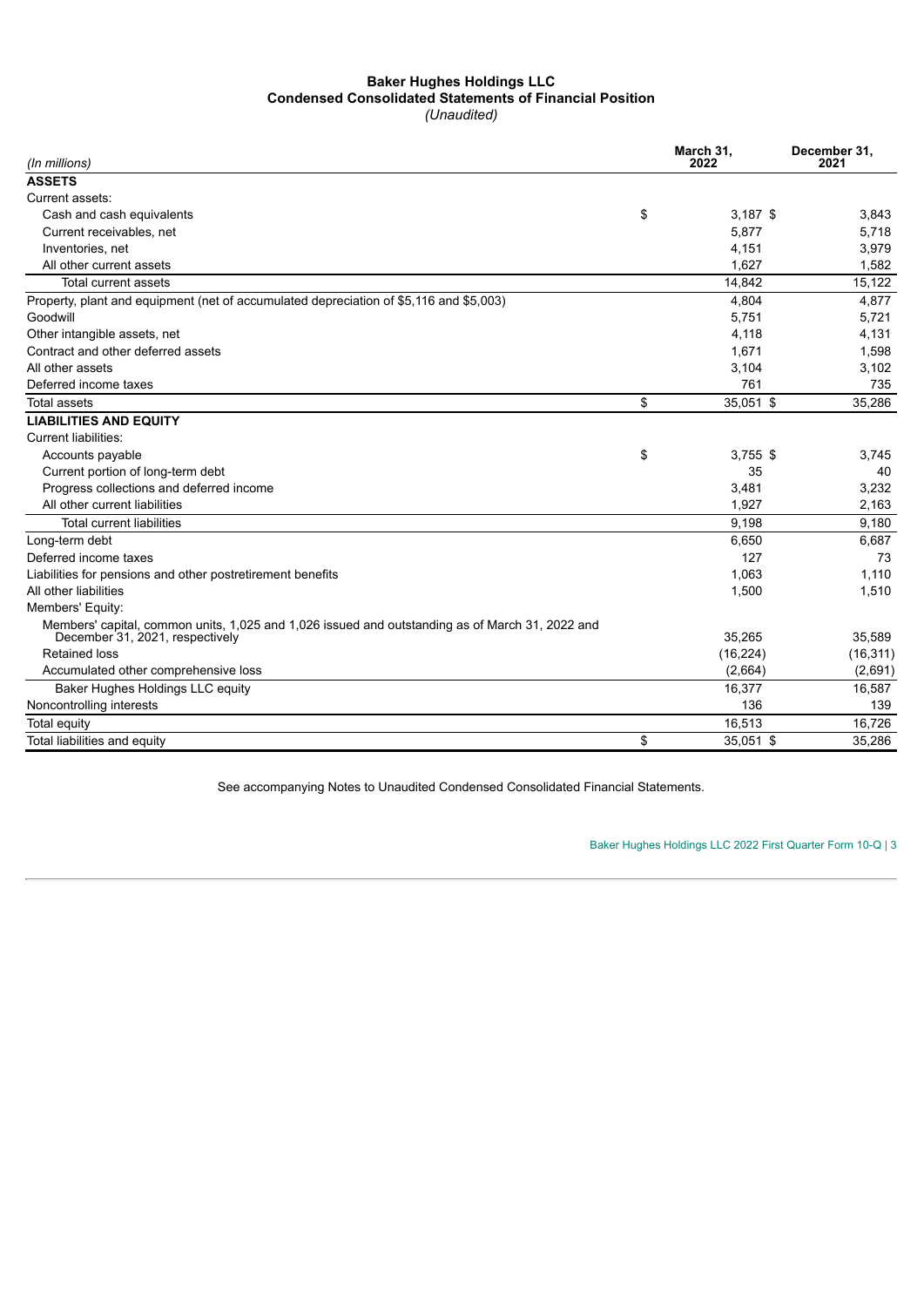# **Baker Hughes Holdings LLC Condensed Consolidated Statements of Changes in Members' Equity**

*(Unaudited)*

| (In millions, except per unit amounts)                 |  | Members'<br>Capital | Retained<br>Loss | Accumulated<br>Other<br>Comprehensive<br>Loss | Non-<br>controlling<br>Interests | <b>Total Equity</b> |
|--------------------------------------------------------|--|---------------------|------------------|-----------------------------------------------|----------------------------------|---------------------|
| Balance at December 31, 2021                           |  | 35,589 \$           | $(16, 311)$ \$   | $(2,691)$ \$                                  | 139 \$                           | 16.726              |
| Comprehensive income:                                  |  |                     |                  |                                               |                                  |                     |
| Net income                                             |  |                     | 87               |                                               | 5                                | 92                  |
| Other comprehensive income (loss)                      |  |                     |                  | 27                                            | (1)                              | 26                  |
| Regular cash distribution to Members (\$0.18 per unit) |  | (185)               |                  |                                               |                                  | (185)               |
| Repurchase and cancellation of common units            |  | (236)               |                  |                                               |                                  | (236)               |
| Baker Hughes stock-based compensation cost             |  | 52                  |                  |                                               |                                  | 52                  |
| Other                                                  |  | 45                  |                  |                                               | (7)                              | 38                  |
| Balance at March 31, 2022                              |  | 35.265 \$           | (16,224) \$      | $(2,664)$ \$                                  | 136 \$                           | 16.513              |

| (In millions, except per unit amounts)                 |  | <b>Members</b><br>Capital | Retained<br>Loss | Accumulated<br>Other<br><b>Comprehensive</b><br>Loss | Non-<br>controlling<br>Interests | <b>Total Equity</b> |
|--------------------------------------------------------|--|---------------------------|------------------|------------------------------------------------------|----------------------------------|---------------------|
| Balance at December 31, 2020                           |  | 36,512 \$                 | $(15,939)$ \$    | $(2,542)$ \$                                         | 132S                             | 18,163              |
| Comprehensive income (loss):                           |  |                           |                  |                                                      |                                  |                     |
| Net income (loss)                                      |  |                           | (628)            |                                                      | 9                                | (619)               |
| Other comprehensive loss                               |  |                           |                  | (42)                                                 |                                  | (42)                |
| Regular cash distribution to Members (\$0.18 per unit) |  | (187)                     |                  |                                                      |                                  | (187)               |
| Baker Hughes stock-based compensation cost             |  | 50                        |                  |                                                      |                                  | 50                  |
| Other                                                  |  | 17                        |                  | (1)                                                  | (1)                              | 15                  |
| Balance at March 31, 2021                              |  | 36.392 \$                 | (16,567) \$      | $(2,585)$ \$                                         | 140 \$                           | 17.380              |

<span id="page-5-0"></span>See accompanying Notes to Unaudited Condensed Consolidated Financial Statements.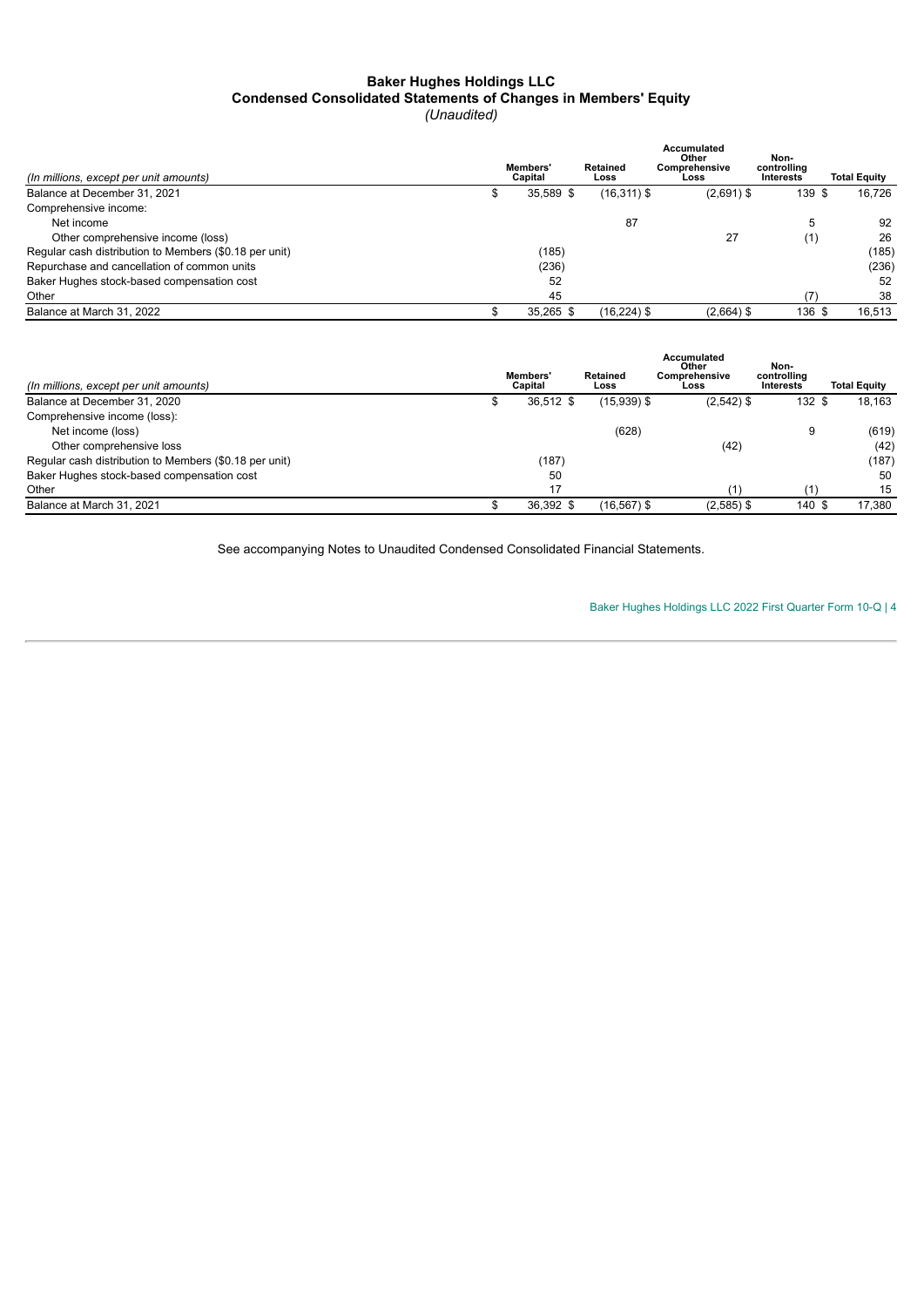## **Baker Hughes Holdings LLC Condensed Consolidated Statements of Cash Flows** *(Unaudited)*

|                                                                                         | Three Months Ended March 31, |            |       |  |  |
|-----------------------------------------------------------------------------------------|------------------------------|------------|-------|--|--|
| (In millions)                                                                           | 2022                         |            | 2021  |  |  |
| Cash flows from operating activities:                                                   |                              |            |       |  |  |
| Net income (loss)                                                                       | \$                           | $92$ \$    | (619) |  |  |
| Adjustments to reconcile net income (loss) to net cash flows from operating activities: |                              |            |       |  |  |
| Depreciation and amortization                                                           |                              | 277        | 292   |  |  |
| (Gain) loss on equity securities                                                        |                              | (11)       | 788   |  |  |
| Changes in operating assets and liabilities:                                            |                              |            |       |  |  |
| Current receivables                                                                     |                              | (264)      | 312   |  |  |
| Inventories                                                                             |                              | (205)      | 88    |  |  |
| Accounts payable                                                                        |                              | 74         | (11)  |  |  |
| Progress collections and deferred income                                                |                              | 280        | (19)  |  |  |
| Contract and other deferred assets                                                      |                              | (38)       | 6     |  |  |
| Other operating items, net                                                              |                              | (127)      | (175) |  |  |
| Net cash flows from operating activities                                                |                              | 78         | 662   |  |  |
| Cash flows from investing activities:                                                   |                              |            |       |  |  |
| Expenditures for capital assets                                                         |                              | (268)      | (221) |  |  |
| Proceeds from disposal of assets                                                        |                              | 91         | 41    |  |  |
| Other investing items, net                                                              |                              | (89)       | 6     |  |  |
| Net cash flows used in investing activities                                             |                              | (266)      | (174) |  |  |
| Cash flows from financing activities:                                                   |                              |            |       |  |  |
| Net repayments of debt and other borrowings                                             |                              | (11)       | (36)  |  |  |
| <b>Distributions to Members</b>                                                         |                              | (185)      | (187) |  |  |
| Repurchase of common units                                                              |                              | (236)      |       |  |  |
| Other financing items, net                                                              |                              | (37)       | (32)  |  |  |
| Net cash flows used in financing activities                                             |                              | (469)      | (255) |  |  |
| Effect of currency exchange rate changes on cash and cash equivalents                   |                              |            | 1     |  |  |
| Increase (decrease) in cash and cash equivalents                                        |                              | (656)      | 234   |  |  |
| Cash and cash equivalents, beginning of period                                          |                              | 3,843      | 4,125 |  |  |
| Cash and cash equivalents, end of period                                                | \$                           | $3,187$ \$ | 4,359 |  |  |
| Supplemental cash flows disclosures:                                                    |                              |            |       |  |  |
| Income taxes paid, net of refunds                                                       | \$                           | 130 \$     | 39    |  |  |
| Interest paid                                                                           | \$                           | 48 \$      | 51    |  |  |

<span id="page-6-0"></span>See accompanying Notes to Unaudited Condensed Consolidated Financial Statements.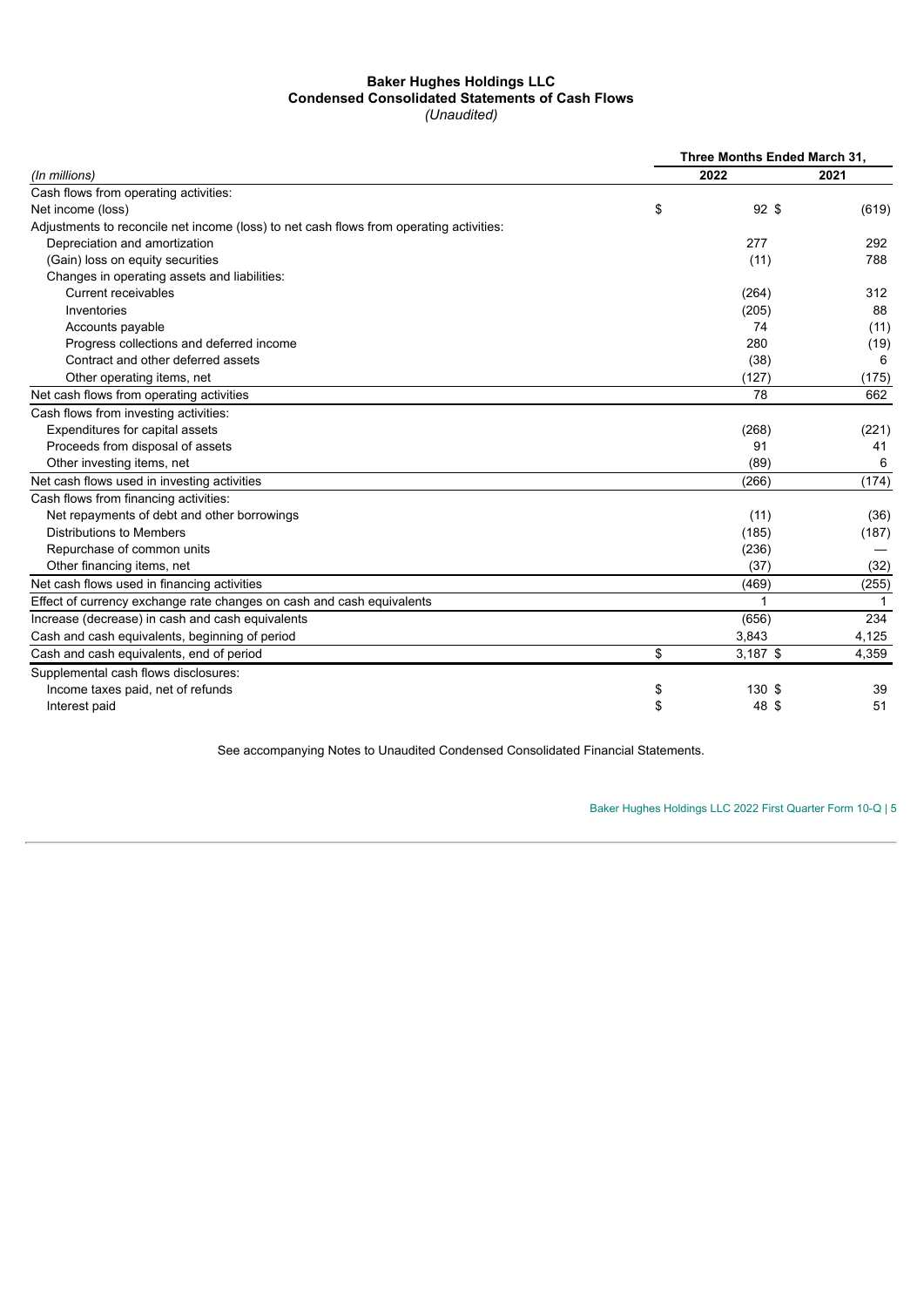# **NOTE 1. BASIS OF PRESENTATION AND SUMMARY OF SIGNIFICANT ACCOUNTING POLICIES**

# **DESCRIPTION OF THE BUSINESS**

Baker Hughes Holdings LLC, a Delaware limited liability company ("the Company", "BHH LLC", "we", "us", or "our") and the successor to Baker Hughes Incorporated ("BHI"), is an energy technology company with a diversified portfolio of technologies and services that span the energy and industrial value chain. As of March 31, 2022, General Electric ("GE") owns 4% of our common units and Baker Hughes Company ("Baker Hughes") owns directly or indirectly 96% of our common units (collectively, "the Members"). BHH LLC is a Securities and Exchange Commission ("SEC") Registrant with separate filing requirements with the SEC and its separate financial information can be obtained from www.sec.gov.

# **BASIS OF PRESENTATION**

The accompanying unaudited condensed consolidated financial statements of the Company have been prepared in accordance with accounting principles generally accepted in the United States of America ("U.S." and such principles, "U.S. GAAP") and pursuant to the rules and regulations of the SEC for interim financial information. Accordingly, certain information and disclosures normally included in our annual financial statements have been condensed or omitted. Therefore, these unaudited condensed consolidated financial statements should be read in conjunction with our audited consolidated financial statements included in our Annual Report on Form 10-K for the year ended December 31, 2021 ("2021 Annual Report").

In the opinion of management, the condensed consolidated financial statements reflect all adjustments (consisting of normal recurring adjustments) considered necessary by management to fairly state our results of operations, financial position and cash flows of the Company and its subsidiaries for the periods presented and are not indicative of the results that may be expected for a full year. The Company's financial statements have been prepared on a consolidated basis. The condensed consolidated financial statements include the accounts of BHH LLC and all of its subsidiaries and affiliates which it controls or variable interest entities for which we have determined that we are the primary beneficiary. All intercompany accounts and transactions have been eliminated.

In the Company's financial statements and notes, certain prior year amounts have been reclassified to conform to the current year presentation. In the notes to the unaudited condensed consolidated financial statements, all dollar and common unit amounts in tabulations are in millions of dollars and units, respectively, unless otherwise indicated. Certain columns and rows in our financial statements and notes thereto may not add due to the use of rounded numbers.

# **SUMMARY OF SIGNIFICANT ACCOUNTING POLICIES**

Please refer to "Note 1. Basis of Presentation and Summary of Significant Accounting Policies," to our consolidated financial statements from our 2021 Annual Report for the discussion of our significant accounting policies.

# **Cash and Cash Equivalents**

As of March 31, 2022 and December 31, 2021, we had \$619 million and \$601 million, respectively, of cash held in bank accounts that cannot be readily released, transferred or otherwise converted into a currency that is regularly transacted internationally, due to lack of market liquidity, capital controls or similar monetary or exchange limitations limiting the flow of capital out of the jurisdiction. These funds are available to fund operations and growth in these jurisdictions, and we do not currently anticipate a need to transfer these funds to the U.S.

# **NEW ACCOUNTING STANDARDS TO BE ADOPTED**

New accounting pronouncements that have been issued but not yet effective are currently being evaluated and at this time are not expected to have a material impact on our financial position or results of operations.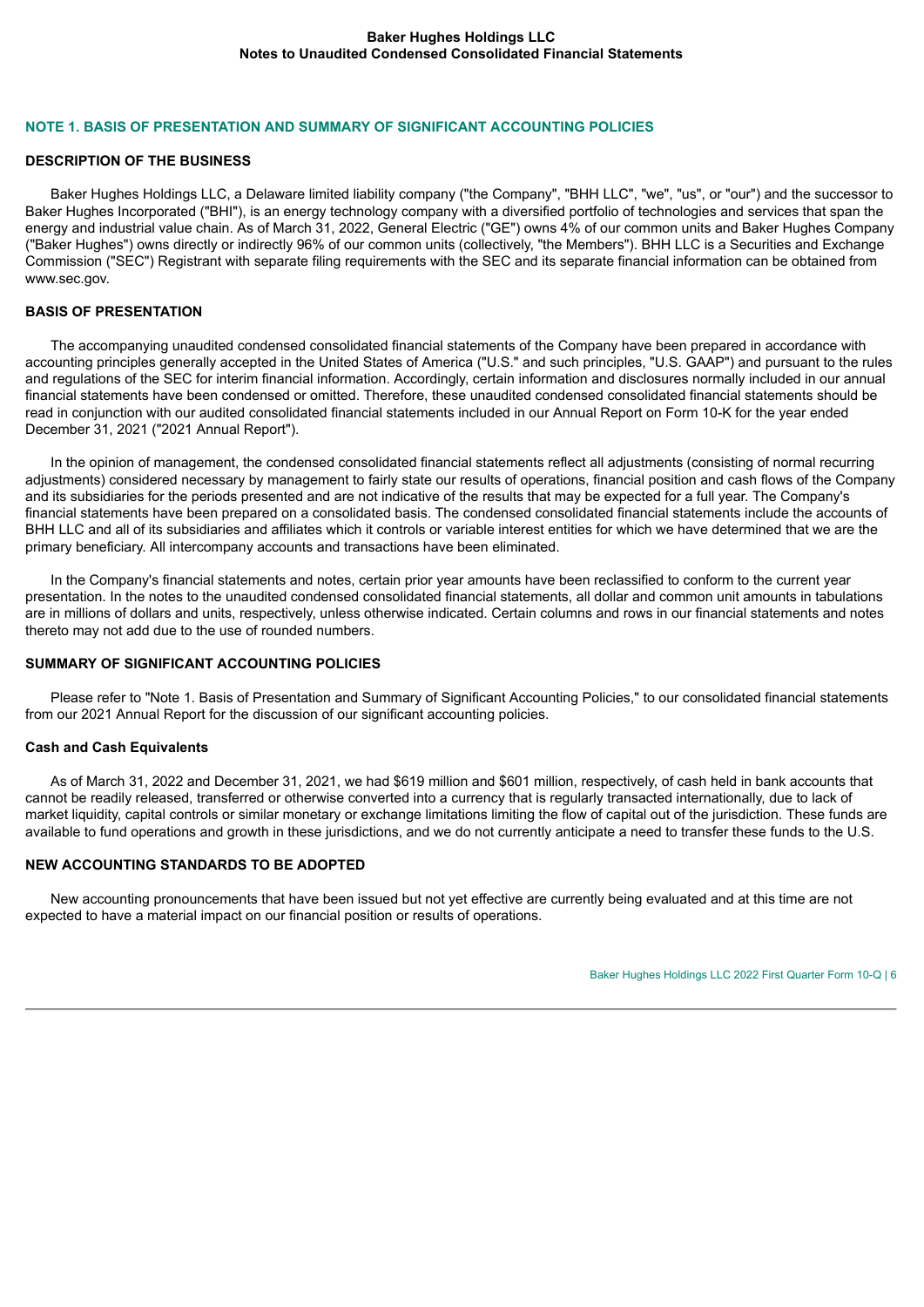## **NOTE 2. REVENUE RELATED TO CONTRACTS WITH CUSTOMERS**

## **DISAGGREGATED REVENUE**

We disaggregate our revenue from contracts with customers by primary geographic markets.

| <b>Total Revenue</b> | Three Months Ended March 31, |          |       |  |  |  |
|----------------------|------------------------------|----------|-------|--|--|--|
|                      |                              | 2022     | 2021  |  |  |  |
| U.S.                 |                              | 1,104 \$ | 1,052 |  |  |  |
| Non-U.S.             |                              | 3.731    | 3,730 |  |  |  |
| Total                |                              | 4,835 \$ | 4,782 |  |  |  |

#### **REMAINING PERFORMANCE OBLIGATIONS**

As of March 31, 2022 and 2021, the aggregate amount of the transaction price allocated to the unsatisfied (or partially unsatisfied) performance obligations was \$25.8 billion and \$23.2 billion, respectively. As of March 31, 2022, we expect to recognize revenue of approximately 53%, 68% and 87% of the total remaining performance obligations within 2, 5, and 15 years, respectively, and the remaining thereafter. Contract modifications could affect both the timing to complete as well as the amount to be received as we fulfill the related remaining performance obligations.

## **NOTE 3. CURRENT RECEIVABLES**

Current receivables are comprised of the following:

|                                   | March 31, 2022 | December 31, 2021 |
|-----------------------------------|----------------|-------------------|
| Customer receivables              | 4,849 \$       | 4,724             |
| Related parties                   | 603            | 548               |
| Other                             | 769            | 846               |
| Total current receivables         | 6.221          | 6,118             |
| Less: Allowance for credit losses | (344)          | (400)             |
| Total current receivables, net    | 5.877 \$       | 5.718             |

Customer receivables are recorded at the invoiced amount. Related parties consists of amounts owed to us primarily by GE. The "Other" category consists primarily of indirect taxes, advance payments to suppliers, and customer retentions.

## **NOTE 4. INVENTORIES**

Inventories, net of reserves of \$384 million and \$374 million as of March 31, 2022 and December 31, 2021, respectively, are comprised of the following:

|                                   | <b>March 31, 2022</b> | December 31, 2021 |
|-----------------------------------|-----------------------|-------------------|
| Finished goods                    | $2,174$ \$            | 2,228             |
| Work in process and raw materials | 977.⊧                 | 1.751             |
| Total inventories, net            | 4.151                 | 3.979             |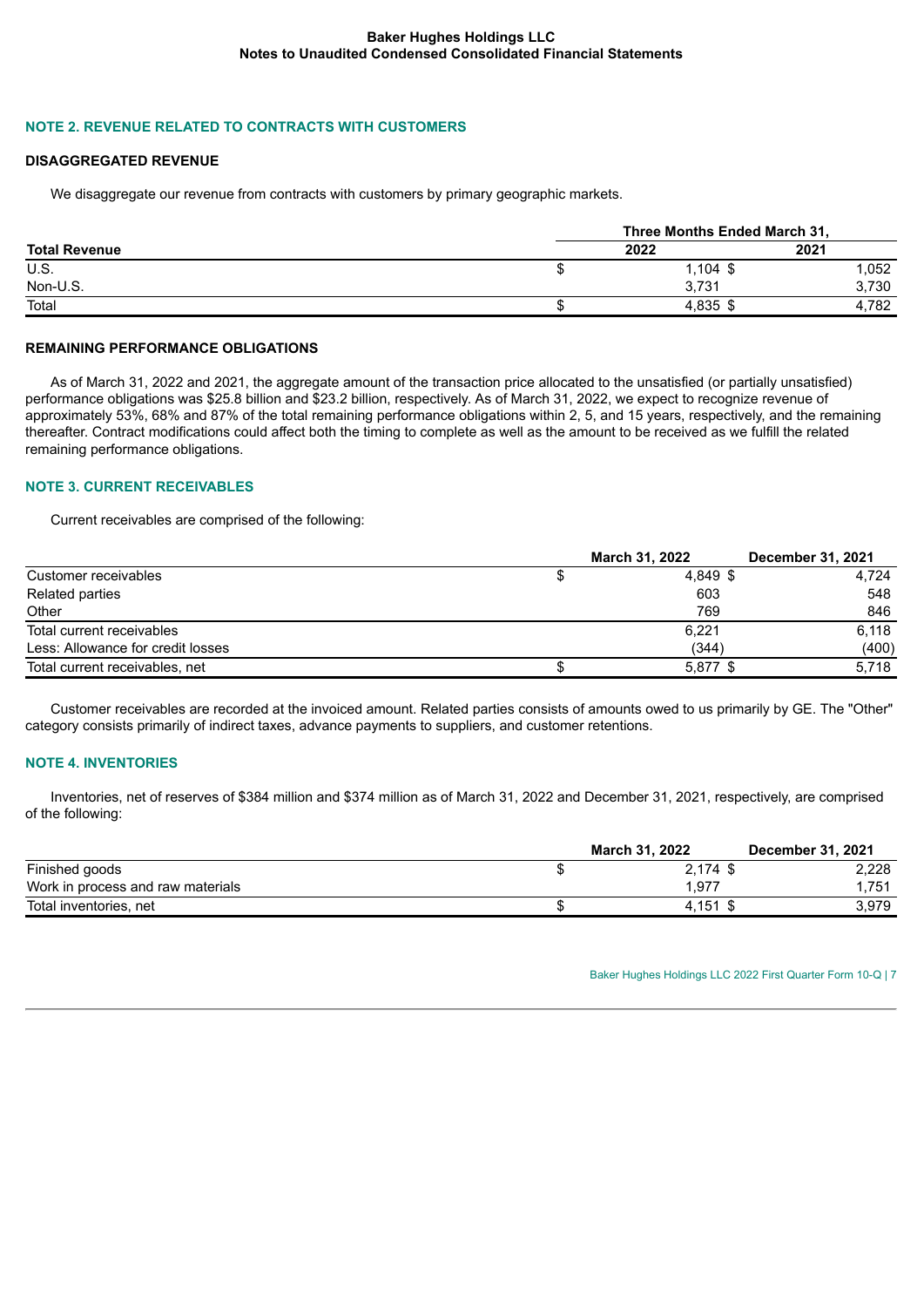## **NOTE 5. GOODWILL AND OTHER INTANGIBLE ASSETS**

## **GOODWILL**

The changes in the carrying value of goodwill are detailed below by segment:

|                                             | Turbo-<br>machinery &              |                              |                                    |                                    |           |  |  |
|---------------------------------------------|------------------------------------|------------------------------|------------------------------------|------------------------------------|-----------|--|--|
|                                             | <b>Oilfield</b><br><b>Services</b> | Oilfield<br><b>Equipment</b> | <b>Process</b><br><b>Solutions</b> | <b>Digital</b><br><b>Solutions</b> | Total     |  |  |
| Balance at December 31, 2020, gross         | 15.362 \$                          | 4,162 \$                     | $2,234$ \$                         | $2,452$ \$                         | 24,210    |  |  |
| Accumulated impairment at December 31, 2020 | (14,061)                           | (4, 156)                     |                                    | (254)                              | (18, 471) |  |  |
| Balance at December 31, 2020                | 1.301                              | 6                            | 2.234                              | 2,198                              | 5,739     |  |  |
| Currency exchange and others                | 10                                 | (3)                          | (62)                               | 37                                 | (18)      |  |  |
| Balance at December 31, 2021                | 1.311                              | 3                            | 2.172                              | 2.235                              | 5.721     |  |  |
| Currency exchange and others                |                                    |                              | (15)                               | 45                                 | 30        |  |  |
| Balance at March 31, 2022                   | 1.311 \$                           | 3\$                          | $2.157$ \$                         | $2,280$ \$                         | 5.751     |  |  |

We perform our annual goodwill impairment test for each of our reporting units as of July 1 of each fiscal year, in conjunction with our annual strategic planning process. Our reporting units are the same as our four reportable segments. We also test goodwill for impairment whenever events or circumstances occur which, in our judgment, could more likely than not reduce the fair value of one or more reporting units below its carrying value. Potential impairment indicators include, but are not limited to, (i) the results of our most recent annual or interim impairment testing, in particular the magnitude of the excess of fair value over carrying value observed, (ii) downward revisions to internal forecasts, and the magnitude thereof, if any, and (iii) declines in Baker Hughes' market capitalization below its book value, and the magnitude and duration of those declines, if any.

During the first quarter of 2022, we completed a review to assess whether indicators of impairment existed. As a result of this assessment, we concluded that no indicators existed that would lead to a determination that it is more likely than not that the fair value of each reporting unit is less than its carrying value. There can be no assurances that future sustained declines in macroeconomic or business conditions affecting our industry will not occur, which could result in goodwill impairment charges in future periods.

## **OTHER INTANGIBLE ASSETS**

Intangible assets are comprised of the following:

|                                    |                                    | <b>March 31, 2022</b>       |            |                                    | December 31, 2021           |            |
|------------------------------------|------------------------------------|-----------------------------|------------|------------------------------------|-----------------------------|------------|
|                                    | <b>Gross</b><br>Carrying<br>Amount | Accumulated<br>Amortization | <b>Net</b> | <b>Gross</b><br>Carrying<br>Amount | Accumulated<br>Amortization | <b>Net</b> |
| Customer relationships             | $1,921$ \$                         | $(767)$ \$                  | 1,154 \$   | $1,922$ \$                         | $(752)$ \$                  | 1.170      |
| Technology                         | 1.084                              | (761)                       | 323        | 1.090                              | (747)                       | 343        |
| Trade names and trademarks         | 292                                | (172)                       | 120        | 292                                | (169)                       | 123        |
| Capitalized software               | 1.321                              | (1,065)                     | 256        | 1,311                              | (1,057)                     | 254        |
| Finite-lived intangible assets     | 4.618                              | (2,765)                     | 1.853      | 4,615                              | (2,725)                     | 1,890      |
| Indefinite-lived intangible assets | 2,265                              |                             | 2.265      | 2.241                              |                             | 2,241      |
| Total intangible assets            | 6,883 \$                           | $(2,765)$ \$                | 4,118 \$   | 6,856 \$                           | $(2,725)$ \$                | 4,131      |

Intangible assets are generally amortized on a straight-line basis with estimated useful lives ranging from 1 to 35 years. Amortization expense for the three months ended March 31, 2022 and 2021 was \$55 million and \$69 million, respectively.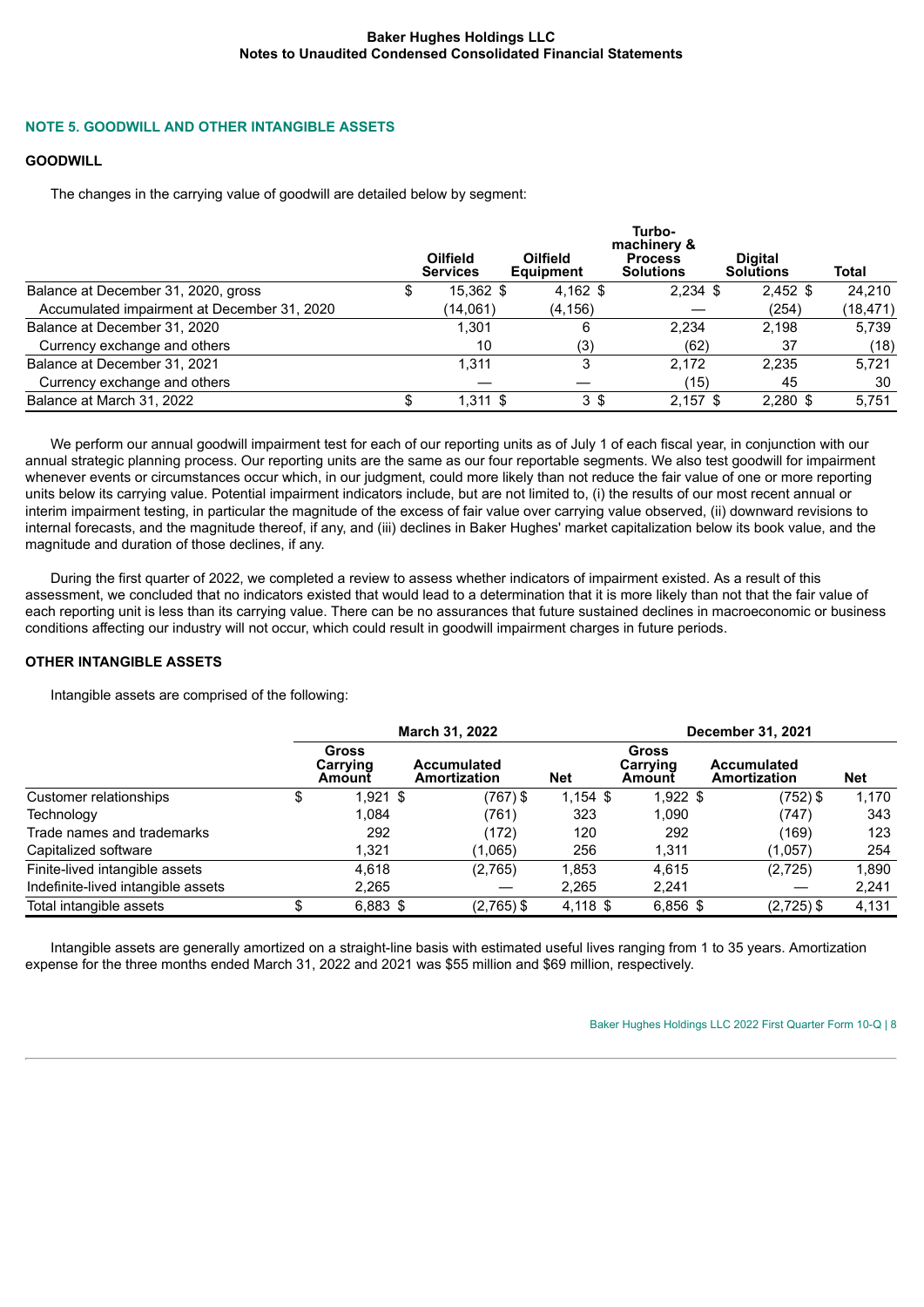Estimated amortization expense for the remainder of 2022 and each of the subsequent five fiscal years is expected to be as follows:

| Year              | <b>Estimated Amortization</b><br><b>Expense</b> |
|-------------------|-------------------------------------------------|
| Remainder of 2022 | 161                                             |
| 2023              | 203                                             |
| 2024              | 188                                             |
| 2025              | 146                                             |
| 2026              | 100                                             |
| 2027              | 81                                              |

## **NOTE 6. CONTRACT AND OTHER DEFERRED ASSETS**

Our long-term product service agreements relate to our Turbomachinery & Process Solutions segment. Contract assets reflect revenue earned in excess of billings on our long-term contracts to construct technically complex equipment, long-term product maintenance or extended warranty arrangements and other deferred contract related costs. Contract assets are comprised of the following:

|                                                       | <b>March 31, 2022</b> | December 31, 2021 |
|-------------------------------------------------------|-----------------------|-------------------|
| Long-term product service agreements                  | 550 \$                | 589               |
| Long-term equipment contracts <sup>(1)</sup>          | 922                   | 825               |
| Contract assets (total revenue in excess of billings) | 1.472                 | 1.414             |
| Deferred inventory costs                              | 173                   | 156               |
| Non-recurring engineering costs                       | 26                    | 28                |
| Contract and other deferred assets                    | 1.671 \$              | 1.598             |

Reflects revenue earned in excess of billings on our long-term contracts to construct technically complex equipment and certain other service agreements. (1)

Revenue recognized during the three months ended March 31, 2022 and 2021 from performance obligations satisfied (or partially satisfied) in previous periods related to our long-term service agreements was \$(4) million and nil, respectively. This includes revenue recognized from revisions to cost or billing estimates that may affect a contract's total estimated profitability resulting in an adjustment of earnings.

#### **NOTE 7. PROGRESS COLLECTIONS AND DEFERRED INCOME**

Contract liabilities include progress collections, which reflects billings in excess of revenue, and deferred income on our long-term contracts to construct technically complex equipment, long-term product maintenance or extended warranty arrangements. Contract liabilities are comprised of the following:

|                                                                 | March 31, 2022 | <b>December 31, 2021</b> |
|-----------------------------------------------------------------|----------------|--------------------------|
| Progress collections                                            | $3.349$ \$     | 3,108                    |
| Deferred income                                                 | 132            | 124                      |
| Progress collections and deferred income (contract liabilities) | 3.481          | 3.232                    |

Revenue recognized during the three months ended March 31, 2022 and 2021 that was included in the contract liabilities at the beginning of the period was \$739 million and \$878 million, respectively.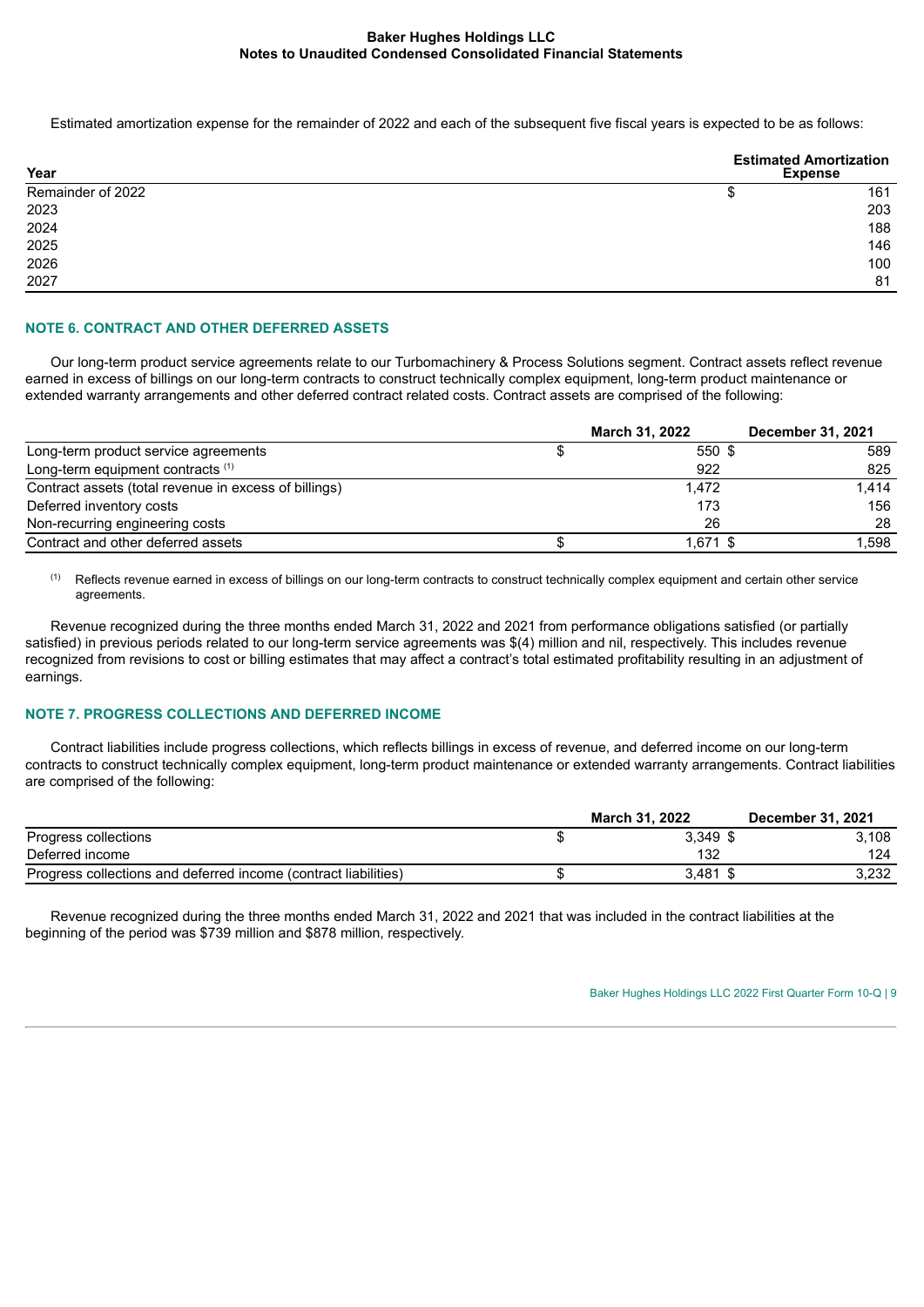## **NOTE 8. LEASES**

Our leasing activities primarily consist of operating leases for administrative offices, manufacturing facilities, research centers, service centers, sales offices and certain equipment.

|                                | Three Months Ended March 31, |        |      |  |  |  |  |  |  |  |
|--------------------------------|------------------------------|--------|------|--|--|--|--|--|--|--|
| <b>Operating Lease Expense</b> |                              | 2022   | 2021 |  |  |  |  |  |  |  |
| Long-term fixed lease          |                              | 63 \$  | 62   |  |  |  |  |  |  |  |
| Long-term variable lease       |                              |        | 9    |  |  |  |  |  |  |  |
| Short-term lease               |                              | 109    | 99   |  |  |  |  |  |  |  |
| Total operating lease expense  |                              | 181 \$ | 170  |  |  |  |  |  |  |  |

Cash flows used in operating activities for operating leases approximates our expense for the three months ended March 31, 2022 and 2021.

The weighted-average remaining lease term as of March 31, 2022 and December 31, 2021 was approximately nine years for our operating leases. The weighted-average discount rate used to determine the operating lease liability as of March 31, 2022 and December 31, 2021 was 3.3%.

## **NOTE 9. BORROWINGS**

The Company's borrowings are comprised of the following:

|                                        | March 31, 2022   | December 31, 2021 |  |
|----------------------------------------|------------------|-------------------|--|
| <b>Current borrowings</b>              |                  |                   |  |
| Other borrowings                       | \$<br>35S        | 40                |  |
| Long-term borrowings                   |                  |                   |  |
| 1.231% Senior Notes due December 2023  | 648              | 647               |  |
| 8.55% Debentures due June 2024         | 117              | 118               |  |
| 2.061% Senior Notes due December 2026  | 597              | 597               |  |
| 3.337% Senior Notes due December 2027  | 1,308            | 1,335             |  |
| 6.875% Notes due January 2029          | 277              | 279               |  |
| 3.138% Senior Notes due November 2029  | 522              | 522               |  |
| 4.486% Senior Notes due May 2030       | 497              | 497               |  |
| 5.125% Senior Notes due September 2040 | 1,290            | 1.292             |  |
| 4.080% Senior Notes due December 2047  | 1.337            | 1.337             |  |
| Other long-term borrowings             | 57               | 63                |  |
| Total long-term borrowings             | 6,650            | 6,687             |  |
| Total borrowings                       | \$<br>$6,685$ \$ | 6.727             |  |

The estimated fair value of total borrowings at March 31, 2022 and December 31, 2021 was \$6,732 million and \$7,328 million, respectively. For a majority of our borrowings the fair value was determined using quoted period-end market prices. Where market prices are not available, we estimate fair values based on valuation methodologies using current market interest rate data adjusted for our nonperformance risk.

BHH LLC has a \$3 billion committed unsecured revolving credit facility ("the Credit Agreement") with commercial banks maturing in December 2024. In addition, we have a commercial paper program with authorization up to \$3 billion under which we may issue from time to time commercial paper with maturities of no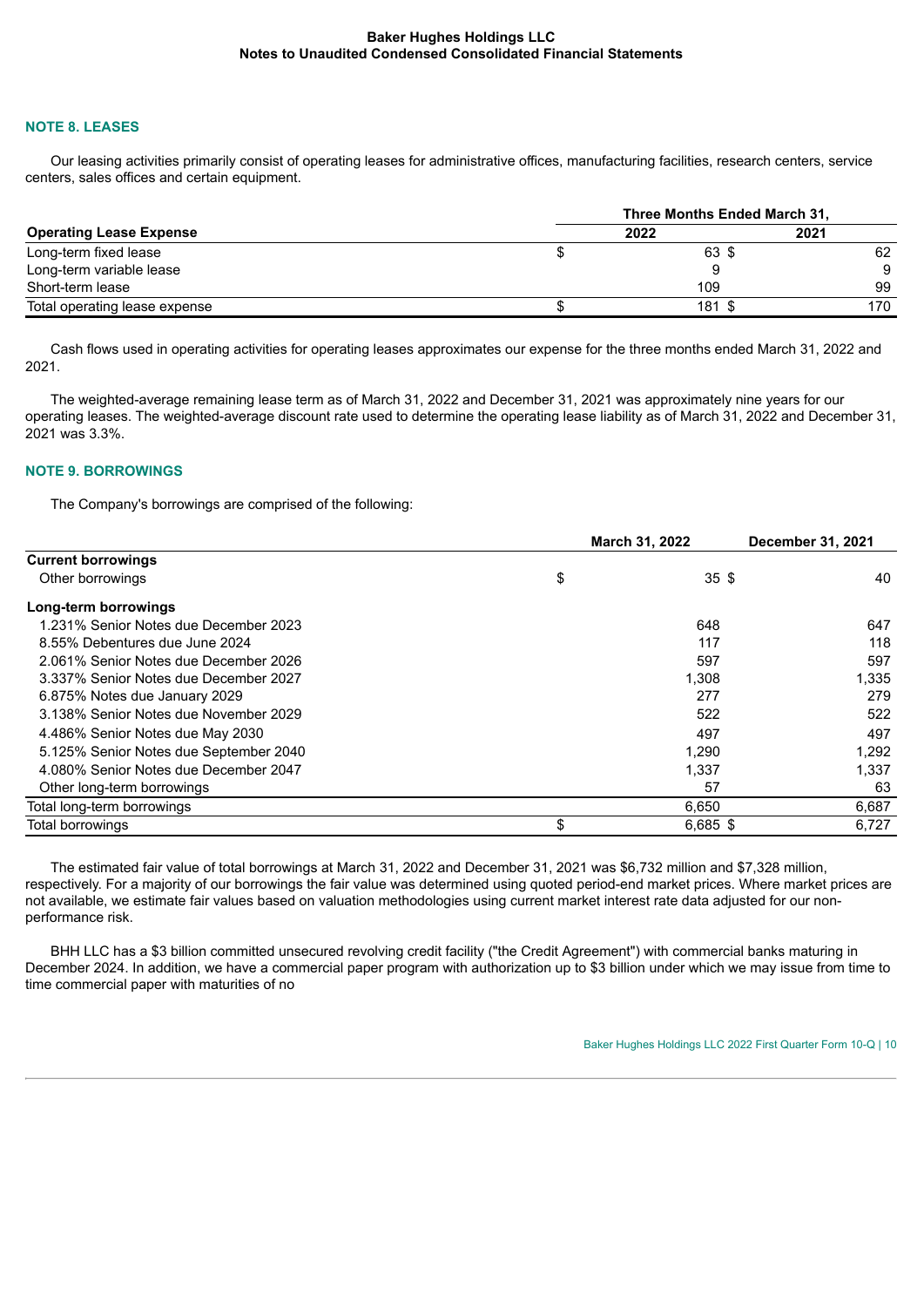more than 397 days. At March 31, 2022 and December 31, 2021, there were no borrowings under either the Credit Agreement or the commercial paper program.

Baker Hughes Co-Obligor, Inc. is a co-obligor, jointly and severally with BHH LLC on our long-term debt securities. This co-obligor is a 100%-owned finance subsidiary of BHH LLC that was incorporated for the sole purpose of serving as a corporate co-obligor of long-term debt securities and has no assets or operations other than those related to its sole purpose. As of March 31, 2022, Baker Hughes Co-Obligor, Inc. is a co-obligor of our long-term debt securities totaling \$6,594 million.

Certain Senior Notes contain covenants that restrict BHH LLC's ability to take certain actions, including, but not limited to, the creation of certain liens securing debt, the entry into certain sale-leaseback transactions, and engaging in certain merger, consolidation and asset sale transactions in excess of specified limits. At March 31, 2022, we were in compliance with all debt covenants.

## **NOTE 10. INCOME TAXES**

For the three months ended March 31, 2022, the provision for income taxes was \$95 million. The difference between the U.S. statutory tax rate of 21% and the effective tax rate is primarily related to losses with no tax benefit due to valuation allowances and earnings in jurisdictions with tax rates higher than the U.S., partially offset by tax benefits related to uncertain tax positions. In addition, since we are a partnership for U.S. federal tax purposes, any tax benefits associated with U.S. losses are recognized by our Members and not reflected in our tax expense.

For the three months ended March 31, 2021, the provision for income taxes was \$83 million. The difference between the U.S. statutory tax rate of 21% and the effective tax rate is primarily related to losses with no tax benefit due to valuation allowances.

## **NOTE 11. MEMBERS' EQUITY**

## **COMMON UNITS**

The BHH LLC Agreement provides that initially there is one class of common units ("Units"), which are currently held by the Members. If Baker Hughes issues a share of Class A common stock, including in connection with an equity incentive or similar plan, we will also issue a corresponding Unit to Baker Hughes or one of its direct subsidiaries. For the three months ended March 31, 2022 and 2021, we issued 7,730 thousand and 5,522 thousand Units, respectively, to Baker Hughes or one of its direct subsidiaries in connection with the issuance of its Class A common stock. The Members are entitled through their Units to receive distributions on an equal amount of any dividend paid by Baker Hughes to its Class A shareholders.

In 2021, Baker Hughes' Board of Directors authorized us to repurchase up to \$2 billion of our Units. We expect to fund the repurchase program from cash generated from operations, and we expect to make Unit repurchases from time to time subject to the Company's capital plan, market conditions, and other factors, including regulatory restrictions. The repurchase program may be suspended or discontinued at any time and does not have a specified expiration date. During the three months ended March 31, 2022, we repurchased and canceled 8.1 million Units for a total of \$236 million, representing an average price per Unit of \$28.96. This includes 0.4 million Units totaling \$11 million that were repurchased in December 2021 but not settled and cancelled until January 2022. At March 31, 2022, we had authorization remaining to repurchase up to approximately \$1.3 billion of our Units.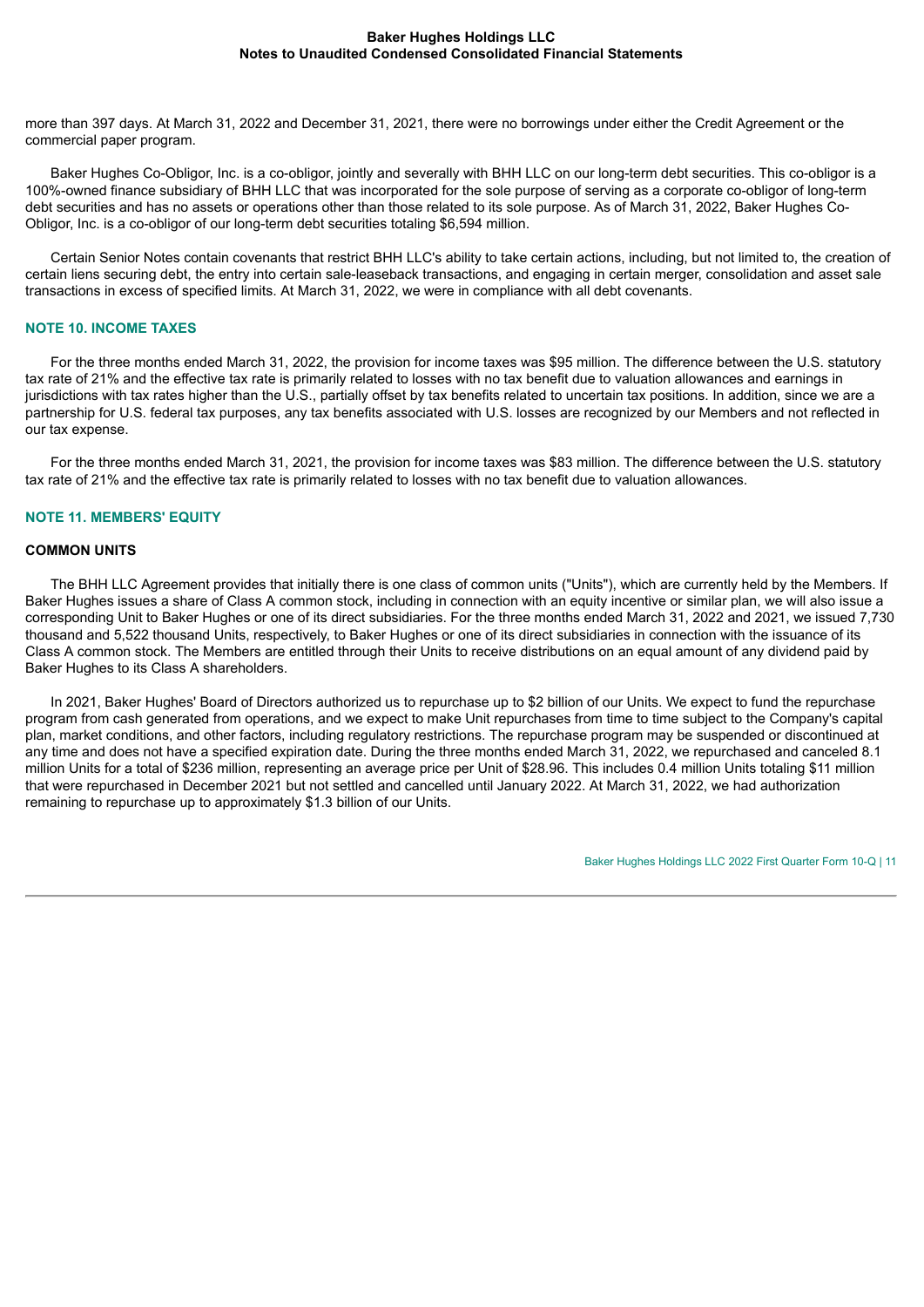The following table presents the changes in the number of Units outstanding (in thousands):

|                                                            | <b>Units Held</b><br>by Baker Hughes | <b>Units Held</b><br>by GE |          |          |
|------------------------------------------------------------|--------------------------------------|----------------------------|----------|----------|
|                                                            | 2022                                 | 2021                       | 2022     | 2021     |
| Balance at January 1                                       | 909.142                              | 723.999                    | 116.548  | 311.433  |
| Issue of Units to Baker Hughes under equity incentive plan | 7.730                                | 5,522                      |          |          |
| Exchange of Units (1)                                      | 75.957                               | 43.686                     | (75.957) | (43,686) |
| Repurchase and cancellation of Units                       | (8.142)                              |                            |          |          |
| Balance at March 31                                        | 984.688                              | 773.207                    | 40.591   | 267.747  |

 $(1)$  When shares of Class B common stock, together with associated Units, are exchanged for shares of Class A common stock pursuant to the Exchange Agreement, such shares of Class B common stock, together with associated Units, are canceled.

## **ACCUMULATED OTHER COMPREHENSIVE LOSS (AOCL)**

The following tables present the changes in accumulated other comprehensive loss, net of tax:

|                                                                         | <b>Foreign Currency</b><br>Translation<br>Adjustments | <b>Cash Flow Hedges</b> | <b>Benefit Plans</b> | <b>Accumulated Other</b><br><b>Comprehensive Loss</b> |
|-------------------------------------------------------------------------|-------------------------------------------------------|-------------------------|----------------------|-------------------------------------------------------|
| Balance at December 31, 2021                                            | $(2,398)$ \$                                          | (12) \$                 | (281) \$             | (2,691)                                               |
| Other comprehensive income (loss) before reclassifications              | (17)                                                  |                         |                      | (12)                                                  |
| Amounts reclassified from accumulated other comprehensive loss          | 34                                                    |                         |                      | 41                                                    |
| Deferred taxes                                                          |                                                       |                         | (2)                  | (2)                                                   |
| Other comprehensive income                                              |                                                       |                         |                      | 26                                                    |
| Less: Other comprehensive loss attributable to noncontrolling interests |                                                       |                         |                      | (1)                                                   |
| Balance at March 31, 2022                                               | $(2,380)$ \$                                          | (11) \$                 | (273) \$             | (2.664)                                               |

|                                                                                     | <b>Foreign Currency</b><br><b>Translation</b><br><b>Adiustments</b> | <b>Cash Flow Hedges</b> | <b>Benefit Plans</b> | <b>Accumulated Other</b><br><b>Comprehensive Loss</b> |
|-------------------------------------------------------------------------------------|---------------------------------------------------------------------|-------------------------|----------------------|-------------------------------------------------------|
| Balance at December 31, 2020                                                        | $(2,096)$ \$                                                        | 5\$                     | $(451)$ \$           | (2, 542)                                              |
| Other comprehensive income (loss) before reclassifications                          | (50)                                                                | 8                       | (9)                  | (51)                                                  |
| Amounts reclassified from accumulated other comprehensive loss                      |                                                                     | (2)                     |                      | 9                                                     |
| Deferred taxes                                                                      |                                                                     |                         |                      |                                                       |
| Other comprehensive income (loss)                                                   | (51)                                                                | 6                       |                      | (42)                                                  |
| Less: Other comprehensive income (loss) attributable to noncontrolling<br>interests |                                                                     |                         |                      |                                                       |
| Balance at March 31, 2021                                                           | $(2, 147)$ \$                                                       | 11S                     | (448) \$             | (2,585)                                               |

The amounts reclassified from accumulated other comprehensive loss during the three months ended March 31, 2022 and 2021 represent (i) gains (losses) reclassified on cash flow hedges when the hedged transaction occurs, (ii) the amortization of net actuarial gain (loss), prior service credit, and curtailments which are included in the computation of net periodic pension cost and (iii) the release of foreign currency translation adjustments (see "Note 16. Restructuring, Impairment, and Other" for additional details).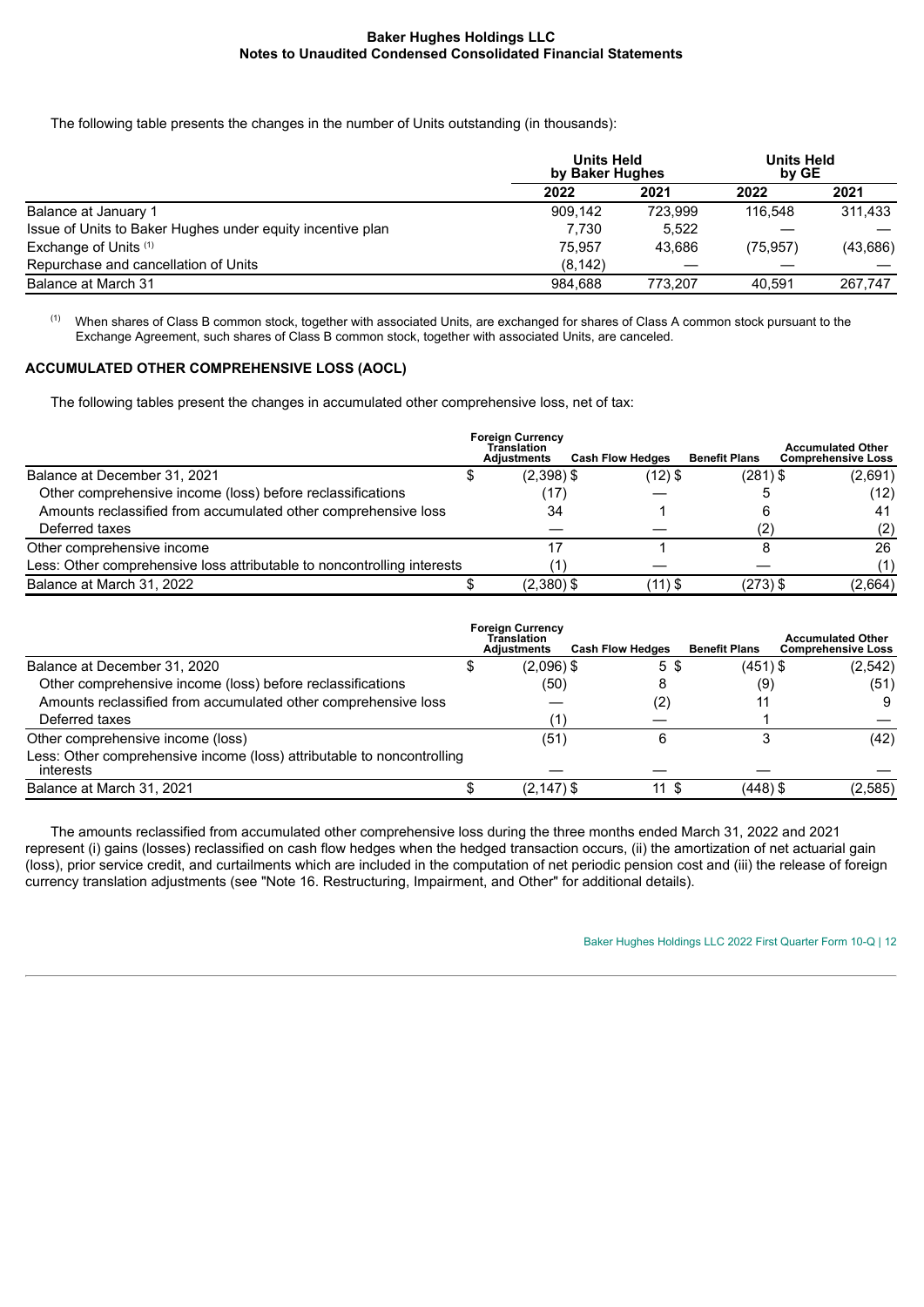## **NOTE 12. FINANCIAL INSTRUMENTS**

## **RECURRING FAIR VALUE MEASUREMENTS**

|                                          |         | <b>March 31, 2022</b> |         |    |         |                |            |    |         | December 31, 2021 |         |    |         |   |                              |  |
|------------------------------------------|---------|-----------------------|---------|----|---------|----------------|------------|----|---------|-------------------|---------|----|---------|---|------------------------------|--|
|                                          | Level 1 |                       | Level 2 |    | Level 3 | <b>Balance</b> | <b>Net</b> |    | Level 1 |                   | Level 2 |    | Level 3 |   | <b>Net</b><br><b>Balance</b> |  |
| <b>Assets</b>                            |         |                       |         |    |         |                |            |    |         |                   |         |    |         |   |                              |  |
| <b>Derivatives</b>                       | \$      | S                     | 37      | \$ |         | \$             | 37         | \$ |         | \$                | 29      | \$ |         | S | 29                           |  |
| Investment<br>securities                 | 1,023   |                       | 19      |    | 8       |                | 1,050      |    | 1,033   |                   |         |    | 8       |   | 1,041                        |  |
| Total assets                             | 1.023   |                       | 56      |    | 8       |                | 1.087      |    | 1,033   |                   | 29      |    | 8       |   | 1,070                        |  |
| <b>Liabilities</b><br><b>Derivatives</b> |         |                       | (67)    |    |         |                | (67)       |    |         |                   | (49)    |    |         |   | (49)                         |  |
| <b>Total liabilities</b>                 |         |                       | (67)    |    |         |                | (67)       | \$ |         |                   | (49)    | \$ |         |   | (49)                         |  |

Our assets and liabilities measured at fair value on a recurring basis consists of derivative instruments and investment securities.

There were no transfers to, or from, Level 3 during the three months ended March 31, 2022.

The following table provides a reconciliation of recurring Level 3 fair value measurements for investment securities:

|                      | 2022 | 2021 |
|----------------------|------|------|
| Balance at January 1 | ۰D   | 30   |
| Proceeds at maturity |      | (16) |
| Balance at March 31  | - 17 | 14   |

The most significant unobservable input used in the valuation of our Level 3 instruments is the discount rate. Discount rates are determined based on inputs that market participants would use when pricing investments, including credit and liquidity risk. An increase in the discount rate would result in a decrease in the fair value of our investment securities. There are no unrealized gains or losses recognized in the condensed consolidated statement of income (loss) on account of any Level 3 instrument still held at the reporting date.

|                              | <b>March 31, 2022</b> |     |                                     |  |                               |  |                                |                   |        | December 31, 2021            |                                      |      |                                |  |  |  |  |
|------------------------------|-----------------------|-----|-------------------------------------|--|-------------------------------|--|--------------------------------|-------------------|--------|------------------------------|--------------------------------------|------|--------------------------------|--|--|--|--|
|                              | Amortized<br>Cost     |     | Gross<br><b>Unrealized</b><br>Gains |  | Gross<br>Unrealized<br>Losses |  | <b>Estimated Fair</b><br>Value | Amortized<br>Cost |        | Gross<br>Unrealized<br>Gains | Gross<br><b>Unrealized</b><br>Losses |      | <b>Estimated Fair</b><br>Value |  |  |  |  |
| <b>Investment securities</b> |                       |     |                                     |  |                               |  |                                |                   |        |                              |                                      |      |                                |  |  |  |  |
| Non-U.S. debt securities (1) |                       | 8\$ | — \$                                |  | $\hspace{0.05cm}$             |  | 8\$                            |                   | 85     | $\hspace{0.05cm}$            | \$.                                  |      |                                |  |  |  |  |
| Equity securities (2)        | 575                   |     | 467                                 |  |                               |  | 1.042                          |                   | 579    | 455                          |                                      |      | 1,033                          |  |  |  |  |
| Total                        | 583 \$                |     | 467 \$                              |  | $\hspace{0.05cm}$             |  | .050S                          |                   | 587 \$ | 455 \$                       |                                      | 1) S | ,041                           |  |  |  |  |

All of our investment securities are classified as available for sale instruments. Non-U.S. debt securities mature within one year. (1)

<sup>(2)</sup> Gains (losses) recorded to earnings related to these securities were \$12 million and \$(786) million for the three months ended March 31, 2022 and 2021, respectively.

As of March 31, 2022 and December 31, 2021, our equity securities with readily determinable fair values are comprised primarily of our investment in C3.ai, Inc. ("C3 AI") of \$196 million and \$270 million, respectively, and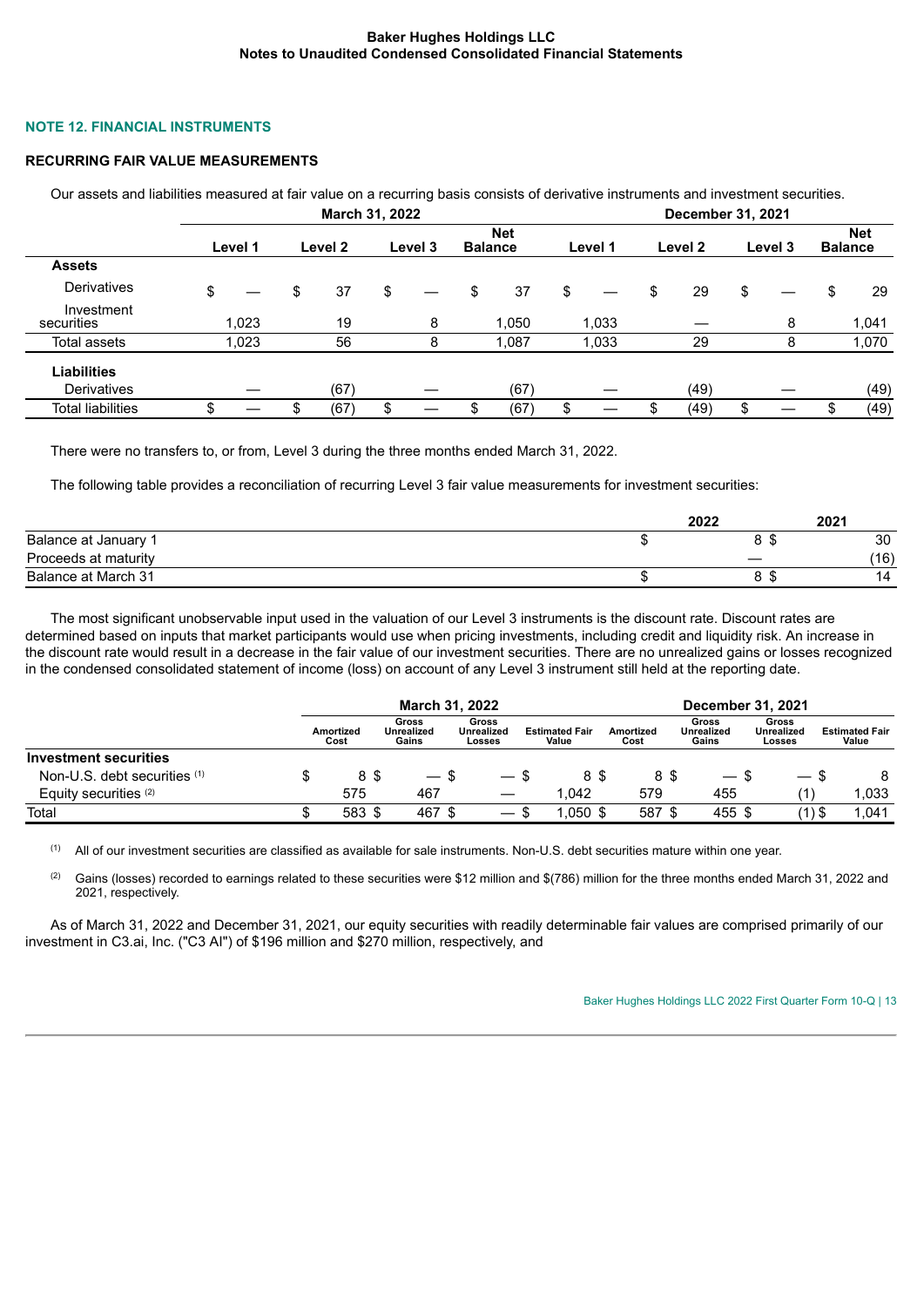ADNOC Drilling of \$825 million and \$741 million, respectively. We measured our investments to fair value based on quoted prices in active markets.

As of March 31, 2022 and December 31, 2021, our investment in C3 AI consists of 8,650,476 shares, of C3 AI Class A common stock ("C3 AI Shares"). There were no C3 AI Shares sold during the three months ended March 31, 2022. For the three months ended March 31, 2022 and 2021, we recorded a loss of \$74 million and \$788 million, respectively, from the net change in fair value of our investment in C3 AI, which is reported in "Other non-operating loss, net" in our condensed consolidated statements of income (loss).

As of March 31, 2022 and December 31, 2021, our investment in ADNOC Drilling consists of 800,000,000 shares. For the three months ended March 31, 2022, we recorded a gain of \$85 million from the net change in fair value of our investment in ADNOC Drilling, which is reported in "Other non-operating loss, net" in our condensed consolidated statements of income (loss).

As of March 31, 2022 and December 31, 2021, \$1,050 million and \$1,041 million of total investment securities are recorded in "All other current assets," respectively.

## **FAIR VALUE DISCLOSURE OF FINANCIAL INSTRUMENTS**

Our financial instruments include cash and cash equivalents, current receivables, certain investments, accounts payable, short and longterm debt, and derivative financial instruments. Except for long-term debt, the estimated fair value of these financial instruments as of March 31, 2022 and December 31, 2021 approximates their carrying value as reflected in our condensed consolidated financial statements. For further information on the fair value of our debt, see "Note 9. Borrowings."

#### **DERIVATIVES AND HEDGING**

We use derivatives to manage our risks and do not use derivatives for speculation. The table below summarizes the fair value of all derivatives, including hedging instruments and embedded derivatives.

|                                         | <b>March 31, 2022</b> |                                | December 31, 2021 |                                  |             |
|-----------------------------------------|-----------------------|--------------------------------|-------------------|----------------------------------|-------------|
|                                         |                       | Assets                         | Liabilities       | Assets                           | Liabilities |
| Derivatives accounted for as hedges     |                       |                                |                   |                                  |             |
| Currency exchange contracts             |                       | -S<br>$\overline{\phantom{a}}$ | (2) \$            | - 35<br>$\overline{\phantom{m}}$ | (3)         |
| Interest rate swap contracts            |                       |                                | (37)              |                                  | (10)        |
| Derivatives not accounted for as hedges |                       |                                |                   |                                  |             |
| Currency exchange contracts and other   |                       | 37                             | (28)              | 29                               | (36)        |
| Total derivatives                       |                       | 37 \$                          | $(67)$ \$         | 29S                              | (49)        |

Derivatives are classified in the condensed consolidated statements of financial position depending on their respective maturity date. As of March 31, 2022 and December 31, 2021, \$36 million and \$28 million of derivative assets are recorded in "All other current assets" and \$1 million and \$1 million are recorded in "All other assets" of the condensed consolidated statements of financial position, respectively. As of March 31, 2022 and December 31, 2021, \$29 million and \$39 million of derivative liabilities are recorded in "All other current liabilities" and \$38 million and \$10 million are recorded in "All other liabilities" of the condensed consolidated statements of financial position, respectively.

## **FORMS OF HEDGING**

## **Cash Flow Hedges**

We use cash flow hedging primarily to reduce or eliminate the effects of foreign exchange rate changes on purchase and sale contracts. Accordingly, the vast majority of our derivative activity in this category consists of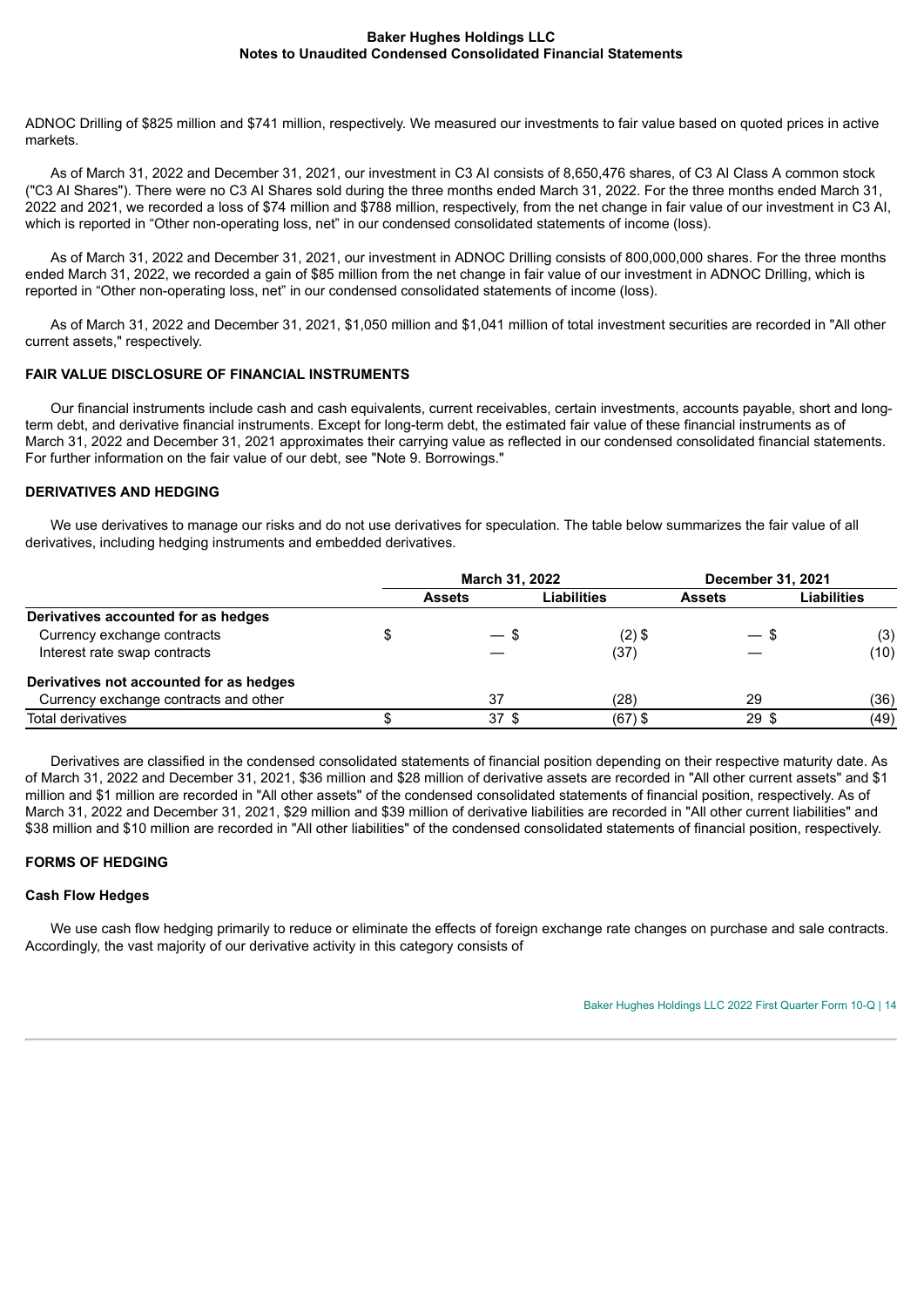currency exchange contracts. Changes in the fair value of cash flow hedges are recorded in a separate component of equity (referred to as "Accumulated Other Comprehensive Income", or "AOCI") and are recorded in earnings in the period in which the hedged transaction occurs. See "Note 11. Equity" for further information on activity in AOCI for cash flow hedges. As of March 31, 2022 and December 31, 2021, the maximum term of derivative instruments that hedge forecasted transactions was one year.

## **Fair Value Hedges**

All of our long-term debt is comprised of fixed rate instruments. We are subject to interest rate risk on our debt portfolio and may use interest rate swaps to manage the economic effect of fixed rate obligations associated with certain debt. Under these arrangements, we agree to exchange, at specified intervals, the difference between fixed and floating interest amounts calculated by reference to an agreedupon notional principal amount.

As of March 31, 2022 and December 31, 2021, we had interest rate swaps with a notional amount of \$500 million that converted a portion of our \$1,350 million aggregate principal amount of 3.337% fixed rate Senior Notes due 2027 into a floating rate instrument with an interest rate based on a LIBOR index as a hedge of its exposure to changes in fair value that are attributable to interest rate risk. We concluded that the interest rate swap met the criteria necessary to qualify for the short-cut method of hedge accounting, and as such, an assumption is made that the change in the fair value of the hedged debt, due to changes in the benchmark rate, exactly offsets the change in the fair value of the interest rate swaps. Therefore, the derivative is considered to be effective at achieving offsetting changes in the fair value of the hedged liability, and no ineffectiveness is recognized. The mark-to-market of this fair value hedge is recorded as gains or losses in interest expense and is equally offset by the gain or loss of the underlying debt instrument, which also is recorded in interest expense.

## **Economic Hedges**

These derivatives are not designated as hedges from an accounting standpoint (and therefore we do not apply hedge accounting to the relationship) but otherwise serve the same economic purpose as other hedging arrangements. Economic hedges are marked to fair value through earnings each period.

The following table summarizes the gains (losses) from derivatives not designated as hedges in the condensed consolidated statements of income (loss):

| Derivatives not designated as hedging | Condensed consolidated statement of income |      | Three Months Ended March 31, |      |
|---------------------------------------|--------------------------------------------|------|------------------------------|------|
| instruments                           | caption                                    | 2022 |                              | 2021 |
| Currency exchange contracts (1)       | Cost of goods sold                         |      | $(2)$ \$                     | 11   |
| Currency exchange contracts           | Cost of services sold                      |      |                              |      |
| Commodity derivatives                 | Cost of goods sold                         |      |                              |      |
| Total $(2)$                           |                                            |      | 10S                          |      |

Excludes gains of \$1 million and \$3 million on embedded derivatives for the three months ended March 31, 2022 and 2021, respectively, as embedded derivatives are not considered to be hedging instruments in our economic hedges. (1)

The effect on earnings of derivatives not designated as hedges is substantially offset by the change in fair value of the economically hedged items in the current and future periods. (2)

## **NOTIONAL AMOUNT OF DERIVATIVES**

The notional amount of a derivative is the number of units of the underlying. A substantial majority of the outstanding notional amount of \$3.8 billion and \$3.9 billion at March 31, 2022 and December 31, 2021, respectively, is related to hedges of anticipated sales and purchases in foreign currency, commodity purchases, changes in interest rates, and contractual terms in contracts that are considered embedded derivatives and for intercompany borrowings in foreign currencies. We generally disclose derivative notional amounts on a gross basis to indicate the total counterparty risk. Where we have gross purchase and sale derivative contracts for a particular currency, we look to execute these contracts with the same counterparty to reduce our exposure. The notional amount of these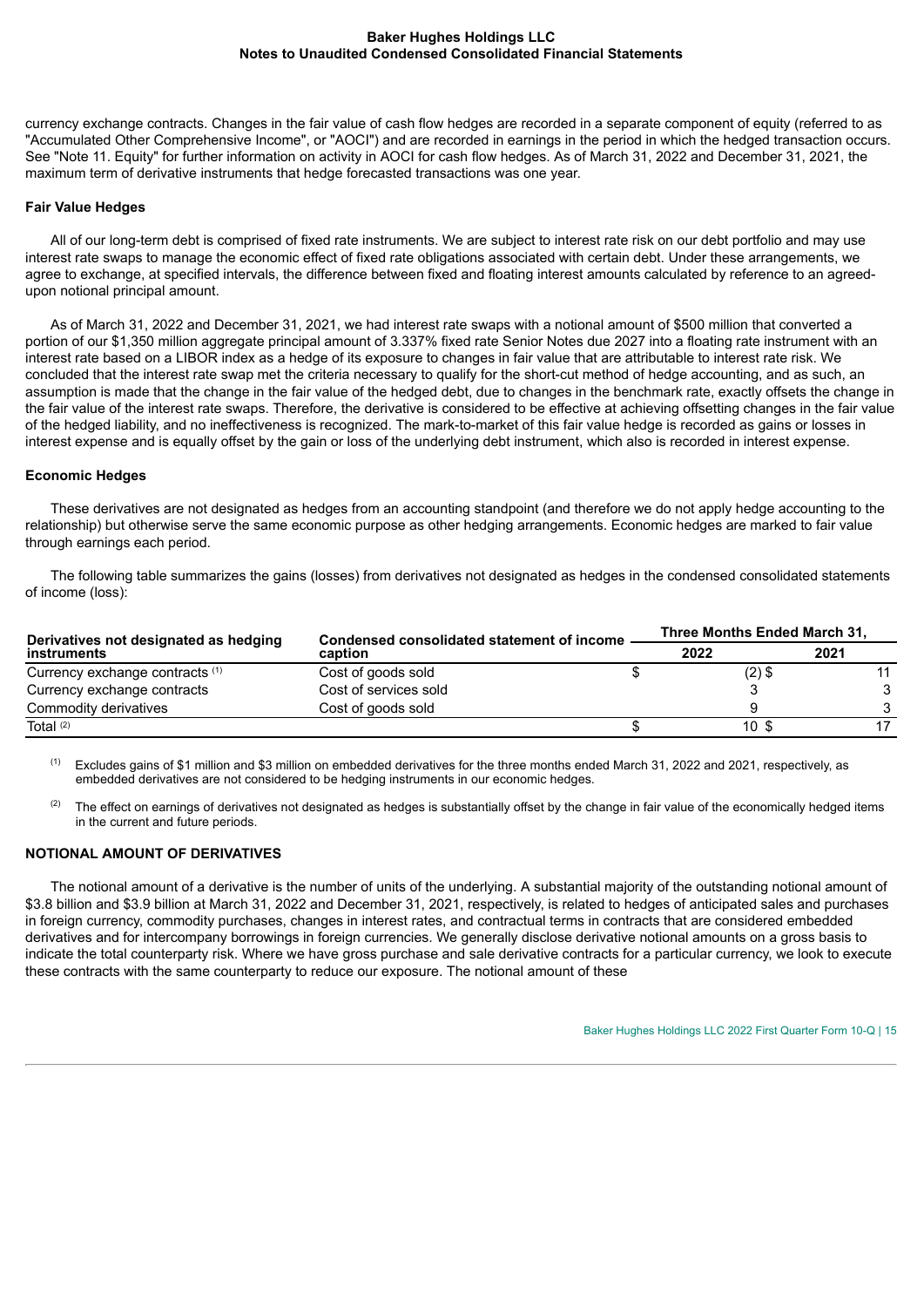derivative instruments do not generally represent cash amounts exchanged by us and the counterparties, but rather the nominal amount upon which changes in the value of the derivatives are measured.

#### **COUNTERPARTY CREDIT RISK**

Fair values of our derivatives can change significantly from period to period based on, among other factors, market movements and changes in our positions. We manage counterparty credit risk (the risk that counterparties will default and not make payments to us according to the terms of our agreements) on an individual counterparty basis.

#### **NOTE 13. SEGMENT INFORMATION**

Our reportable segments, which are the same as our operating segments, are organized based on the nature of markets and customers. We report our operating results through our four operating segments that consist of similar products and services within each segment. These products and services operate across upstream oil and gas and broader energy and industrial markets.

#### **OILFIELD SERVICES ("OFS")**

Oilfield Services provides discrete products and services, as well as integrated well services for onshore and offshore operations across the lifecycle of a well, ranging from drilling, evaluation, completion, production and intervention. Products and services include drilling services, including directional drilling, measurement while drilling & logging while drilling, diamond and tri-cone drill bits, drilling and completions fluids, wireline services, downhole completion tools and systems, wellbore intervention tools and services, pressure pumping, oilfield and industrial chemicals and artificial lift technologies, including electrical submersible pumps and surface pumping systems.

#### **OILFIELD EQUIPMENT ("OFE")**

Oilfield Equipment provides a broad portfolio of products and services required to facilitate the safe and reliable control and flow of hydrocarbons from the wellhead to the production facilities. The Oilfield Equipment portfolio has solutions for the subsea, offshore surface, and onshore operating environments. Products and services include subsea and surface wellheads, pressure control and production systems and services, flexible pipe systems for offshore and onshore applications, and life-of-field solutions including well intervention and decommissioning solutions, covering the entire life cycle of a field.

## **TURBOMACHINERY & PROCESS SOLUTIONS ("TPS")**

Turbomachinery & Process Solutions provides technology solutions and services for mechanical-drive, compression and powergeneration applications across the energy industry, including oil and gas, liquefied natural gas ("LNG") operations, downstream refining and petrochemical segments, as well as lower carbon solutions to broader energy and industrial sectors. The Turbomachinery & Process Solutions portfolio includes drivers (aero-derivative gas turbines, heavy-duty gas turbines and synchronous and induction electric motors), compressors (centrifugal and axial, direct drive high speed, integrated, subsea compressors, turbo expanders and reciprocating), turnkey solutions (industrial modules and waste heat recovery), pumps, valves, and compressed natural gas ("CNG") and small-scale LNG solutions.

#### **DIGITAL SOLUTIONS ("DS")**

Digital Solutions provides equipment, software, and services for a wide range of industries, including oil and gas, power generation, aerospace, metals, and transportation. The offerings include a number of products and solutions that provide industrial asset management capabilities, including sensor-based process measurement, machine health and condition monitoring, asset strategy and management, control systems, as well as non-destructive testing and inspection, and pipeline integrity solutions.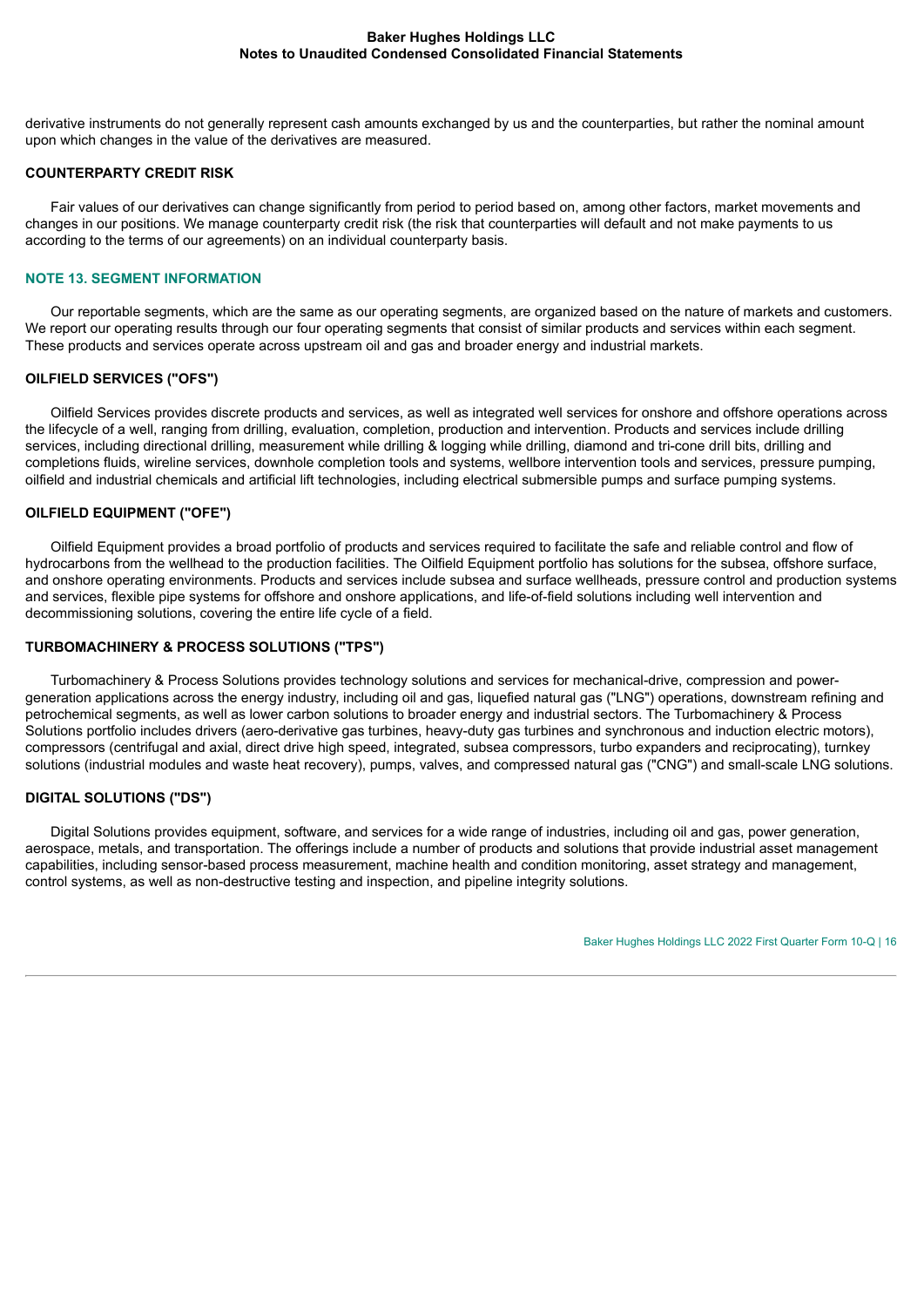## **SEGMENT RESULTS**

Segment revenue and profit are determined based on the internal performance measures used by the Company to assess the performance of each segment in a financial period. Summarized financial information is shown in the following tables. Consistent accounting policies have been applied by all segments within the Company, for all reporting periods.

|                                    | Three Months Ended March 31, |            |       |  |
|------------------------------------|------------------------------|------------|-------|--|
| <b>Segment revenue</b>             |                              | 2022       | 2021  |  |
| Oilfield Services                  |                              | $2,489$ \$ | 2,200 |  |
| Oilfield Equipment                 |                              | 528        | 628   |  |
| Turbomachinery & Process Solutions |                              | 1,345      | 1.485 |  |
| <b>Digital Solutions</b>           |                              | 474        | 470   |  |
| Total                              |                              | 4,835 \$   | 4,782 |  |

The performance of our operating segments is evaluated based on segment operating income (loss), which is defined as income (loss) before income taxes before the following: net interest expense, net other non-operating loss, corporate expenses, restructuring, impairment and other charges, separation related costs and certain gains and losses not allocated to the operating segments.

|                                           | Three Months Ended March 31, |          |       |  |
|-------------------------------------------|------------------------------|----------|-------|--|
| Segment income (loss) before income taxes |                              | 2022     | 2021  |  |
| Oilfield Services                         | \$                           | $221$ \$ | 143   |  |
| Oilfield Equipment                        |                              | (8)      | 4     |  |
| Turbomachinery & Process Solutions        |                              | 226      | 207   |  |
| <b>Digital Solutions</b>                  |                              | 15       | 24    |  |
| Total segment                             |                              | 453      | 379   |  |
| Corporate                                 |                              | (105)    | (109) |  |
| Restructuring, impairment and other       |                              | (61)     | (80)  |  |
| Separation related                        |                              | (9)      | (27)  |  |
| Other non-operating loss, net             |                              | (28)     | (626) |  |
| Interest expense, net                     |                              | (64)     | (74)  |  |
| Income (loss) before income taxes         | \$                           | 187 \$   | (536) |  |

The following table presents depreciation and amortization by segment:

|                                       | Three Months Ended March 31, |        |      |  |
|---------------------------------------|------------------------------|--------|------|--|
| Segment depreciation and amortization | 2022                         |        | 2021 |  |
| <b>Oilfield Services</b>              |                              | 201 \$ | 201  |  |
| Oilfield Equipment                    |                              | 21     | 32   |  |
| Turbomachinery & Process Solutions    |                              | 29     | 30   |  |
| <b>Digital Solutions</b>              |                              | 22     | 21   |  |
| Total segment                         |                              | 272    | 285  |  |
| Corporate                             |                              |        |      |  |
| Total                                 |                              | 277 \$ | 292  |  |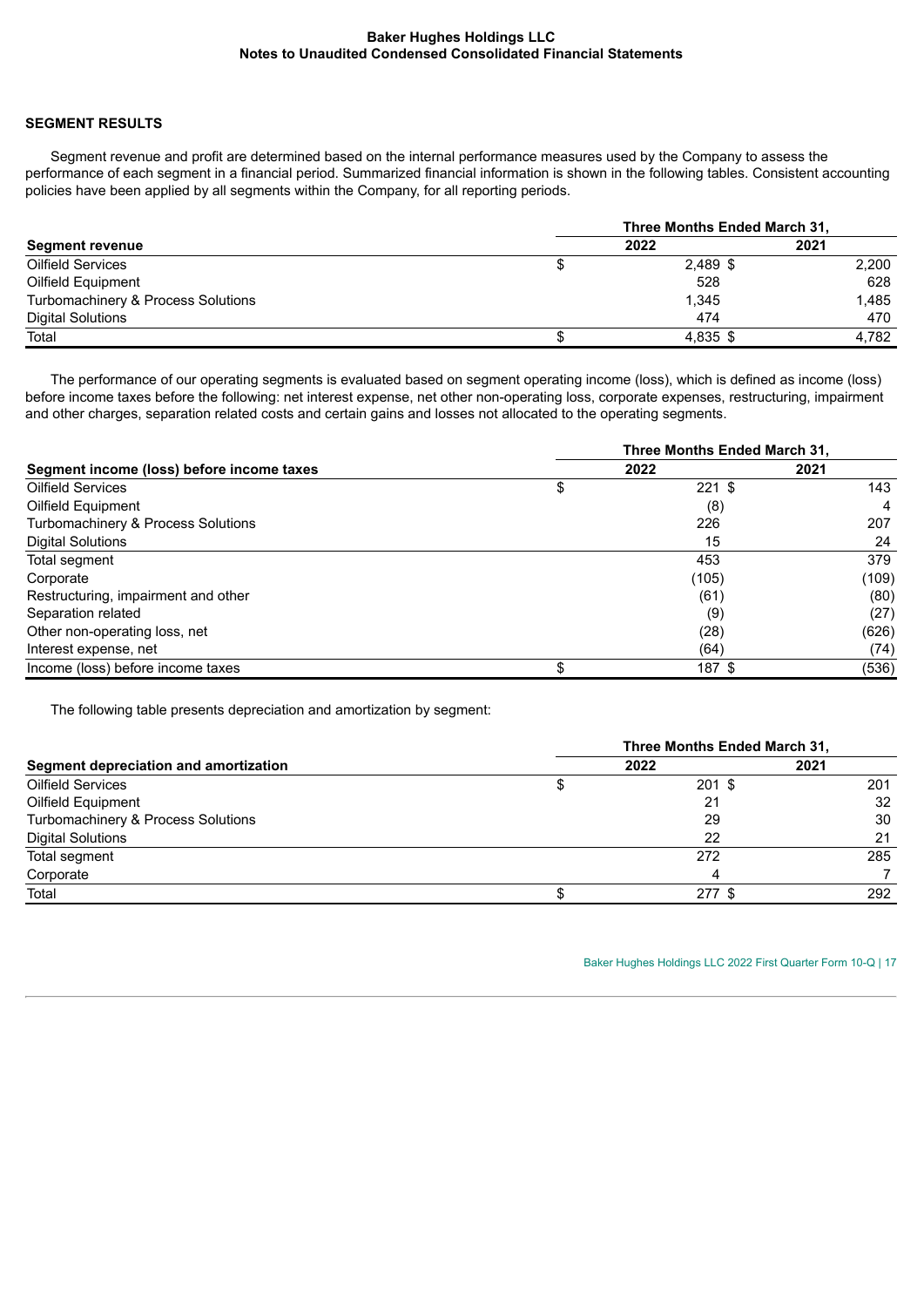## **NOTE 14. RELATED PARTY TRANSACTIONS**

# **RELATED PARTY TRANSACTIONS WITH GE**

Our most significant related party transactions are transactions that we have entered into with our Members and their affiliates. We have continuing involvement with GE primarily through their remaining interest in us, ongoing purchases and sales of products and services, and transition services that they provide. At March 31, 2022, GE's economic interest in us through their ownership of Class B common stock and associated LLC Units was 4%. At March 31, 2022, GE owned Class A common stock in addition to their Class B common stock, which represents their overall Baker Hughes ownership of 11.4%.

We had purchases with GE and its affiliates of \$144 million and \$155 million during the three months ended March 31, 2022 and 2021, respectively. In addition, we sold products and services to GE and its affiliates for \$37 million and \$49 million during the three months ended March 31, 2022 and 2021, respectively.

We have \$180 million and \$192 million of accounts payable and \$463 million and \$480 million of current receivables at March 31, 2022 and December 31, 2021, respectively, for goods and services provided by, or to, GE in the ordinary course of business and includes amounts owed to, or from, GE for certain tax matters indemnified pursuant to the Tax Matters Agreement. Additionally, the Company has \$139 million and \$67 million of current receivables at March 31, 2022 and December 31, 2021, respectively, from Baker Hughes.

## **OTHER RELATED PARTIES**

We have an aeroderivative joint venture ("Aero JV") we formed with GE in 2019. The Aero JV is jointly controlled by GE and us, each with ownership interest of 50%, and therefore, we do not consolidate the JV nor does GE. We had purchases with the Aero JV of \$108 million and \$160 million during the three months ended March 31, 2022 and 2021, respectively. We have \$59 million and \$86 million of accounts payable at March 31, 2022 and December 31, 2021, respectively, for goods and services provided by the Aero JV in the ordinary course of business. Sales of products and services and related receivables with the Aero JV were immaterial for the three months ended March 31, 2022 and 2021.

## **NOTE 15. COMMITMENTS AND CONTINGENCIES**

## **LITIGATION**

We are subject to legal proceedings arising in the ordinary course of our business. Because legal proceedings are inherently uncertain, we are unable to predict the ultimate outcome of such matters. We record a liability for those contingencies where the incurrence of a loss is probable and the amount can be reasonably estimated. Based on the opinion of management, we do not expect the ultimate outcome of currently pending legal proceedings to have a material adverse effect on our results of operations, financial position or cash flows. However, there can be no assurance as to the ultimate outcome of these matters.

In January 2013, INEOS and Naphtachimie initiated expertise proceedings in Aix-en-Provence, France arising out of a fire at a chemical plant owned by INEOS in Lavera, France, which resulted in a 15-day plant shutdown and destruction of a steam turbine, which was part of a compressor train owned by Naphtachimie. The most recent quantification of the alleged damages is €250 million. Two of the Company's subsidiaries (and 17 other companies) were notified to participate in the proceedings. The proceedings are ongoing, and at this time, there is no indication that the Company's subsidiaries were involved in the incident. Although the outcome of the claims remains uncertain, our insurer has accepted coverage and is defending the Company in the expertise proceeding.

On July 31, 2018, International Engineering & Construction S.A. ("IEC") initiated arbitration proceedings in New York administered by the International Center for Dispute Resolution ("ICDR") against the Company and its subsidiaries arising out of a series of sales and service contracts entered between IEC and the Company's subsidiaries for the sale and installation of LNG plants and related power generation equipment in Nigeria ("Contracts"). Prior to the filing of the IEC Arbitration, the Company's subsidiaries made demands for payment due under the Contracts. On August 15, 2018, the Company's subsidiaries initiated a separate demand for ICDR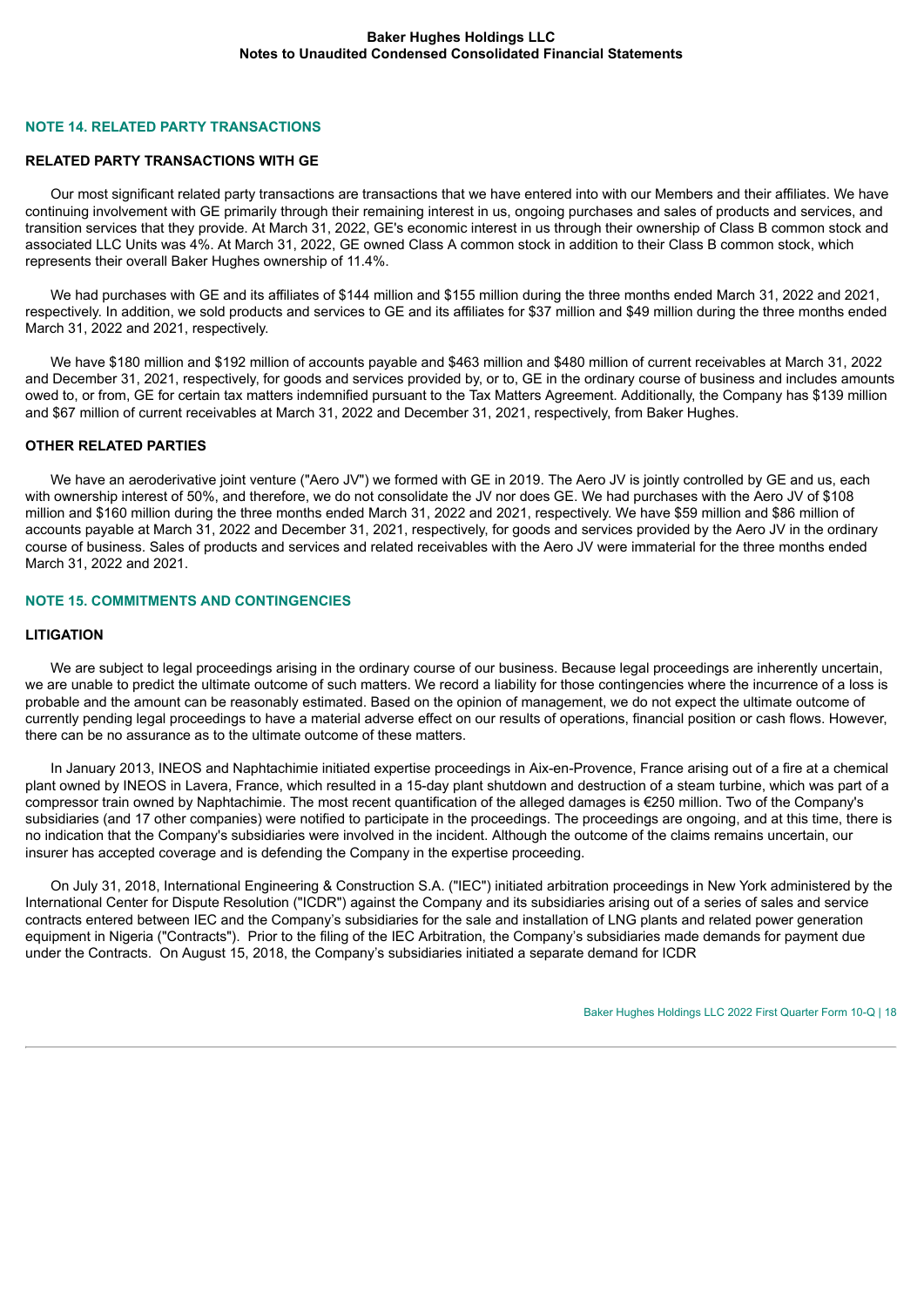arbitration against IEC for claims of additional costs and amounts due under the Contracts. On October 10, 2018, IEC filed a Petition to Compel Arbitration in the United States District Court for the Southern District of New York against the Company seeking to compel nonsignatory Baker Hughes entities to participate in the arbitration filed by IEC. The complaint is captioned International Engineering & Construction S.A. et al. v. Baker Hughes, a GE company, LLC, et al. No. 18-cv-09241 ("S.D.N.Y 2018"); this action was dismissed by the Court on August 13, 2019. In the arbitration, IEC alleges breach of contract and other claims against the Company and its subsidiaries and seeks recovery of alleged compensatory damages, in addition to reasonable attorneys' fees, expenses and arbitration costs. On March 15, 2019, IEC amended its request for arbitration to alleged damages of \$591 million of lost profits plus unspecified additional costs based on alleged non-performance of the contracts in dispute. The arbitration hearing was held from December 9, 2019 to December 20, 2019. On March 3, 2020, IEC amended their damages claim to \$700 million of alleged loss cash flow or, in the alternative, \$244.9 million of lost profits and various costs based on alleged non-performance of the contracts in dispute, and in addition \$4.8 million of liquidated damages, \$58.6 million in take-or-pay costs of feed gas, and unspecified additional costs of rectification and take-or-pay future obligations, plus unspecified interest and attorneys' fees. On May 3, 2020, the arbitration panel dismissed IEC's request for take-or-pay damages. On May 29, 2020, IEC quantified their claim for legal fees at \$14.2 million and reduced their alternative claim from \$244.9 million to approximately \$235 million. The Company and its subsidiaries have contested IEC's claims and are pursuing claims for compensation under the contracts. On October 31, 2020, the ICDR notified the arbitration panel's final award, which dismissed the majority of IEC's claims and awarded a portion of the Company's claims. On January 27, 2021, IEC filed a petition to vacate the arbitral award in the Supreme Court of New York, County of New York. On March 5, 2021, the Company filed a petition to confirm the arbitral award, and on March 8, 2021, the Company removed the matter to the United States District Court for the Southern District of New York. On November 16, 2021, the court granted the Company's petition to confirm the award and denied IEC's petition to vacate. On February 3, 2022, IEC initiated another arbitration proceeding in New York administered by the ICDR against certain of the Company's subsidiaries arising out of the same project which formed the basis of the first arbitration. On March 25, 2022, the Company's subsidiaries initiated a separate demand for ICDR arbitration against IEC for claims of additional costs and amounts due. At this time, we are not able to predict the outcome of this proceeding.

On March 15, 2019 and March 18, 2019, the City of Riviera Beach Pension Fund and Richard Schippnick, respectively, filed in the Delaware Court of Chancery shareholder derivative lawsuits for and on Baker Hughes' behalf against GE, the then-current members of the Board of Directors of Baker Hughes and Baker Hughes as a nominal defendant, related to the decision to (i) terminate the contractual prohibition barring GE from selling any of Baker Hughes' shares before July 3, 2019; (ii) repurchase \$1.5 billion in Baker Hughes' stock from GE; (iii) permit GE to sell approximately \$2.5 billion in Baker Hughes' stock through a secondary offering; and (iv) enter into a series of other agreements and amendments that will govern the ongoing relationship between Baker Hughes and GE (collectively, the "2018 Transactions"). The complaints in both lawsuits allege, among other things, that GE, as Baker Hughes' controlling stockholder, and the members of Baker Hughes' Board of Directors breached their fiduciary duties by entering into the 2018 Transactions. The relief sought in the complaints includes a request for a declaration that the defendants breached their fiduciary duties, that GE was unjustly enriched, disgorgement of profits, an award of damages sustained by Baker Hughes, pre- and post-judgment interest, and attorneys' fees and costs. On March 21, 2019, the Chancery Court entered an order consolidating the Schippnick and City of Riviera Beach complaints under consolidated C.A. No. 2019-0201-AGB, styled in re Baker Hughes, a GE company derivative litigation. On May 10, 2019, Plaintiffs voluntarily dismissed their claims against the members of Baker Hughes' Conflicts Committee, and on May 15, 2019, Plaintiffs voluntarily dismissed their claims against former Baker Hughes director Martin Craighead. On June 7, 2019, the defendants and nominal defendant filed a motion to dismiss the lawsuit on the ground that the derivative plaintiffs failed to make a demand on Baker Hughes' Board of Directors to pursue the claims itself, and GE and Baker Hughes' Board of Directors filed a motion to dismiss the lawsuit on the ground that the complaint failed to state a claim on which relief can be granted. The Chancery Court denied the motions on October 8, 2019, except granted GE's motion to dismiss the unjust enrichment claim against it. On October 31, 2019, Baker Hughes' Board of Directors designated a Special Litigation Committee and empowered it with full authority to investigate and evaluate the allegations and issues raised in the derivative litigation. The Special Litigation Committee filed a motion to stay the derivative litigation during its investigation. On December 3, 2019, the Chancery Court granted the motion and stayed the derivative litigation until June 1, 2020. On May 20, 2020, the Chancery Court granted an extension of the stay to October 1, 2020, and on September 29, 2020, the Court granted a further extension of the stay to October 15, 2020. On October 13, 2020, the Special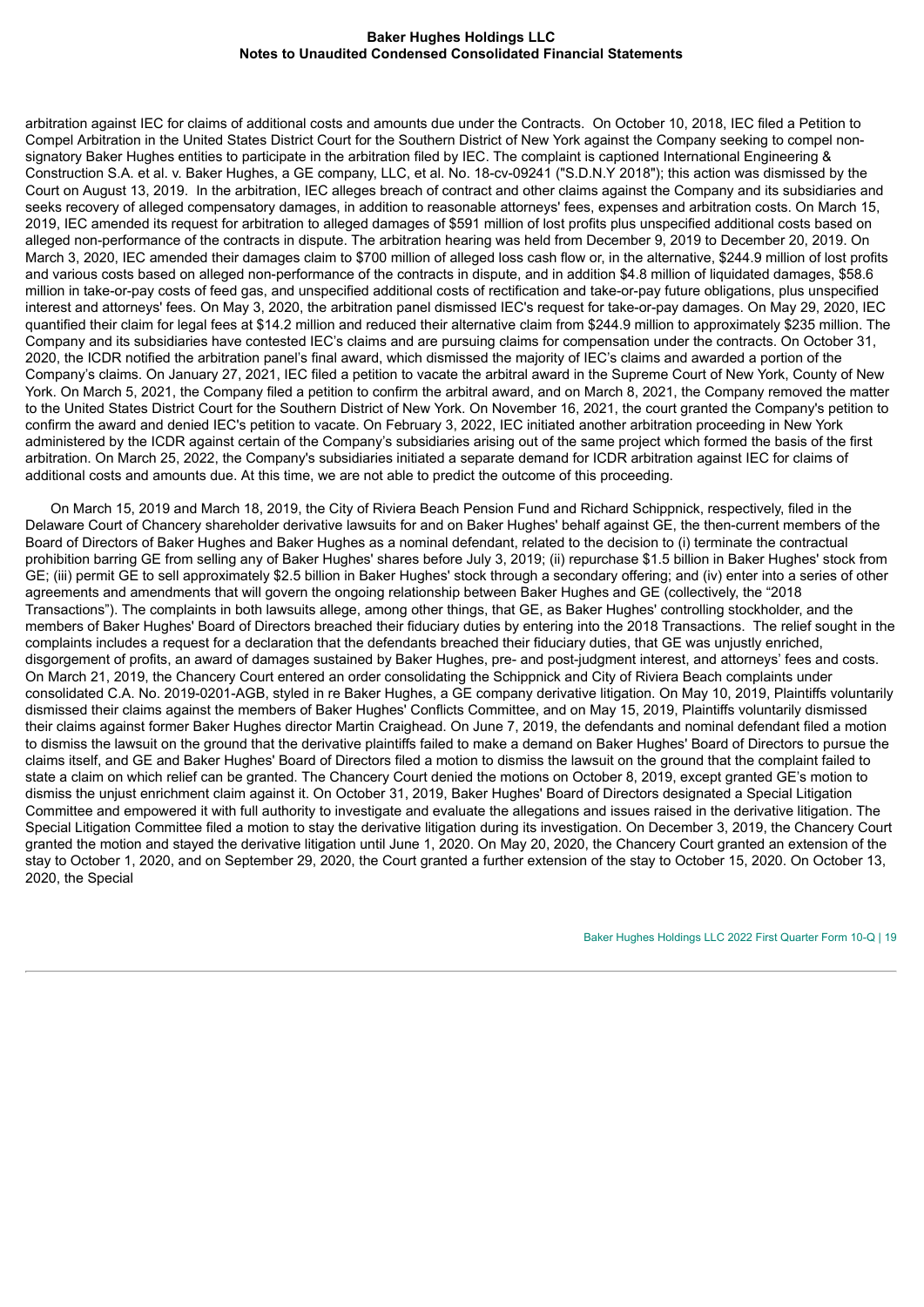Litigation Committee filed its report with the Court. At this time, we are not able to predict the outcome of these claims.

On August 13, 2019, Tri-State Joint Fund filed in the Delaware Court of Chancery, a shareholder class action lawsuit for and on the behalf of itself and all similarly situated public stockholders of Baker Hughes Incorporated ("BHI") against the General Electric Company ("GE"), the former members of the Board of Directors of BHI, and certain former BHI Officers alleging breaches of fiduciary duty, aiding and abetting, and other claims in connection with the combination of BHI and the oil and gas business ("GE O&G") of GE ("the Transactions"). On October 28, 2019, City of Providence filed in the Delaware Court of Chancery a shareholder class action lawsuit for and on behalf of itself and all similarly situated public shareholders of BHI against GE, the former members of the Board of Directors of BHI, and certain former BHI Officers alleging substantially the same claims in connection with the Transactions. The relief sought in these complaints include a request for a declaration that Defendants breached their fiduciary duties, an award of damages, pre- and post-judgment interest, and attorneys' fees and costs. The lawsuits have been consolidated, and plaintiffs filed a consolidated class action complaint on December 17, 2019 against certain former BHI officers alleging breaches of fiduciary duty and against GE for aiding and abetting those breaches. The December 2019 complaint omitted the former members of the Board of Directors of BHI, except for Mr. Craighead who also served as President and CEO of BHI. Mr. Craighead and Ms. Ross, who served as Senior Vice President and Chief Financial Officer of BHI, remain named in the December 2019 complaint along with GE. The relief sought in the consolidated complaint includes a declaration that the former BHI officers breached their fiduciary duties and that GE aided and abetted those breaches, an award of damages, pre- and post-judgment interest, and attorneys' fees and costs. On or around February 12, 2020, the defendants filed motions to dismiss the lawsuit on the grounds that the complaint failed to state a claim on which relief could be granted. On or around October 27, 2020, the Chancery Court granted GE's motion to dismiss, and granted in part the motion to dismiss filed by Mr. Craighead and Ms. Ross, thereby dismissing all of the claims against GE and Ms. Ross, and all but one of the claims against Mr. Craighead. At this time, we are not able to predict the outcome of the remaining claim.

On December 11, 2019, BMC Software, Inc. ("BMC") filed a lawsuit in federal court in the Southern District of Texas against Baker Hughes, a GE company, LLC alleging trademark infringement, unfair competition, and unjust enrichment, arising out of the Company's use of its new logo and affiliated branding. On January 1, 2020, BMC amended its complaint to add Baker Hughes Company. The relief sought in the complaint includes a request for injunctive relief, an award of damages (including punitive damages), pre- and post-judgment interest, and attorneys' fees and costs. At this time, we are not able to predict the outcome of these claims.

In December 2020, Baker Hughes received notice that the SEC is conducting a formal investigation that Baker Hughes understands is related to its books and records and internal controls regarding sales of its products and services in projects impacted by U.S. sanctions. Baker Hughes is cooperating with the SEC and providing requested information. Baker Hughes has also initiated an internal review with the assistance of external legal counsel regarding internal controls and compliance related to U.S. sanctions requirements. While Baker Hughes' review remains ongoing, in September 2021, Baker Hughes voluntarily informed the Office of Foreign Assets Control ("OFAC") that non-U.S. Baker Hughes affiliates in two foreign countries appear to have received payments, involving U.S. touchpoints, that are subject to debt restrictions pursuant to applicable U.S. sanctions laws. In February 2022, OFAC informed Baker Hughes that it has issued a cautionary letter and that it will not pursue a civil monetary penalty or further enforcement action. The cautionary letter reflects OFAC's final enforcement response to Baker Hughes' voluntary self-disclosure. Baker Hughes provided copies of its correspondence with OFAC to the SEC. As the SEC investigation is ongoing, Baker Hughes cannot anticipate the timing, outcome or possible impact of the SEC investigation or review, financial or otherwise.

We insure against risks arising from our business to the extent deemed prudent by our management and to the extent insurance is available, but no assurance can be given that the nature and amount of that insurance will be sufficient to fully indemnify us against liabilities arising out of pending or future legal proceedings or other claims. Most of our insurance policies contain deductibles or self-insured retentions in amounts we deem prudent and for which we are responsible for payment. In determining the amount of self-insurance, it is our policy to self-insure those losses that are predictable, measurable and recurring in nature, such as claims for automobile liability, general liability and workers compensation.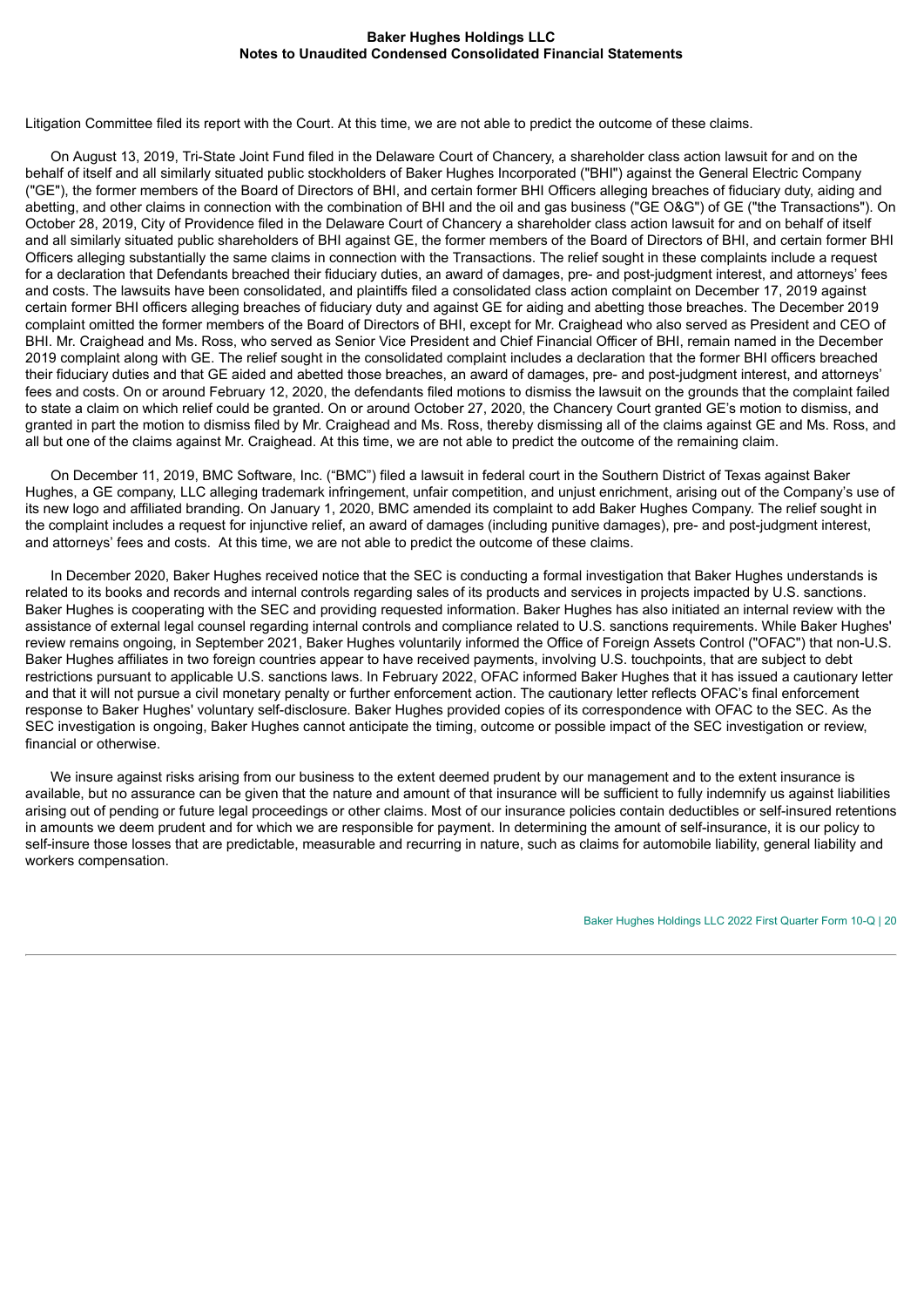#### **OTHER**

In the normal course of business with customers, vendors and others, we have entered into off-balance sheet arrangements, such as surety bonds for performance, letters of credit and other bank issued guarantees. We also provide guarantees to GE Capital on behalf of a customer who has entered into financing arrangements with GE Capital. Total off-balance sheet arrangements were approximately \$4.5 billion at March 31, 2022. It is not practicable to estimate the fair value of these financial instruments. As of March 31, 2022, none of the offbalance sheet arrangements either has, or is likely to have, a material effect on our financial position, results of operations or cash flows.

We sometimes enter into consortium or similar arrangements for certain projects primarily in our Oilfield Equipment segment. Under such arrangements, each party is responsible for performing a certain scope of work within the total scope of the contracted work, and the obligations expire when all contractual obligations are completed. The failure or inability, financially or otherwise, of any of the parties to perform their obligations could impose additional costs and obligations on us. These factors could result in unanticipated costs to complete the project, liquidated damages or contract disputes.

#### **NOTE 16. RESTRUCTURING, IMPAIRMENT AND OTHER**

We recorded restructuring, impairment and other charges of \$61 million for the three months ended March 31, 2022. These charges were predominately in our TPS segment for a write-off of an equity method investment and the release of foreign currency translation adjustments.

<span id="page-22-0"></span>We recorded restructuring, impairment and other charges of \$80 million for the three months ended March 31, 2021. These charges were predominately in our OFS and TPS segments and related primarily to employee termination expenses from reducing our headcount in certain geographical locations, partially offset by the gain on the dispositions of certain property, plant and equipment previously impaired as a consequence of exit activities.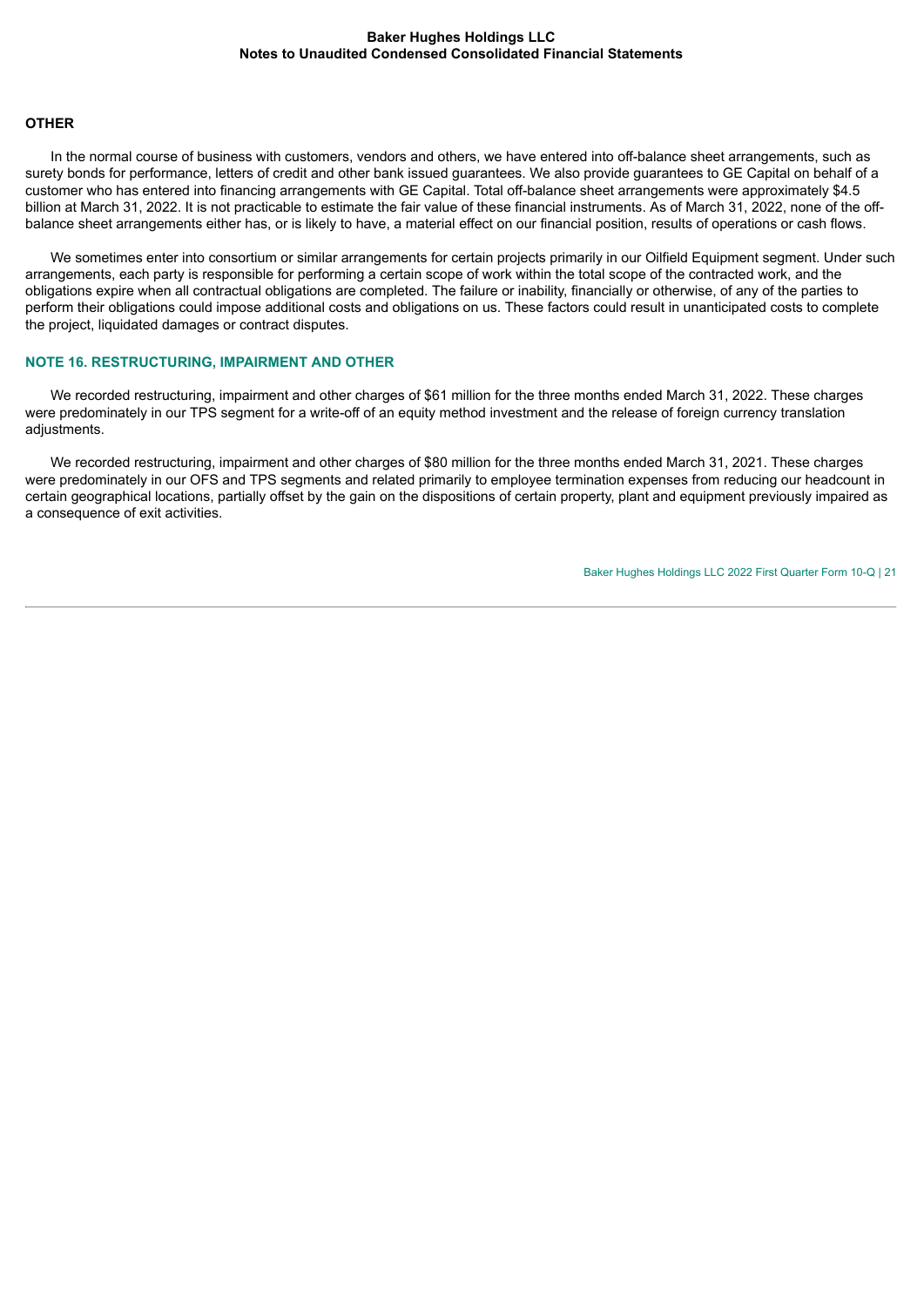## **ITEM 2. MANAGEMENT'S DISCUSSION AND ANALYSIS OF FINANCIAL CONDITION AND RESULTS OF OPERATIONS**

Management's Discussion and Analysis of Financial Condition and Results of Operations ("MD&A") should be read in conjunction with the condensed consolidated financial statements and the related notes included in Item 1 thereto.

#### **EXECUTIVE SUMMARY**

We are an energy technology company with a broad and diversified portfolio of technologies and services that span the energy and industrial value chain. We conduct business in more than 120 countries and employ approximately 55,000 employees. We operate through our four business segments: Oilfield Services ("OFS"), Oilfield Equipment ("OFE"), Turbomachinery & Process Solutions ("TPS"), and Digital Solutions ("DS"). We sell products and services primarily in the global oil and gas markets, within the upstream, midstream and downstream segments.

As we look at 2022, we see a favorable oil and gas price backdrop and also a dynamic operating environment. The recent and unfortunate geopolitical events are exacerbating several trends, including broad-based inflation and supply pressure for key materials, commodities, and labor. These events are also driving changes on the economic front, where the world is transitioning from an era of strong economic growth to an environment that is more tenuous and likely to feature diverging economic conditions regionally.

In the oil and gas markets, we expect global supply to remain constrained in the coming years, which should support higher commodity prices and multiple years of spending growth from our customers. Recent geopolitical events have severely constrained what was already a tight global natural gas market and have re-focused the world on the importance of energy security, diversity, and reliability. As the world reacts to the rapid changes in the global commodity market, governments are prioritizing natural gas and Liquefied Natural Gas ("LNG") as a key transition and destination fuel and prioritizing LNG from stable, lower-cost markets and locations that can provide "cleaner" LNG.

In the first quarter, we announced an agreement to acquire Altus Intervention, a leading international provider of well intervention services and downhole technology. The acquisition complements OFS' existing portfolio by enhancing our life-of-well capabilities as operators look to improve efficiencies from mature fields. The transaction is expected to close in the second half of 2022.

Outside of the oil and gas industry, the focus on cleaner energy sources and technology to lower carbon emissions from resourceintensive industries continues to accelerate. We made progress in the first quarter and recently in April further strategically positioning the Company for the energy transition, with new partnerships and investments:

- Invested in a strategic partnership with NET Power to advance the technical and commercial deployment of NET Power's low-cost, electrical power system that generates no atmospheric emissions and inherently capture all carbon dioxide ("CO $_2$ ").
- In April, we invested in HIF Global, a world leader in eFuels development, to help fund expansion of HIF's decarbonization business. Baker Hughes' equity investment will be used to develop carbon-neutral eFuels projects in the U.S., Chile and Australia.
- Also in April, we acquired Mosaic Materials, a growth stage technology company. Mosaic is focused on developing a proprietary direct air capture technology using Metal-Organic Framework (MOF) materials that can be used to separate CO<sub>2</sub> from gas mixtures across a variety of applications.

In the first quarter of 2022, we generated revenue of \$4,835 million compared to \$4,782 million in the first quarter of 2021. The increase in revenue was driven primarily by higher volume in the OFS segment, partially offset by lower activity in the TPS and OFE segments. Income before income taxes was \$187 million for the first quarter of 2022, which included restructuring, impairment and other charges of \$61 million and separation related costs of \$9 million. In the first quarter of 2021, loss before income taxes was \$536 million, which included restructuring, impairment and other charges of \$80 million, separation related costs of \$27 million, and also included a \$788 million loss from the change in fair value on our investment in C3 AI, recorded as other non-operating loss.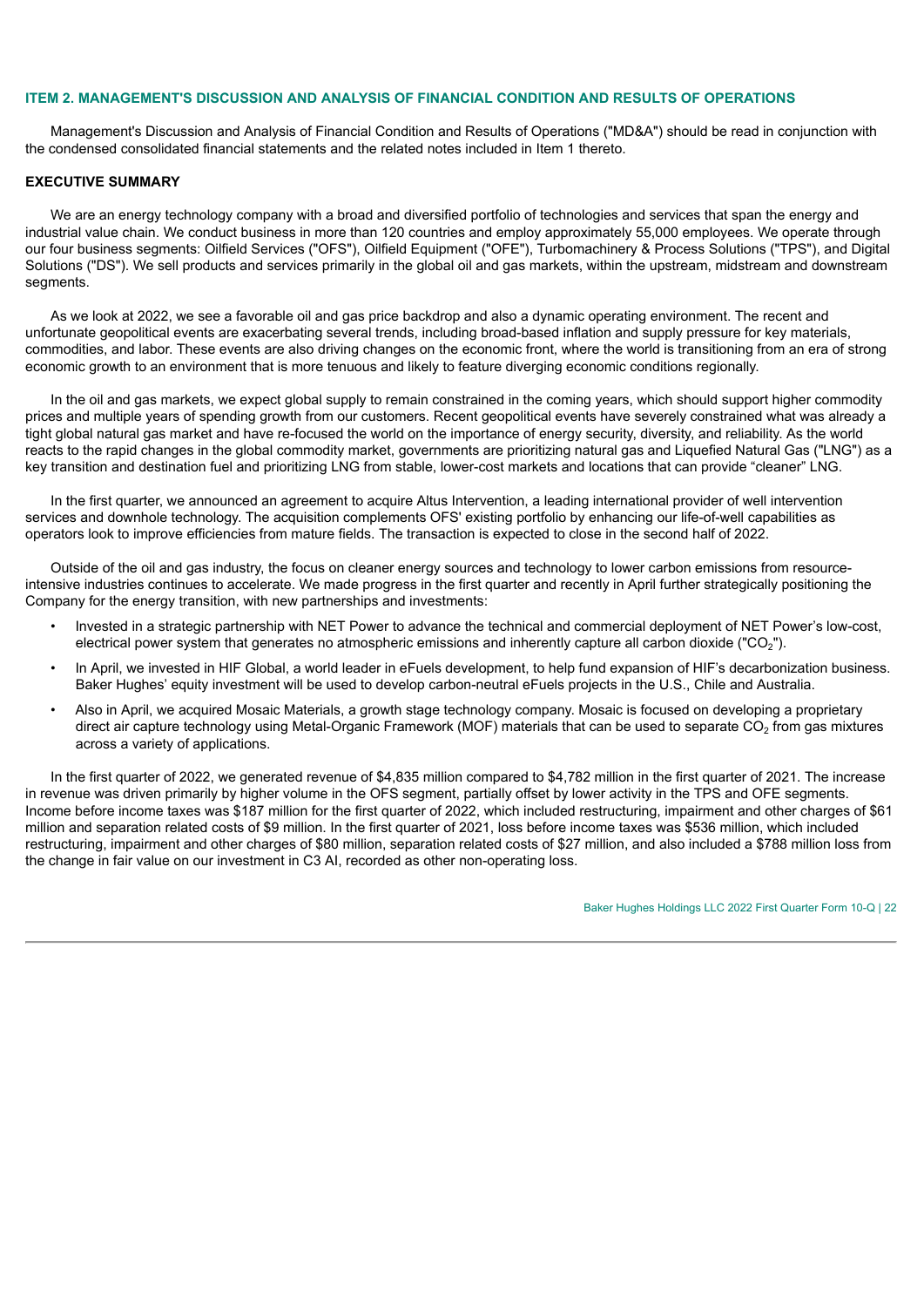## **Recent Events**

The invasion of Ukraine by Russia and the sanctions imposed in response to this crisis have increased the level of economic and political uncertainty. As we announced on March 19, 2022, we suspended any new investments for our Russia operations. We continue to fulfill current contractual obligations while complying with all applicable laws and regulations. Russia represented approximately 4% of our total revenue in the first quarter of 2022, the majority within our OFS segment. Additionally, sanctions from the U.S., UK, and the EU continue to evolve and are making ongoing operations increasingly complex and significantly more difficult. Additionally, the pace and magnitude of this impact on operations is difficult to predict given the dynamic nature of the situation. We are closely monitoring the developments in Ukraine and Russia, and if there are changes in laws and regulations resulting in our inability to fulfill our contractual obligations, this could have a material adverse effect on our results of operations.

#### **Outlook**

Our business is exposed to a number of macro factors, which influence our outlook and expectations given the current volatile conditions in the industry. All of our outlook expectations are purely based on the market as we see it today, and are subject to changing conditions in the industry.

- North America onshore activity: We expect North American onshore activity to experience strong growth in 2022, as compared to 2021 should commodity prices remain at current levels.
- International onshore activity: We expect onshore spending outside of North America to continue to improve in 2022 as compared to 2021 in all regions, excluding Russia Caspian, should commodity prices remain at current levels.
- Offshore projects: We expect a recovery in offshore activity and the number of subsea tree awards to grow in 2022 as compared to 2021.
- LNG projects: We remain optimistic on the LNG market long term and view natural gas as both a transition and a destination fuel. We continue to view the long-term economics of the LNG industry as positive.

We have other segments in our portfolio that are more correlated with various industrial metrics, including global GDP growth, such as our Digital Solutions segment.

We also have businesses within our portfolio that are exposed to new energy solutions, specifically focused around reducing carbon emissions of energy and broader industry, including hydrogen, geothermal, carbon capture, utilization and storage ("CCUS"), and energy storage. We expect to see continued growth in these businesses as new energy solutions become a more prevalent part of the broader energy mix.

Overall, we believe our portfolio is well positioned to compete across the energy value chain and deliver comprehensive solutions for our customers. We remain optimistic about the long-term economics of the oil and gas industry, but we are continuing to operate with flexibility. Over time, we believe the world's demand for energy will continue to rise, and that hydrocarbons will play a major role in meeting the world's energy needs for the foreseeable future. As such, we remain focused on delivering innovative, low-emission, and cost-effective solutions that deliver step changes in operating and economic performance for our customers.

#### **BUSINESS ENVIRONMENT**

The following discussion and analysis summarizes the significant factors affecting our results of operations, financial condition and liquidity position as of and for the three months ended March 31, 2022 and 2021, and should be read in conjunction with the condensed consolidated financial statements and related notes of the Company.

Our revenue is predominately generated from the sale of products and services to major, national, and independent oil and natural gas companies worldwide, and is dependent on spending by our customers for oil and natural gas exploration, field development and production. This spending is driven by a number of factors, including our customers' forecasts of future energy demand and supply, their access to resources to develop and produce oil and natural gas, their ability to fund their capital programs, the impact of new government regulations and most importantly, their expectations for oil and natural gas prices as a key driver of their cash flows.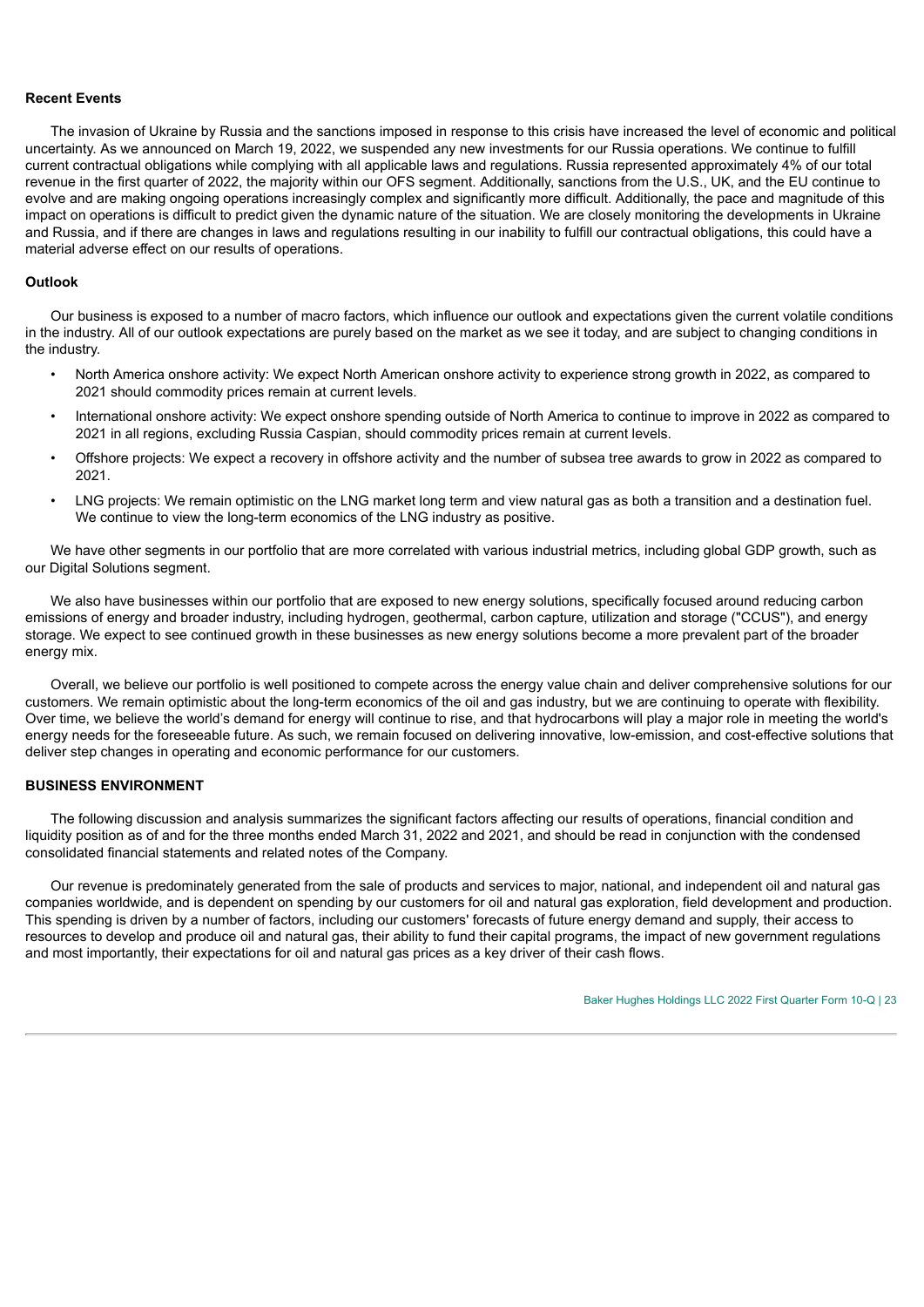## **Oil and Natural Gas Prices**

Oil and natural gas prices are summarized in the table below as averages of the daily closing prices during each of the periods indicated. **Three Months Ended March 31,**

| $\blacksquare$ |        |  |       |
|----------------|--------|--|-------|
|                | 2022   |  | 2021  |
|                | 100.87 |  | 61.04 |
|                | 95.18  |  | 58.09 |
|                | 4.67   |  | 3.50  |
|                |        |  |       |

Energy Information Administration (EIA) Europe Brent Spot Price per Barrel (1)

EIA Cushing, OK WTI (West Texas Intermediate) spot price (2)

EIA Henry Hub Natural Gas Spot Price per million British Thermal Unit (3)

Oil and natural gas prices increased during the three months ended March 31, 2022 largely driven by increased demand and weak supply which has also been amplified as a result of recent geopolitical events.

Outside North America, customer spending is most heavily influenced by Brent oil prices, which increased from the same quarter last year, ranging from a low of \$78.25/Bbl in January 2022 to a high of \$133.18/Bbl in March 2022. For the three months ended March 31, 2022, Brent oil prices averaged \$100.87/Bbl, which represented an increase of \$39.83/Bbl from the same period last year.

In North America, customer spending is highly driven by WTI oil prices, which increased from the same quarter last year. Overall, WTI oil prices ranged from a low of \$75.99/Bbl in January 2022 to a high of \$123.64/Bbl in March 2022. For the three months ended March 31, 2022, WTI oil prices averaged \$95.18/Bbl, which represented an increase of \$37.09/Bbl from the same period last year.

In North America, natural gas prices, as measured by the Henry Hub Natural Gas Spot Price, averaged \$4.67/mmBtu in the first quarter of 2022, representing a 33% increase from the same quarter in the prior year. Throughout the quarter, Henry Hub Natural Gas Spot Prices ranged from a low of \$3.73/mmBtu in January 2022 to a high of \$6.70/mmBtu in February 2022.

#### **Baker Hughes Rig Count**

The Baker Hughes rig counts are an important business barometer for the drilling industry and its suppliers. When drilling rigs are active they consume products and services produced by the oil service industry. Rig count trends are driven by the exploration and development spending by oil and natural gas companies, which in turn is influenced by current and future price expectations for oil and natural gas. The counts may reflect the relative strength and stability of energy prices and overall market activity; however, these counts should not be solely relied on as other specific and pervasive conditions may exist that affect overall energy prices and market activity.

We have been providing rig counts to the public since 1944. We gather all relevant data through our field service personnel, who obtain the necessary data from routine visits to the various rigs, customers, contractors and other outside sources as necessary. We base the classification of a well as either oil or natural gas primarily upon filings made by operators in the relevant jurisdiction. This data is then compiled and distributed to various wire services and trade associations and is published on our website. We believe the counting process and resulting data is reliable; however, it is subject to our ability to obtain accurate and timely information. Rig counts are compiled weekly for the U.S. and Canada and monthly for all international rigs. Published international rig counts do not include rigs drilling in certain locations, such as the Russia Caspian region, and onshore China because this information is not readily available.

Rigs in the U.S. and Canada are counted as active if, on the day the count is taken, the well being drilled has been started but drilling has not been completed and the well is anticipated to be of sufficient depth to be a potential consumer of our drill bits. In international areas, rigs are counted on a weekly basis and deemed active if drilling activities occurred during the majority of the week. The weekly results are then averaged for the month and published accordingly. The rig count does not include rigs that are in transit from one location to another, rigging up,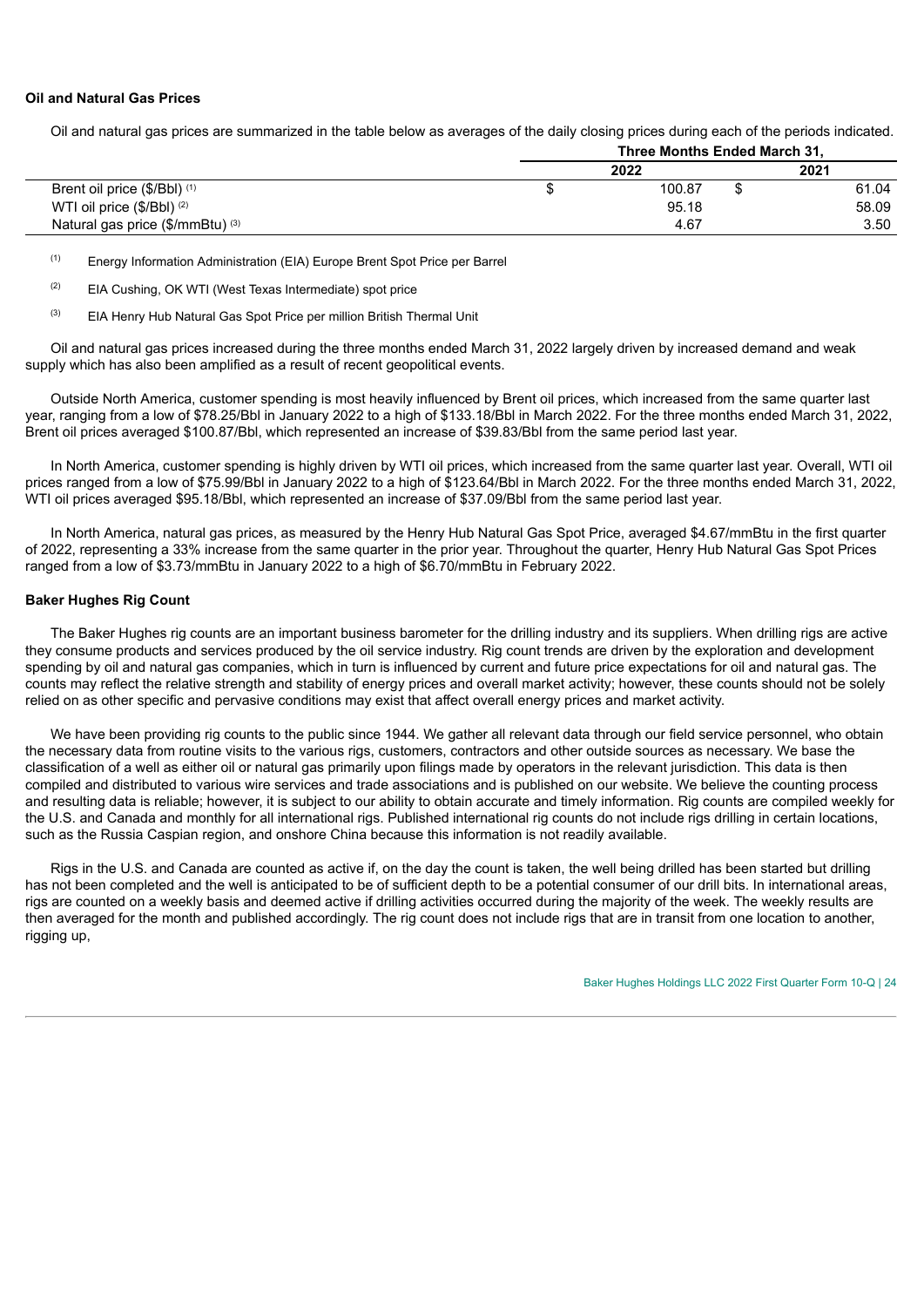being used in non-drilling activities including production testing, completion and workover, and are not expected to be significant consumers of drill bits.

The rig counts are summarized in the table below as averages for each of the periods indicated.

|               | Three Months Ended March 31, |      |          |
|---------------|------------------------------|------|----------|
|               | 2022                         | 2021 | % Change |
| North America | 831                          | 538  | 54 %     |
| International | 823                          | 698  | 18 %     |
| Worldwide     | 1,654                        | .236 | 34%      |

The worldwide rig count was 1,654 for the first quarter of 2022, an increase of 34% as compared to the same period last year primarily due to an increase in North America.

Within North America, the increase was primarily driven by the U.S. rig count, which was up 61% when compared to the same period last year, and an increase in the Canada rig count, which was up 37% when compared to the same period last year. Internationally, the rig count increase was driven primarily by increases in the Africa and Latin America regions of 52% and 28%, respectively.

## **RESULTS OF OPERATIONS**

The discussions below relating to significant line items from our condensed consolidated statements of income (loss) are based on available information and represent our analysis of significant changes or events that impact the comparability of reported amounts. Where appropriate, we have identified specific events and changes that affect comparability or trends and, where reasonably practicable, have quantified the impact of such items. All dollar amounts in tabulations in this section are in millions of dollars, unless otherwise stated. Certain columns and rows may not add due to the use of rounded numbers.

Our condensed consolidated statement of income (loss) displays sales and costs of sales in accordance with SEC regulations under which "goods" is required to include all sales of tangible products and "services" must include all other sales, including other service activities. For the amounts shown below, we distinguish between "equipment" and "product services", where product services refer to sales under product services agreements, including sales of both goods (such as spare parts and equipment upgrades) and related services (such as monitoring, maintenance and repairs), which is an important part of our operations. We refer to "product services" simply as "services" within the Business Environment section of Management's Discussion and Analysis.

The performance of our operating segments is evaluated based on segment operating income (loss), which is defined as income (loss) before income taxes and before the following: net interest expense, net other non-operating loss, corporate expenses, restructuring, impairment and other charges, goodwill and inventory impairments, separation-related costs, and certain gains and losses not allocated to the operating segments.

In evaluating the segment performance, the Company primarily uses the following:

**Volume:** Volume is the increase or decrease in products and/or services sold period-over-period excluding the impact of foreign exchange and price. The volume impact on profit is calculated by multiplying the prior period profit rate by the change in revenue volume between the current and prior period. It also includes price, defined as the change in sales price for a comparable product or service periodover-period and is calculated as the period-over-period change in sales prices of comparable products and services.

**Foreign Exchange ("FX"):** FX measures the translational foreign exchange impact, or the translation impact of the period-over-period change on sales and costs directly attributable to change in the foreign exchange rate compared to the U.S. dollar. FX impact is calculated by multiplying the functional currency amounts (revenue or profit) with the period-over-period FX rate variance, using the average exchange rate for the respective period.

**(Inflation)/Deflation:** (Inflation)/deflation is defined as the increase or decrease in direct and indirect costs of the same type for an equal amount of volume. It is calculated as the year-over-year change in cost (i.e. price paid) of direct material, compensation and benefits and overhead costs.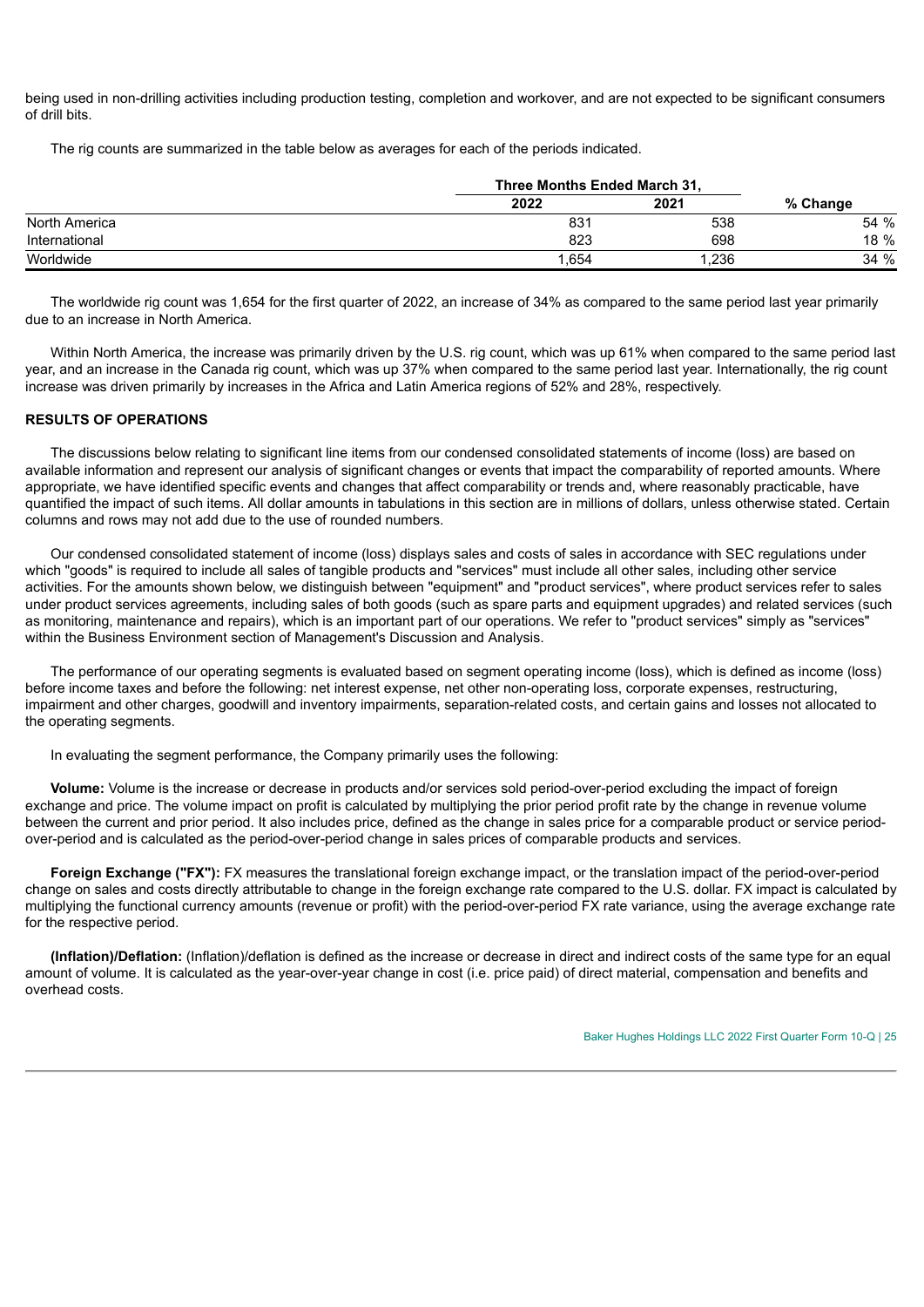Productivity: Productivity is measured by the remaining variance in profit, after adjusting for the period-over-period impact of volume and price, foreign exchange and (inflation)/deflation as defined above. Improved or lower period-over-period cost productivity is the result of cost efficiencies or inefficiencies, such as cost decreasing or increasing more than volume, or cost increasing or decreasing less than volume, or changes in sales mix among segments. This also includes the period-over-period variance of transactional foreign exchange, aside from those foreign currency devaluations that are reported separately for business evaluation purposes.

## **Orders and Remaining Performance Obligations**

**Orders**: For the three months ended March 31, 2022, we recognized orders of \$6.8 billion, an increase of \$2.3 billion, or 51%, from the three months ended March 31, 2021. Equipment orders were up \$2 billion, and service orders were up \$0.3 billion, or 10%. The increase in orders was driven by higher order intake in all segments.

**Remaining Performance Obligations (RPO):** As of March 31, 2022, the aggregate amount of the transaction price allocated to the unsatisfied (or partially unsatisfied) performance obligations was \$25.8 billion.

## **Revenue and Operating Income (Loss)**

Revenue and operating income (loss) for each of our four operating segments is provided below.

|                                    | Three Months Ended March 31, |            |            |           |  |
|------------------------------------|------------------------------|------------|------------|-----------|--|
|                                    |                              | 2022       | 2021       | \$ Change |  |
| Segment revenue:                   |                              |            |            |           |  |
| Oilfield Services                  | \$                           | $2,489$ \$ | $2,200$ \$ | 289       |  |
| Oilfield Equipment                 |                              | 528        | 628        | (100)     |  |
| Turbomachinery & Process Solutions |                              | 1,345      | 1.485      | (140)     |  |
| <b>Digital Solutions</b>           |                              | 474        | 470        | 4         |  |
| Total                              |                              | 4,835 \$   | 4.782 \$   | 53        |  |

|                                     | Three Months Ended March 31, |               |                   |           |
|-------------------------------------|------------------------------|---------------|-------------------|-----------|
|                                     |                              | 2022          | 2021              | \$ Change |
| Segment operating income (loss):    |                              |               |                   |           |
| Oilfield Services                   | \$                           | $221$ \$      | $143 \text{ }$ \$ | 78        |
| Oilfield Equipment                  |                              | (8)           |                   | (12)      |
| Turbomachinery & Process Solutions  |                              | 226           | 207               | 19        |
| <b>Digital Solutions</b>            |                              | 15            | 24                | (9)       |
| Total segment operating income      |                              | 453           | 379               | 74        |
| Corporate                           |                              | (105)         | (109)             | 4         |
| Restructuring, impairment and other |                              | (61)          | (80)              | 19        |
| Separation related                  |                              | (9)           | (27)              | 18        |
| Operating income                    |                              | 279           | 164               | 115       |
| Other non-operating loss, net       |                              | (28)          | (626)             | 598       |
| Interest expense, net               |                              | (64)          | (74)              | 10        |
| Income (loss) before income taxes   |                              | 187           | (536)             | 723       |
| Provision for income taxes          |                              | (95)          | (83)              | (12)      |
| Net income (loss)                   | \$                           | $92 \text{ }$ | $(619)$ \$        | 711       |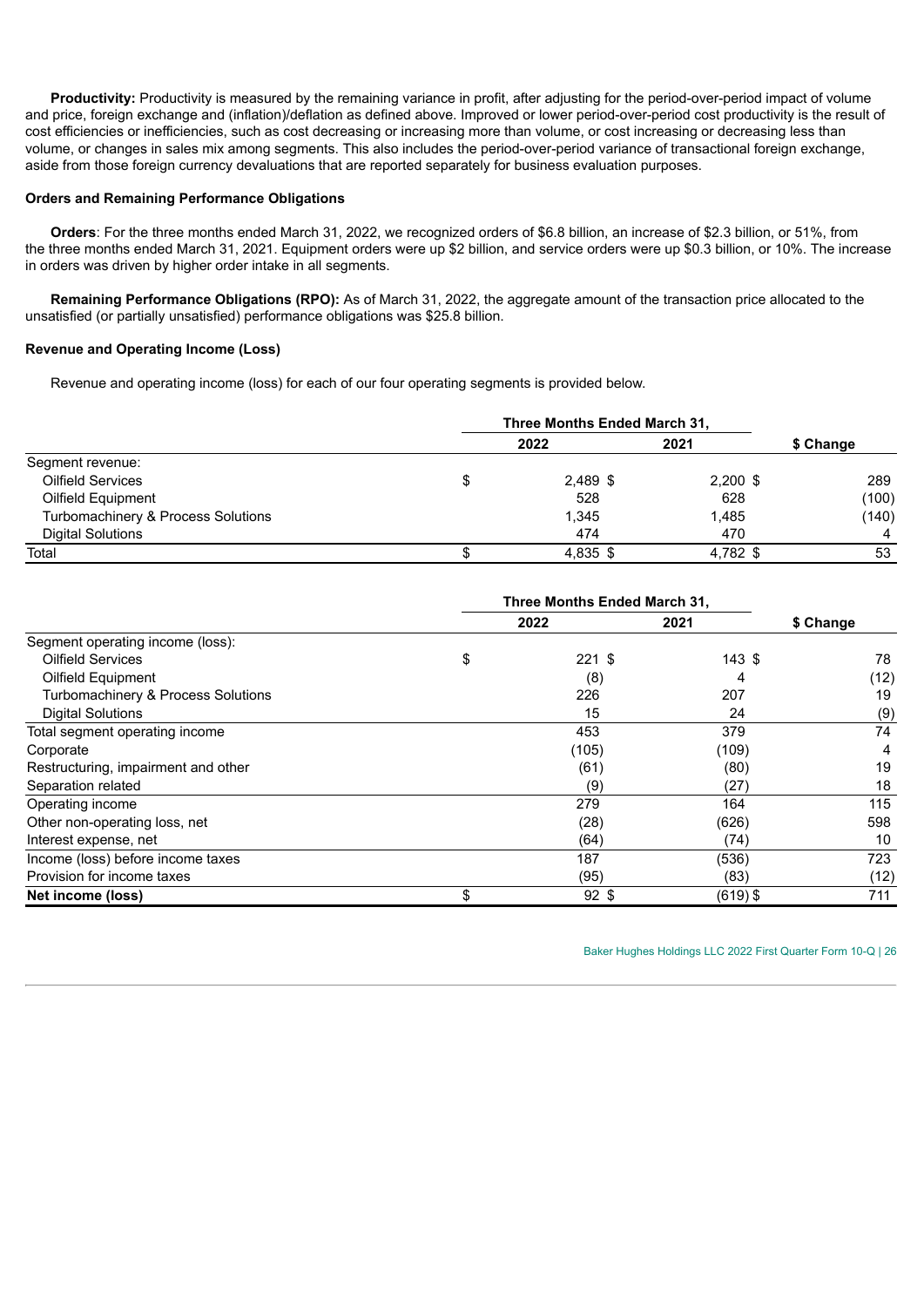#### **Segment Revenues and Segment Operating Income (Loss)**

#### **First Quarter of 2022 Compared to the First Quarter of 2021**

Revenue increased \$53 million, or 1%, driven by higher volume in OFS and DS, partially offset by lower volume in TPS and OFE. OFS increased \$289 million and DS increased \$4 million, partially offset by TPS which decreased \$140 million and OFE which decreased \$100 million.

Total segment operating income increased \$74 million. The increase was driven by OFS which increased \$78 million and TPS which increased \$19 million, partially offset by OFE which decreased \$12 million and DS which decreased \$9 million.

#### **Oilfield Services**

OFS revenue of \$2,489 million increased \$289 million, or 13%, in the first quarter of 2022 compared to the first quarter of 2021, as a result of increased activity in North America and internationally, as evidenced by an increase in the global rig count. North America revenue was \$786 million in the first quarter of 2022, an increase of \$161 million from the first quarter of 2021. International revenue was \$1,703 million in the first quarter of 2022, an increase of \$128 million from the first quarter of 2021, driven by the Latin America, Middle East, Sub-Sahara Africa and Asia Pacific regions, partially offset by declines in the Europe and Russia Caspian regions.

OFS segment operating income was \$221 million in the first quarter of 2022 compared to \$143 million in the first quarter of 2021. The increase in income was primarily driven by higher volume and price, partially offset by logistics and commodity cost inflation.

## **Oilfield Equipment**

OFE revenue of \$528 million decreased \$100 million, or 16%, in the first quarter of 2022 compared to the first quarter of 2021. The decrease was primarily driven by lower volume in the subsea production systems and surface pressure control projects businesses, and from the removal of subsea drilling systems business from the consolidated OFE operations in the fourth quarter of 2021 due to the formation of a joint venture, partially offset by higher volume in the services and flexible pipe businesses.

OFE segment operating loss was \$8 million in the first quarter of 2022 compared to segment operating income of \$4 million in the first quarter of 2021. The decrease in income was primarily driven by lower volume.

#### **Turbomachinery & Process Solutions**

TPS revenue of \$1,345 million decreased \$140 million, or 9%, in the first quarter of 2022 compared to the first quarter of 2021. The decrease was driven by lower equipment and projects revenue, partially offset by higher volume in industrial valves, pumps and gears, and services. Equipment revenue was down 26% and service revenue was up 6% when compared to the prior year. Equipment revenue in the quarter represented 39% and service revenue represented 61% of total segment revenue.

TPS segment operating income was \$226 million in the first quarter of 2022 compared to \$207 million in the first quarter of 2021. The increase in income was primarily driven by favorable business mix and increased cost productivity.

#### **Digital Solutions**

DS revenue of \$474 million increased \$4 million, or 1%, in the first quarter of 2022 compared to the first quarter of 2021, mainly driven by higher volume in the Precision Sensors and Instrumentation and Waygate Technologies businesses, partially offset by declines in the Process and Pipeline Services, Nexus Control and Bently Nevada businesses. DS revenue growth continues to be affected by supply chain constraints that impacted product deliveries.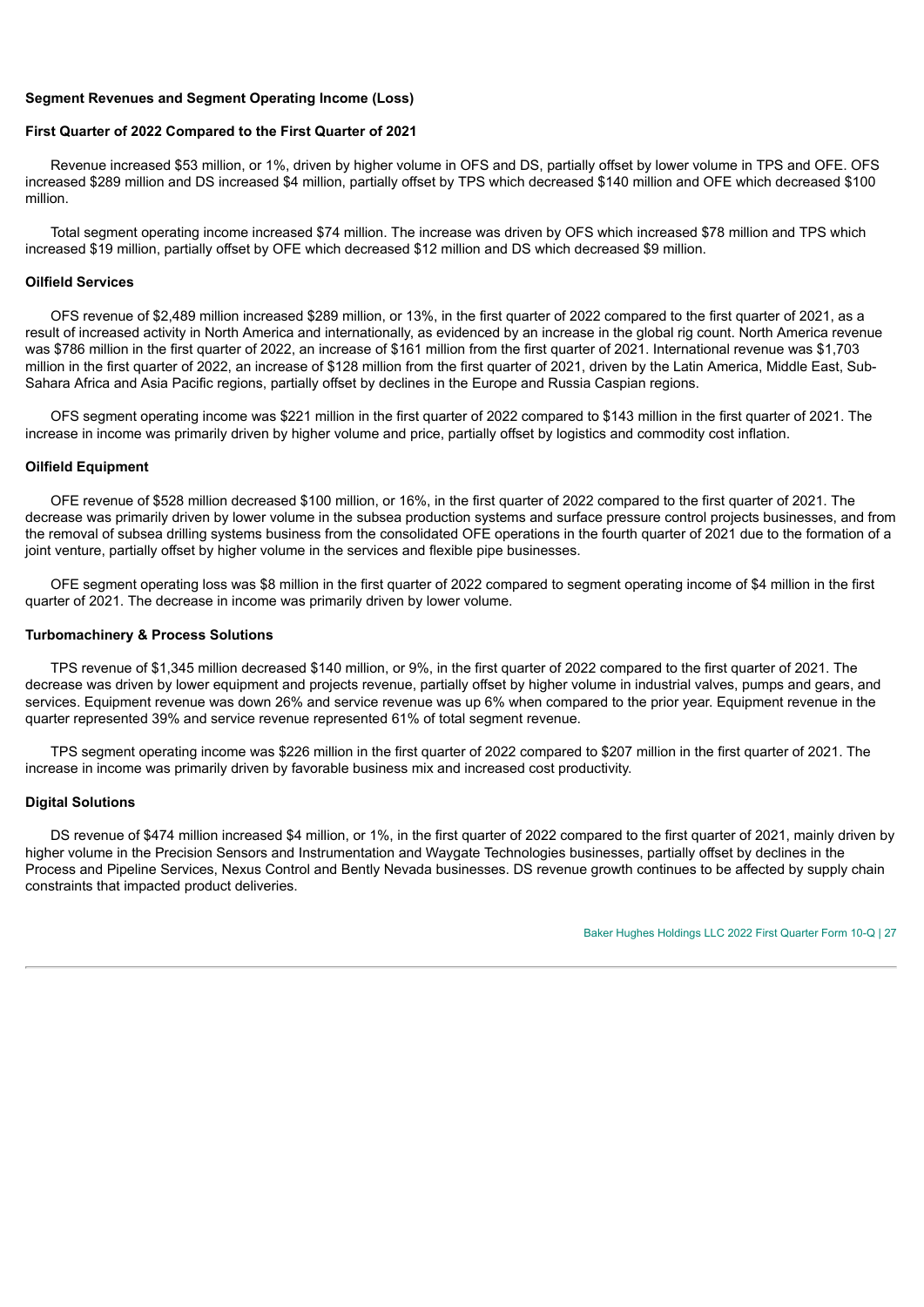DS segment operating income was \$15 million in the first quarter of 2022 compared to \$24 million in the first quarter of 2021. The decrease in profitability was primarily driven by lower cost productivity and inflationary pressure.

#### **Corporate**

In the first quarter of 2022, corporate expenses were \$105 million compared to \$109 million in the first quarter of 2021. The decrease of \$4 million was primarily driven by cost efficiencies and past restructuring actions.

#### **Restructuring, Impairment and Other**

In the first quarter of 2022, we recognized \$61 million of restructuring, impairment and other items, compared to \$80 million in the first quarter of 2021. The charges in the first quarter of 2022 primarily relate to our TPS segment for a write-off of an equity method investment and the release of foreign currency translation adjustments for certain restructured product lines. The charges in the first quarter of 2021 primarily related to the continuation of activities from our 2020 restructuring plan.

#### **Other Non-Operating Loss, Net**

In the first quarter of 2022, we incurred \$28 million of other non-operating losses. Included in this amount was a loss of \$74 million related to marking our investment in C3 AI to fair value, and a gain of \$85 million from marking our investment in ADNOC Drilling to fair value. For the first quarter of 2021, we incurred \$626 million of other non-operating losses. Included in this amount was a loss of \$788 million related to marking our investment in C3 AI to fair value, partially offset by the reversal of accruals of \$121 million due to the settlement of certain legal matters.

## **Interest Expense, Net**

In the first quarter of 2022, we incurred interest expense, net of interest income, of \$64 million, which decreased \$10 million compared to the first quarter of 2021. The reduction was driven by lower interest expense on a portion of our long-term borrowings, due to refinancing to lower interest rates, combined with higher interest income.

## **Income Taxes**

In the first quarter of 2022, the provision for income taxes was \$95 million. The difference between the U.S. statutory tax rate of 21% and the effective tax rate is primarily related to losses with no tax benefit due to valuation allowances and earnings in jurisdictions with tax rates higher than the U.S., partially offset by tax benefits related to uncertain tax positions. In addition, since we are a partnership for U.S. federal tax purposes, any tax benefits associated with U.S. losses are recognized by our Members and not reflected in our tax expense.

In the first quarter of 2021, the provision for income tax was \$83 million. The difference between the U.S. statutory tax rate of 21% and the effective tax rate is primarily related to losses with no tax benefit due to valuation allowances.

#### **LIQUIDITY AND CAPITAL RESOURCES**

Our objective in financing our business is to maintain sufficient liquidity, adequate financial resources and financial flexibility in order to fund the requirements of our business. We continue to maintain solid financial strength and liquidity. At March 31, 2022, we had cash and cash equivalents of \$3.2 billion compared to \$3.8 billion at December 31, 2021.

In the U.S. we held cash and cash equivalents of approximately \$1.1 billion and \$1.6 billion and outside the U.S. of approximately \$2.1 billion and \$2.2 billion as of March 31, 2022 and December 31, 2021, respectively. A substantial portion of the cash held outside the U.S. at March 31, 2022 has been reinvested in active non-U.S. business operations. If we decide at a later date to repatriate those funds to the U.S., we may incur other additional taxes that would not be significant to the total tax provision.

We have a \$3 billion committed unsecured revolving credit facility ("the Credit Agreement") with commercial banks maturing in December 2024. In addition, we have a commercial paper program with authorization up to \$3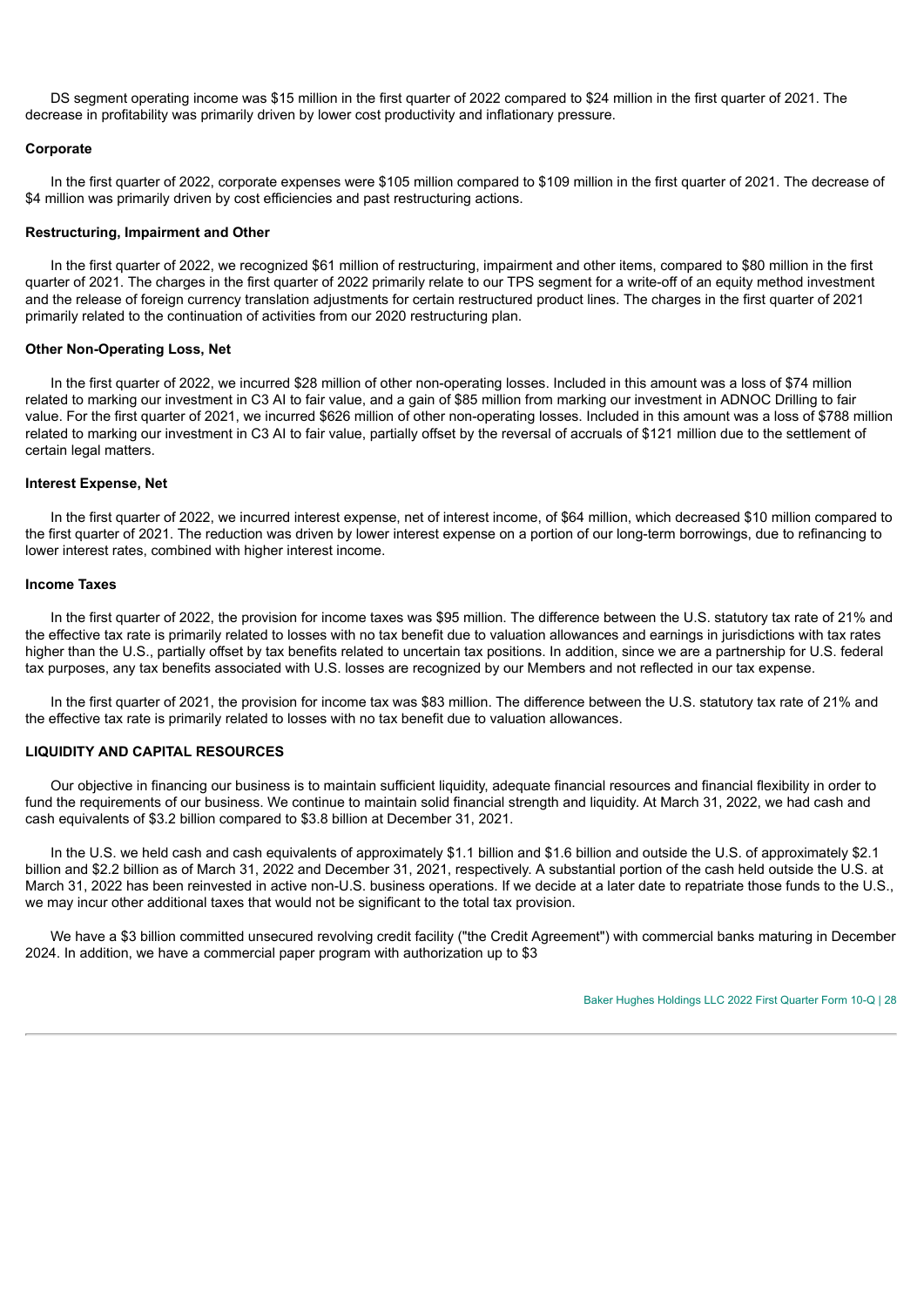billion under which we may issue from time to time commercial paper with maturities of no more than 397 days. At March 31, 2022 and December 31, 2021, there were no borrowings under either the Credit Agreement or the commercial paper program.

Certain Senior Notes contain covenants that restrict our ability to take certain actions. See Note 9. "Borrowings" of the Notes to Unaudited Condensed Consolidated Financial Statements in this Quarterly Report for further details. At March 31, 2022, we were in compliance with all debt covenants. Our next debt maturity is December 2023.

We continuously review our liquidity and capital resources. If market conditions were to change, for instance due to the uncertainty created by geopolitical events, a global pandemic or a significant decline in oil and gas prices, and our revenue was reduced significantly or operating costs were to increase significantly, our cash flows and liquidity could be negatively impacted. Additionally, it could cause the rating agencies to lower our credit ratings. There are no ratings triggers that would accelerate the maturity of any borrowings under our committed credit facility; however, a downgrade in our credit ratings could increase the cost of borrowings under the credit facility and could also limit or preclude our ability to issue commercial paper. Should this occur, we could seek alternative sources of funding, including borrowing under the credit facility.

During the three months ended March 31, 2022, we dispersed cash to fund a variety of activities including certain working capital needs, capital expenditures, distributions to Members, and repurchases of our Units.

#### **Cash Flows**

Cash flows provided by (used in) each type of activity were as follows for the three months ended March 31:

| (In millions)        | 2022      | 2021  |
|----------------------|-----------|-------|
| Operating activities | 78<br>- 0 | 662   |
| Investing activities | (266)     | (174) |
| Financing activities | (469)     | (255) |

## **Operating Activities**

Our largest source of operating cash is payments from customers, of which the largest component is collecting cash related to our sales of products and services including advance payments or progress collections for work to be performed. The primary use of operating cash is to pay our suppliers, employees, tax authorities, and others for a wide range of goods and services.

Cash flows from operating activities generated cash of \$78 million and \$662 million for the three months ended March 31, 2022 and 2021, respectively.

For the three months ended March 31, 2022, cash generated from operating activities were primarily driven by net income adjusted for certain noncash items (including depreciation, amortization, and gains and losses on equity securities). Net working capital cash usage was \$153 million for the three months ended March 31, 2022, mainly due to receivables, driven primarily by lower collections, and inventory as we build for revenue growth, partially offset by strong progress collections on equipment contracts.

For the three months ended March 31, 2021, cash generated from operating activities were primarily driven by net losses adjusted for certain noncash items (including depreciation, amortization, and a loss on equity securities) and working capital, which includes contract and other deferred assets. Net working capital generation was \$376 million for the three months ended March 31, 2021, mainly due to receivables and inventory.

#### **Investing Activities**

Cash flows from investing activities used cash of \$266 million and \$174 million for the three months ended March 31, 2022 and 2021, respectively.

Our principal recurring investing activity is the funding of capital expenditures including property, plant and equipment and software, to support and generate revenue from operations. Expenditures for capital assets were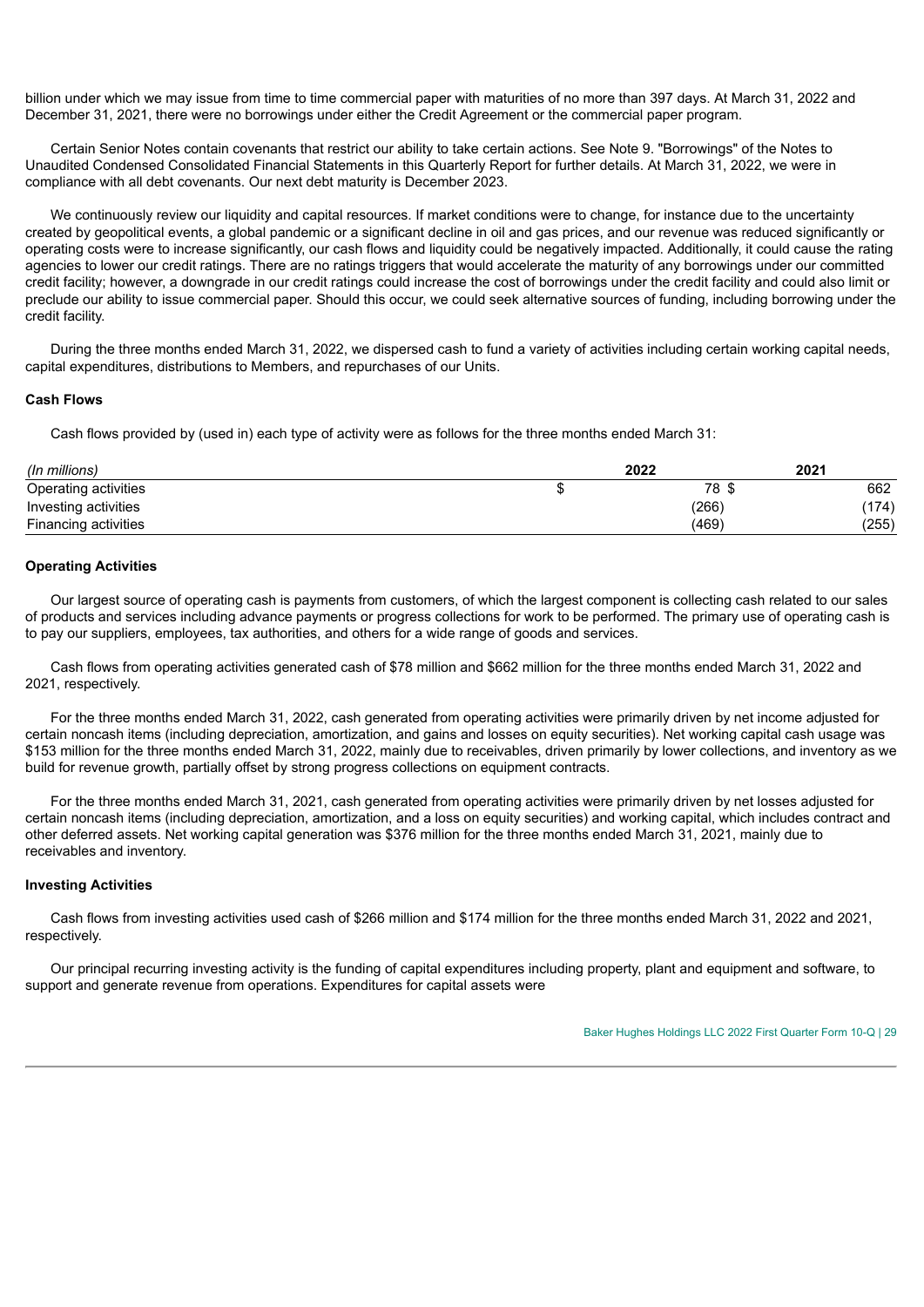\$268 million and \$221 million for the three months ended March 31, 2022 and 2021, respectively. Proceeds from the sale of property, plant and equipment were \$91 million and \$41 million for the three months ended March 31, 2022 and 2021, respectively.

#### **Financing Activities**

Cash flows from financing activities used cash of \$469 million and \$255 million for the three months ended March 31, 2022 and 2021, respectively.

We had net repayments of debt and other borrowings of \$11 million and \$36 million for the three months ended March 31, 2022 and 2021, respectively.

We made distributions to our Members of \$185 million and \$187 million during the three months ended March 31, 2022 and 2021, respectively.

In 2021, Baker Hughes' Board of Directors authorized us to repurchase up to \$2 billion of our Units. For the three months ended March 31, 2022, we repurchased and canceled 8.1 million Units for a total of \$236 million.

#### **Cash Requirements**

We believe cash on hand, cash flows from operating activities, the available revolving credit facility, access to both our commercial paper program or our uncommitted lines of credit, and availability under our existing shelf registrations of debt will provide us with sufficient capital resources and liquidity in the short-term and long-term to manage our working capital needs, meet contractual obligations, fund capital expenditures and distributions, repay debt, repurchase our common units, and support the development of our short-term and long-term operating strategies. When necessary, we issue commercial paper or other short-term debt to fund cash needs in the U.S. in excess of the cash generated in the U.S.

Our capital expenditures can be adjusted and managed by us to match market demand and activity levels. We continue to believe that based on current market conditions, capital expenditures in 2022 are expected to be made at a rate that would equal up to 5% of annual revenue. The expenditures are expected to be used primarily for normal, recurring items necessary to support our business. We currently anticipate making income tax payments in the range of \$525 million to \$625 million in 2022.

#### **Other Factors Affecting Liquidity**

*Customer receivables*: In line with industry practice, we may bill our customers for services provided in arrears dependent upon contractual terms. In a challenging economic environment, we may experience delays in the payment of our invoices due to customers' lower cash flow from operations or their more limited access to credit markets. While historically there have not been material non-payment events, we attempt to mitigate this risk through working with our customers to restructure their debts. A customer's failure or delay in payment could have a material adverse effect on our short-term liquidity and results of operations. Our gross customer receivables in the U.S. were 14% and 13% as of March 31, 2022 and December 31, 2021, respectively. In Mexico, our gross customer receivables were 12% as of March 31, 2022 and December 31, 2021. No other country accounted for more than 10% of our gross customer receivables at these dates.

*International operations*: Our cash that is held outside the U.S. is 66% of the total cash balance as of March 31, 2022. We may not be able to use this cash quickly and efficiently due to exchange or cash controls that could make it challenging. As a result, our cash balance may not represent our ability to quickly and efficiently use this cash.

*Supply chain finance programs:* Under supply chain finance programs, administered by a third party, our suppliers are given the opportunity to sell receivables from us to participating financial institutions at their sole discretion at a rate that leverages our credit rating and thus might be more beneficial to our suppliers. Our responsibility is limited to making payment on the terms originally negotiated with our supplier, regardless of whether the supplier sells its receivable to a financial institution. The range of payment terms we negotiate with our suppliers is consistent, irrespective of whether a supplier participates in the program. These liabilities continue to be presented as accounts payable in our condensed consolidated statements of financial position and reflected as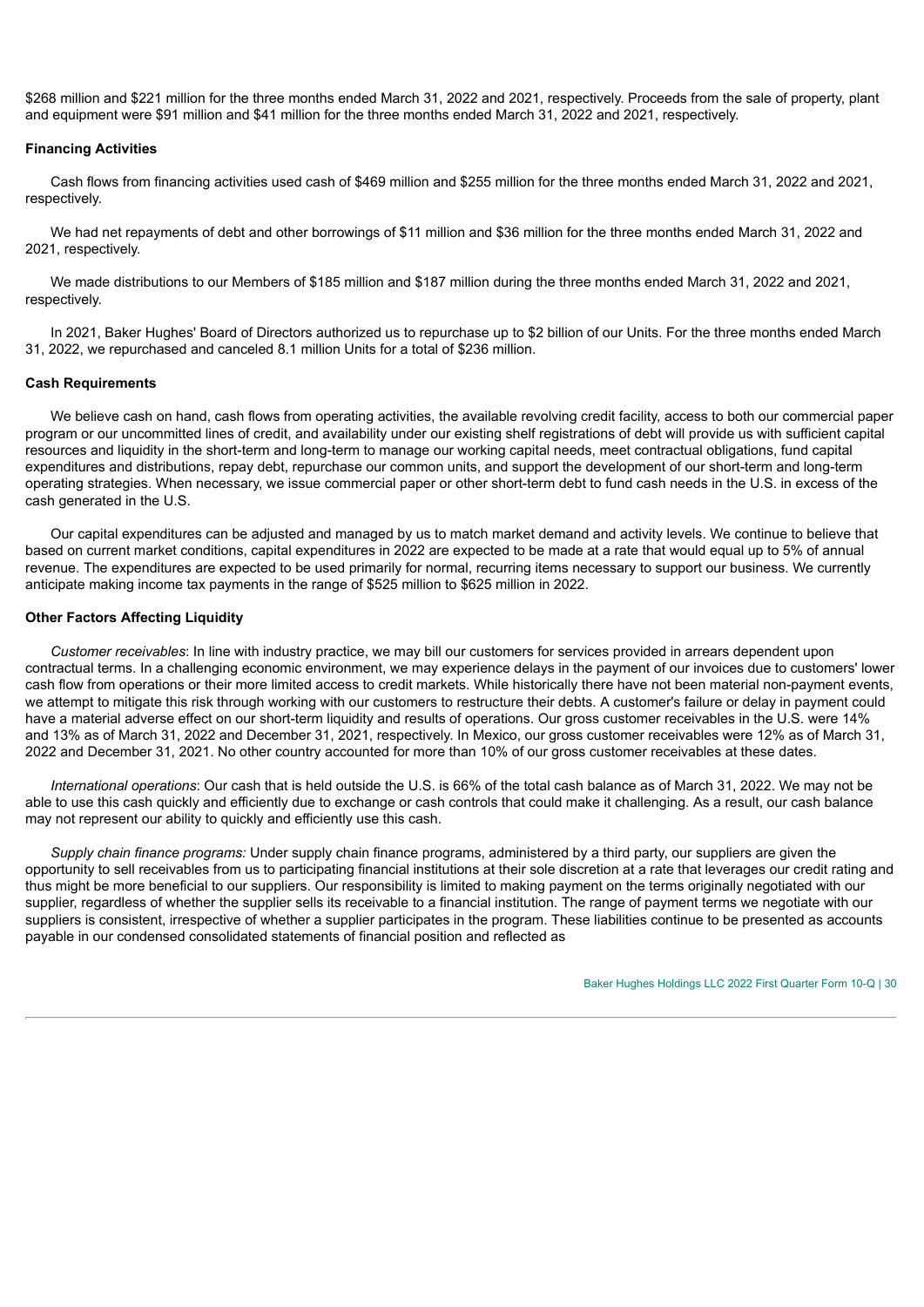cash flow from operating activities when settled. We do not believe that changes in the availability of supply chain financing programs would have a material impact on our liquidity.

## **CRITICAL ACCOUNTING ESTIMATES**

Our critical accounting estimation processes are consistent with those described in Item 7 of Part II, "Management's discussion and analysis of financial condition and results of operations" of our 2021 Annual Report.

#### **FORWARD-LOOKING STATEMENTS**

This Quarterly Report on Form 10-Q, contains forward-looking statements within the meaning of Section 27A of the Securities Act of 1933, as amended, and Section 21E of the Exchange Act of 1934, as amended, (each a "forward-looking statement"). All statements, other than historical facts, including statements regarding the presentation of the Company's operations in future reports and any assumptions underlying any of the foregoing, are forward-looking statements. Forward-looking statements concern future circumstances and results and other statements that are not historical facts and are sometimes identified by the words "may," "will," "should," "potential," "intend," "expect," "would," "seek," "anticipate," "estimate," "overestimate," "underestimate," "believe," "could," "project," "predict," "continue," "target", "goal" or other similar words or expressions. Forward-looking statements are based upon current plans, estimates and expectations that are subject to risks, uncertainties and assumptions. Should one or more of these risks or uncertainties materialize, or should underlying assumptions prove incorrect, actual results may vary materially from those indicated or anticipated by such forward-looking statements. The inclusion of such statements should not be regarded as a representation that such plans, estimates or expectations will be achieved. Important factors that could cause actual results to differ materially from such plans, estimates or expectations include, among others, the risk factors identified in the "Risk Factors" section of Part II of Item 1A of this report and Part 1 of Item 1A of our 2021 Annual Report and those set forth from time-totime in other filings by the Company with the SEC. These documents are available through our website or through the SEC's Electronic Data Gathering and Analysis Retrieval (EDGAR) system at http://www.sec.gov.

Any forward-looking statements speak only as of the date of this Quarterly Report on Form 10-Q. The Company does not undertake any obligation to update any forward-looking statements, whether as a result of new information or developments, future events or otherwise, except as required by law. Readers are cautioned not to place undue reliance on any of these forward-looking statements.

## <span id="page-32-0"></span>**ITEM 3. QUANTITATIVE AND QUALITATIVE DISCLOSURES ABOUT MARKET RISK**

For quantitative and qualitative disclosures about market risk affecting us, see Item 7A. "Quantitative and Qualitative Disclosures about Market Risk," in our 2021 Annual Report. Our exposure to market risk has not changed materially since December 31, 2021.

#### <span id="page-32-1"></span>**ITEM 4. CONTROLS AND PROCEDURES**

#### **Evaluation of disclosure controls and procedures**

Our management, with the participation of our Chief Executive Officer and Chief Financial Officer, has evaluated the effectiveness of the design and operation of our disclosure controls and procedures (as defined in Rule 15d-15(e) under the Exchange Act) as of the end of the period covered by this report. Based upon that evaluation, the Chief Executive Officer and Chief Financial Officer have concluded that. as of the end of the period covered by this report, our disclosure controls and procedures (as defined in Rule 15d-15(e) of the Exchange Act) were effective at a reasonable assurance level.

<span id="page-32-2"></span>There has been no change in our internal controls over financial reporting during the quarter ended March 31, 2022 that has materially affected, or is reasonably likely to materially affect, our internal controls over financial reporting.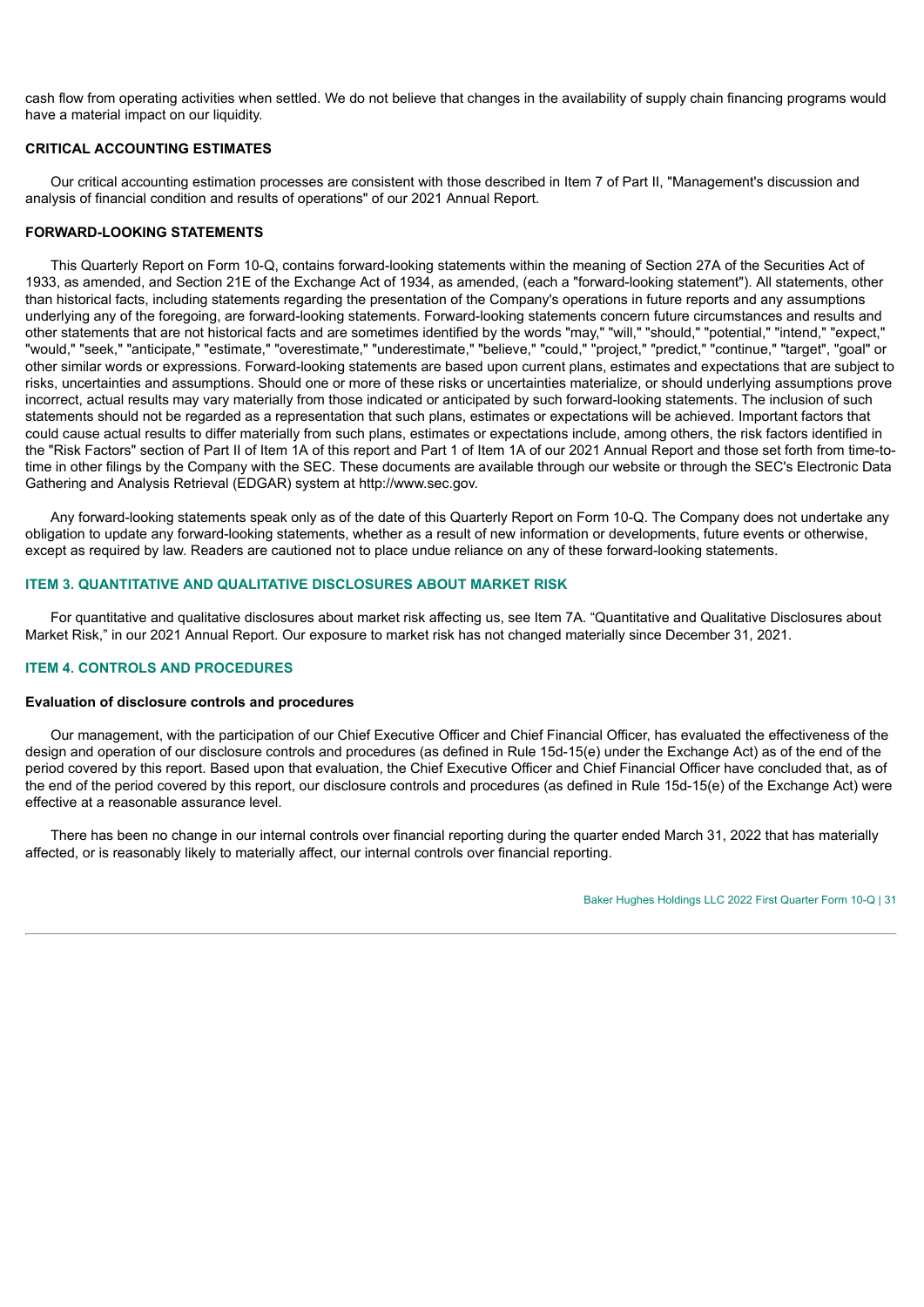#### <span id="page-33-0"></span>**PART II - OTHER INFORMATION**

#### **ITEM 1. LEGAL PROCEEDINGS**

See discussion of legal proceedings in "Note 15. Commitments And Contingencies" of the Notes to Unaudited Condensed Consolidated Financial Statements in this Quarterly Report, Item 3 of Part I of our 2021 Annual Report and Note 17 of the Notes to Consolidated Financial Statements included in Item 8 of our 2021 Annual Report.

#### <span id="page-33-1"></span>**ITEM 1A. RISK FACTORS**

As of the date of this filing, in addition to the risk factors contained in the 2021 Annual Report, the Company and its operations are subject to the following risk factor:

#### **OPERATIONAL RISKS**

#### **The ongoing conflict between Russia and Ukraine may adversely affect our business and results of operations.**

Given the nature of our business and our global operations, the current conflict between Russia and Ukraine may adversely affect our business and results of operations. We announced the suspension of any new investments for our Russia operations. Further, the broader consequences of this conflict, which may include further sanctions that prohibit our ability to do business in Russia, embargoes, supply chain disruptions, regional instability and geopolitical shifts, and the extent of the conflict's effect on our business and results of operations as well as the global economy, cannot be predicted.

The current conflict between Russia and Ukraine may also have the effect of heightening many other risks disclosed in our public filings, any of which could materially and adversely affect our business and results of operations. Such risks include, but are not limited to, adverse effects on global macroeconomic conditions; increased volatility in the price and demand of oil and natural gas, increased exposure to cyberattacks; limitations in our ability to implement and execute our business strategy; risks to employees and contractors that we have in the region; disruptions in global supply chains; exposure to foreign currency fluctuations and potential nationalizations and assets seizures in Russia, constraints or disruption in the capital markets and our sources of liquidity; our potential inability to service our remaining performance obligations and potential contractual breaches and litigation.

#### <span id="page-33-2"></span>**ITEM 2. UNREGISTERED SALES OF EQUITY SECURITIES AND USE OF PROCEEDS**

None.

#### <span id="page-33-3"></span>**ITEM 3. DEFAULTS UPON SENIOR SECURITIES**

None.

## <span id="page-33-4"></span>**ITEM 4. MINE SAFETY DISCLOSURES**

We have no mine safety violations or other regulatory matters required by Section 1503(a) of the Dodd-Frank Wall Street Reform and Consumer Protection Act and Item 104 of Regulation S-K to report for the current quarter.

#### <span id="page-33-5"></span>**ITEM 5. OTHER INFORMATION**

<span id="page-33-6"></span>None.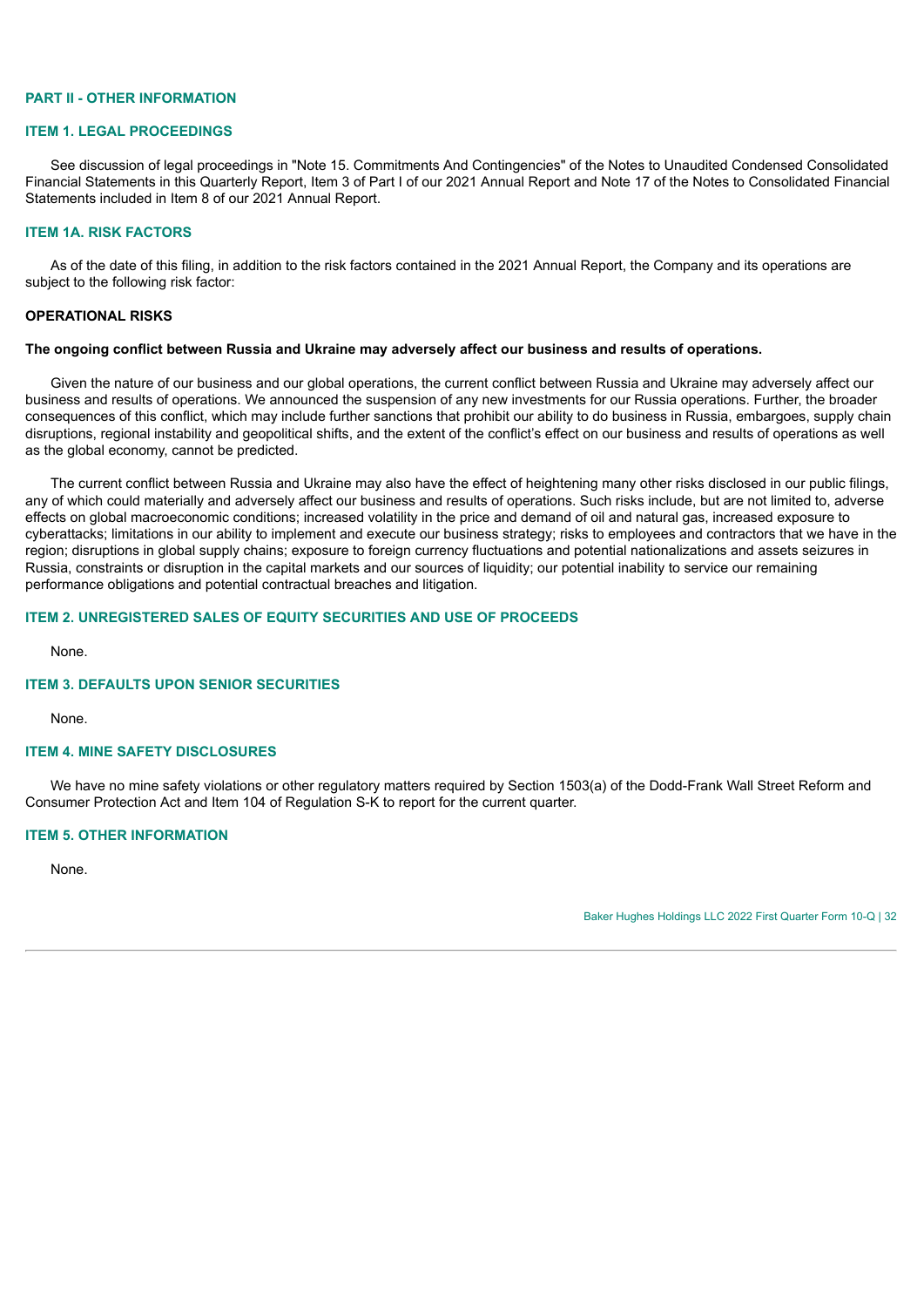## **ITEM 6. EXHIBITS**

Each exhibit identified below is filed as a part of this report. Exhibits designated with an "\*" are filed as an exhibit to this Quarterly Report on Form 10-Q and Exhibits designated with an "\*\*" are furnished as an exhibit to this Quarterly Report on Form 10-Q. Exhibits designated with a "+" are identified as management contracts or compensatory plans or arrangements. Exhibits previously filed are incorporated by reference.

<span id="page-34-0"></span>

| $31.1***$ | Certification of Lorenzo Simonelli, President and Chief Executive Officer, furnished pursuant to Rule 13a-14(a) of the<br>Securities Exchange Act of 1934, as amended.                                             |
|-----------|--------------------------------------------------------------------------------------------------------------------------------------------------------------------------------------------------------------------|
| $31.2**$  | Certification of Brian Worrell, Chief Financial Officer, furnished pursuant to Rule 13a-14(a) of the Securities Exchange Act of<br>1934, as amended.                                                               |
| $32**$    | Certification of Lorenzo Simonelli, President and Chief Executive Officer, and Brian Worrell, Chief Financial Officer,<br>furnished pursuant to Rule 13a-14(b) of the Securities Exchange Act of 1934, as amended. |
| 101.INS*  | XBRL Instance Document - the instance document does not appear in the Interactive Data File because its XBRL tags are<br>embedded within the Inline XBRL document.                                                 |
| 101.SCH*  | <b>XBRL Schema Document</b>                                                                                                                                                                                        |
| 101.CAL*  | <b>XBRL Calculation Linkbase Document</b>                                                                                                                                                                          |
| 101.DEF*  | <b>XBRL Definition Linkbase Document</b>                                                                                                                                                                           |
| 101.LAB*  | XBRL Label Linkbase Document                                                                                                                                                                                       |
| 101.PRE*  | <b>XBRL Presentation Linkbase Document</b>                                                                                                                                                                         |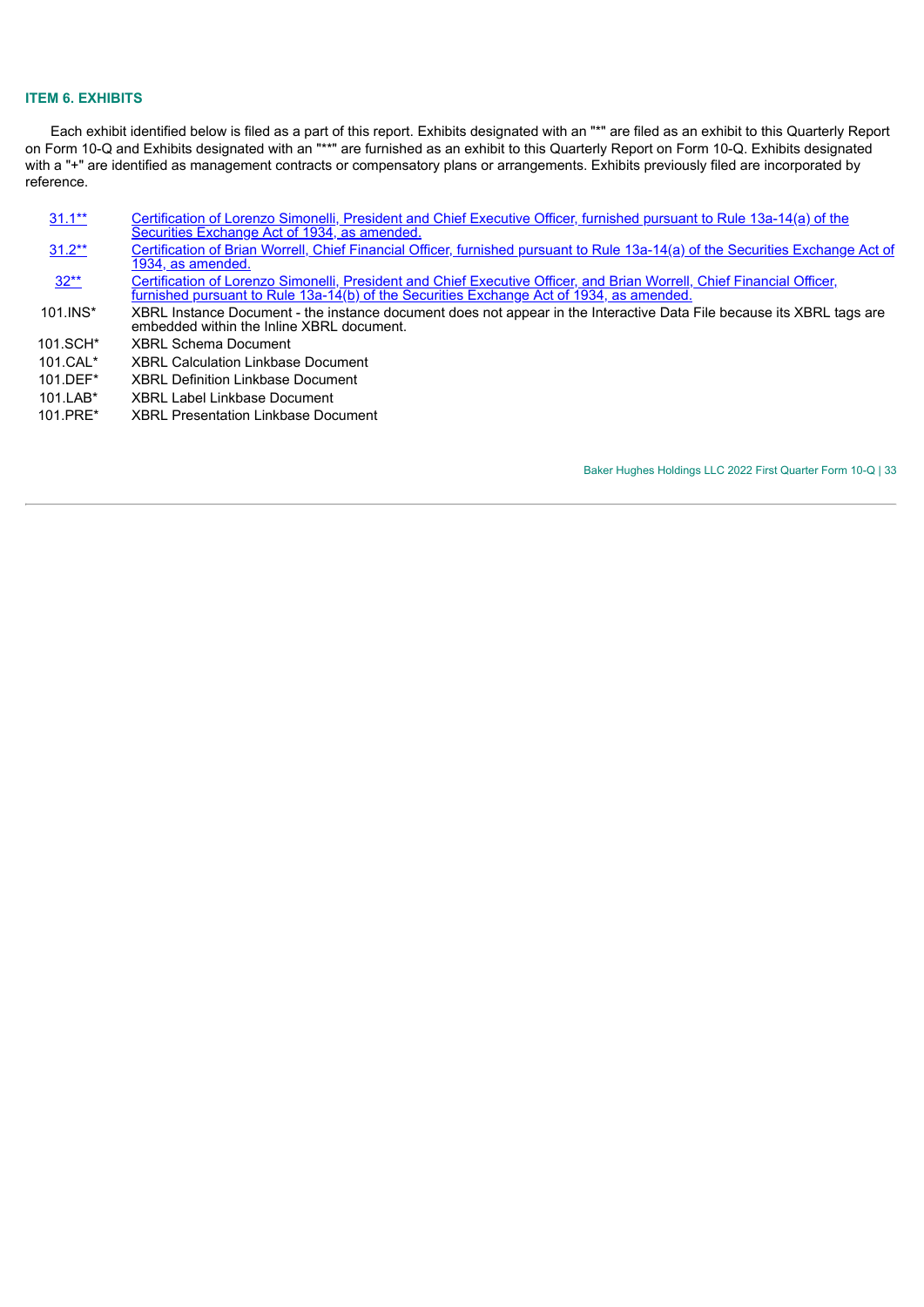# **SIGNATURES**

Pursuant to the requirements of the Securities Exchange Act of 1934, the registrant has duly caused this report to be signed on its behalf by the undersigned thereunto duly authorized.

#### **Baker Hughes Holdings LLC (Registrant)**

Date: April 20, 2022 **By:** /s/ BRIAN WORRELL

Brian Worrell Chief Financial Officer

Date: April 20, 2022 **By: Accord Accord Accord Accord Accord Accord Accord Accord Accord By: Accord Accord Accord Accord Accord Accord By: Accord Accord Accord Accord Accord Accord Accord Accord Accord Accord Accord Accord** 

Kurt Camilleri Senior Vice President, Controller and Chief Accounting Officer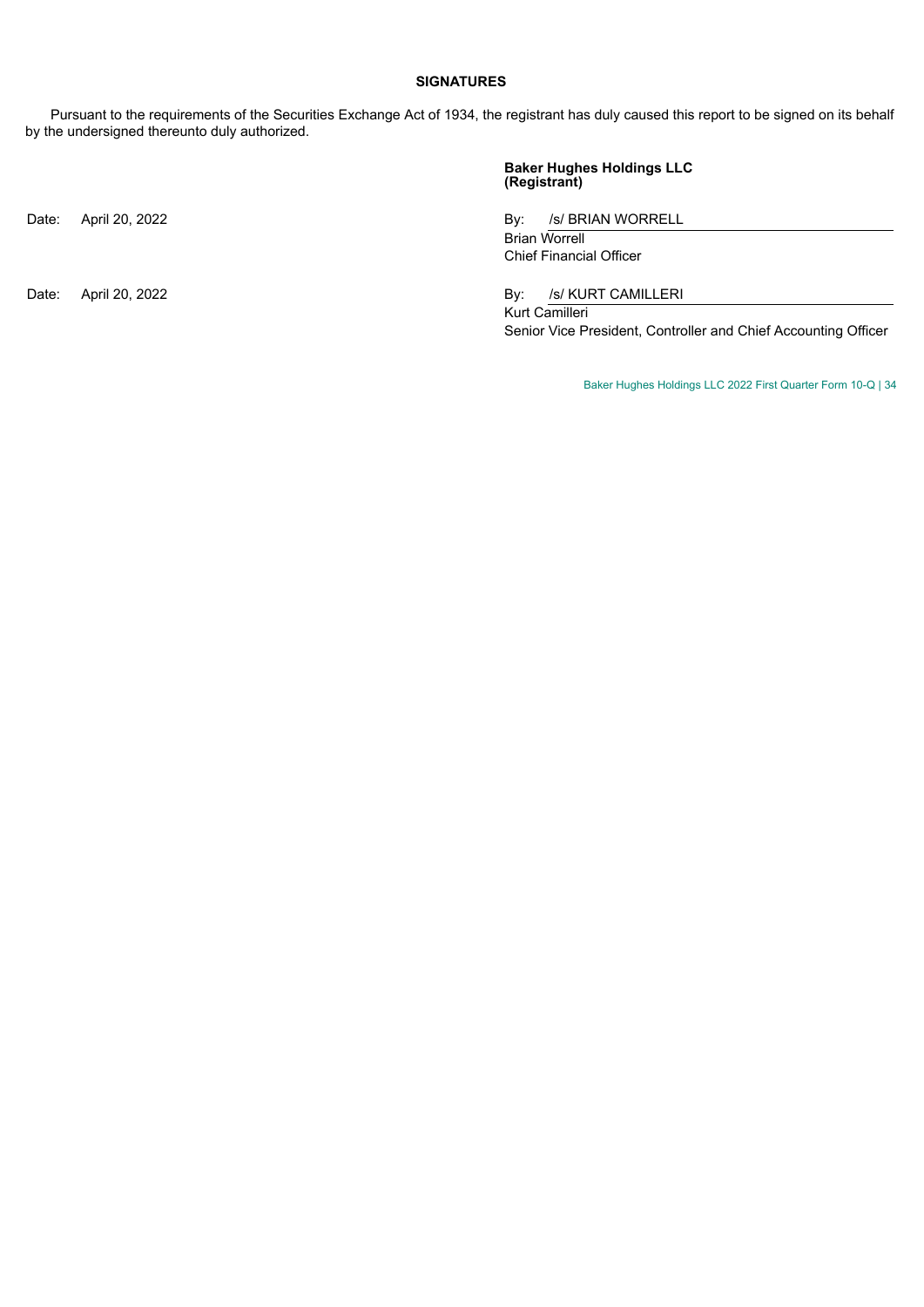#### **CERTIFICATION**

<span id="page-36-0"></span>I, Lorenzo Simonelli, certify that:

1. I have reviewed this quarterly report on Form 10-Q of Baker Hughes Holdings LLC;

2. Based on my knowledge, this report does not contain any untrue statement of a material fact or omit to state a material fact necessary to make the statements made, in light of the circumstances under which such statements were made, not misleading with respect to the period covered by this report;

3. Based on my knowledge, the financial statements, and other financial information included in this report, fairly present in all material respects the financial condition, results of operations and cash flows of the registrant as of, and for, the periods presented in this report;

4. The registrant's other certifying officer and I are responsible for establishing and maintaining disclosure controls and procedures (as defined in Exchange Act Rules 13a-15(e) and 15d-15(e)) and internal control over financial reporting (as defined in Exchange Act Rules 13a-15(f) and 15d-15(f)) for the registrant and have:

(a) Designed such disclosure controls and procedures, or caused such disclosure controls and procedures to be designed under our supervision, to ensure that material information relating to the registrant, including its consolidated subsidiaries, is made known to us by others within those entities, particularly during the period in which this report is being prepared;

(b) Designed such internal control over financial reporting, or caused such internal control over financial reporting to be designed under our supervision, to provide reasonable assurance regarding the reliability of financial reporting and the preparation of financial statements for external purposes in accordance with generally accepted accounting principles;

(c) Evaluated the effectiveness of the registrant's disclosure controls and procedures and presented in this report our conclusions about the effectiveness of the disclosure controls and procedures, as of the end of the period covered by this report based on such evaluation; and

(d) Disclosed in this report any change in the registrant's internal control over financial reporting that occurred during the registrant's most recent fiscal quarter (the registrant's fourth fiscal quarter in the case of an annual report) that has materially affected, or is reasonably likely to materially affect, the registrant's internal control over financial reporting; and

5. The registrant's other certifying officer and I have disclosed, based on our most recent evaluation of internal control over financial reporting, to the registrant's auditors and the audit committee of the registrant's board of directors (or persons performing the equivalent functions):

(a) All significant deficiencies and material weaknesses in the design or operation of internal control over financial reporting which are reasonably likely to adversely affect the registrant's ability to record, process, summarize and report financial information; and

(b) Any fraud, whether or not material, that involves management or other employees who have a significant role in the registrant's internal control over financial reporting.

Date: April 20, 2022  $\frac{1}{2}$  April 20, 2022

Lorenzo Simonelli President and Chief Executive Officer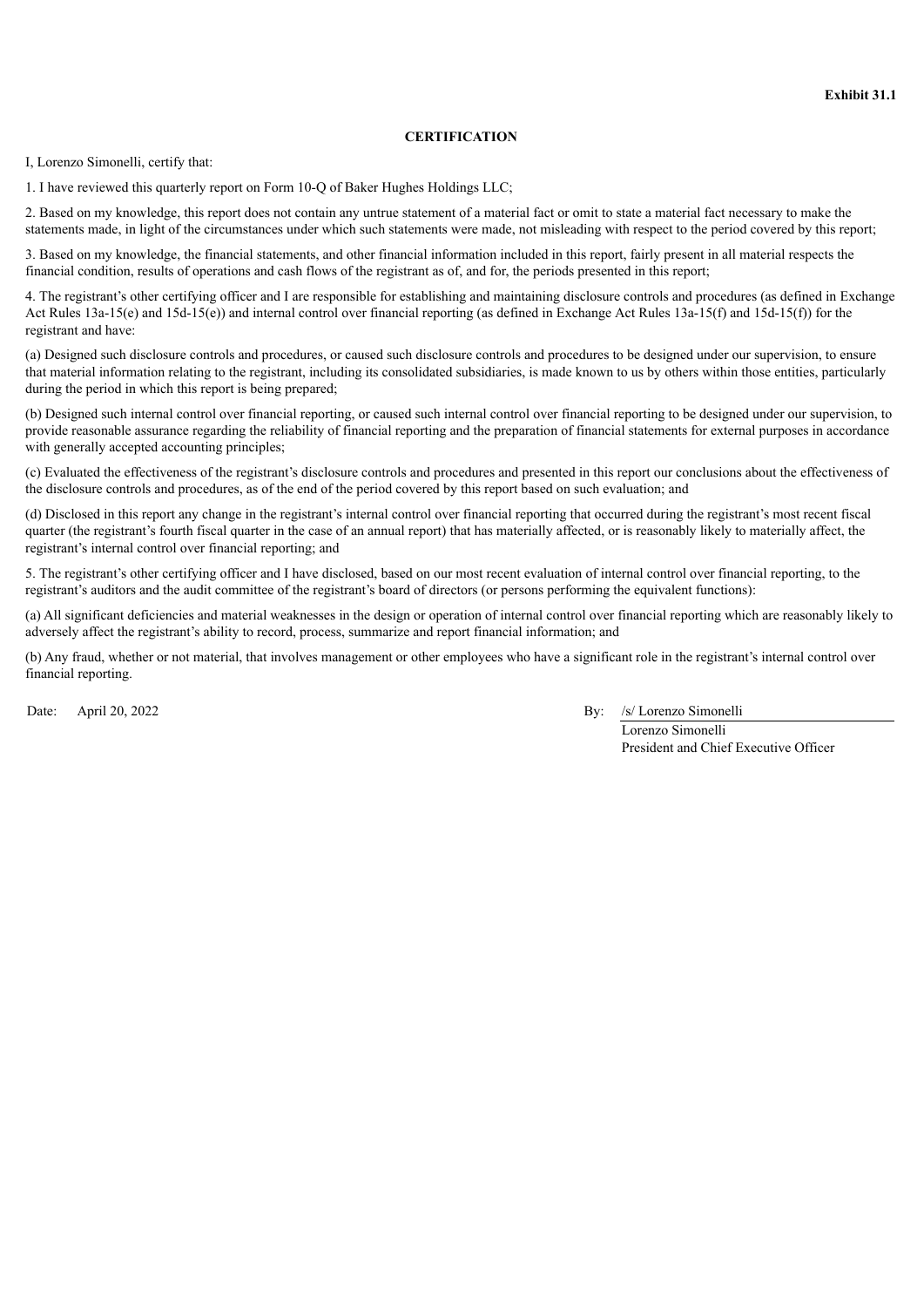#### **CERTIFICATION**

<span id="page-37-0"></span>I, Brian Worrell, certify that:

1. I have reviewed this quarterly report on Form 10-Q of Baker Hughes Holdings LLC;

2. Based on my knowledge, this report does not contain any untrue statement of a material fact or omit to state a material fact necessary to make the statements made, in light of the circumstances under which such statements were made, not misleading with respect to the period covered by this report;

3. Based on my knowledge, the financial statements, and other financial information included in this report, fairly present in all material respects the financial condition, results of operations and cash flows of the registrant as of, and for, the periods presented in this report;

4. The registrant's other certifying officer and I are responsible for establishing and maintaining disclosure controls and procedures (as defined in Exchange Act Rules 13a-15(e) and 15d-15(e)) and internal control over financial reporting (as defined in Exchange Act Rules 13a-15(f) and 15d-15(f)) for the registrant and have:

(a) Designed such disclosure controls and procedures, or caused such disclosure controls and procedures to be designed under our supervision, to ensure that material information relating to the registrant, including its consolidated subsidiaries, is made known to us by others within those entities, particularly during the period in which this report is being prepared;

(b) Designed such internal control over financial reporting, or caused such internal control over financial reporting to be designed under our supervision, to provide reasonable assurance regarding the reliability of financial reporting and the preparation of financial statements for external purposes in accordance with generally accepted accounting principles;

(c) Evaluated the effectiveness of the registrant's disclosure controls and procedures and presented in this report our conclusions about the effectiveness of the disclosure controls and procedures, as of the end of the period covered by this report based on such evaluation; and

(d) Disclosed in this report any change in the registrant's internal control over financial reporting that occurred during the registrant's most recent fiscal quarter (the registrant's fourth fiscal quarter in the case of an annual report) that has materially affected, or is reasonably likely to materially affect, the registrant's internal control over financial reporting; and

5. The registrant's other certifying officer and I have disclosed, based on our most recent evaluation of internal control over financial reporting, to the registrant's auditors and the audit committee of the registrant's board of directors (or persons performing the equivalent functions):

(a) All significant deficiencies and material weaknesses in the design or operation of internal control over financial reporting which are reasonably likely to adversely affect the registrant's ability to record, process, summarize and report financial information; and

(b) Any fraud, whether or not material, that involves management or other employees who have a significant role in the registrant's internal control over financial reporting.

Date: April 20, 2022 By: /s/ Brian Worrell

Brian Worrell Chief Financial Officer